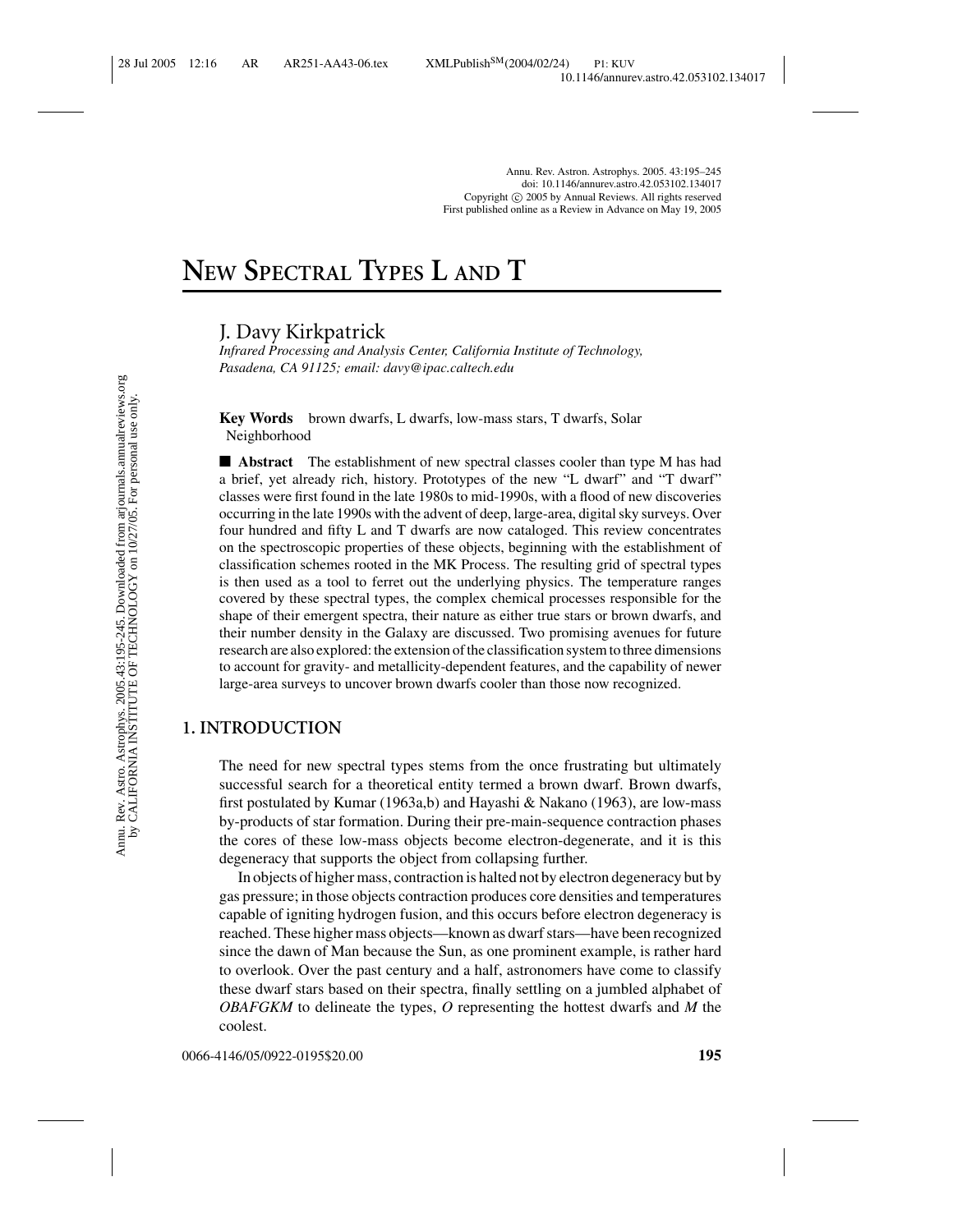The lack of stable hydrogen burning in brown dwarfs, on the other hand, makes them much dimmer intrinsically. Even twenty-five years after the theory was proposed, no definitive brown dwarfs had been found. Then, in 1988, a brown dwarf search finally revealed an object not classifiable as a normal M dwarf. In performing a near-infrared imaging search for low-mass companions around 200 white dwarfs, Becklin & Zuckerman (1988) discovered a very red companion to the 32-pc distant DA4 white dwarf GD 165. A 6400–9000 Å spectrum of the companion, dubbed GD 165B, was first obtained by Kirkpatrick, Henry, & Liebert (1993). They noted that TiO absorption, which is the hallmark of the M spectral class, could not be distinguished even though VO may still have been present. Other observed absorption bands were found not to match the  $CH_4$  or  $NH_3$  features seen in Jupiter and Saturn. Indeed the two independent temperature estimates for GD 165B (Zuckerman & Becklin 1992; Kirkpatrick, Henry, & Liebert 1993) supported a temperature lower than that of known M dwarfs but much hotter than the onset of CO-to-CH4 conversion, prompting some researchers to believe that this object was a link between stars and planets. Other astronomers, however, seemed to write GD 165B off as an oddity.

A few years later, researchers uncovered another object whose status as a stellarto-planetary link was impossible to ignore. While searching an initial sample of 100 nearby stars with ages of ∼1 Gyr, Nakajima et al. (1995) uncovered a common proper motion companion to the 5.7-pc distant M1 dwarf Gl 229. The implied distance of this companion, dubbed Gl 229B, meant that it was even dimmer than GD 165B. The most eye-opening revelation about Gl 229B was that its near-infrared spectrum showed clear absorption by CH4 at *H* and *K* bands (Oppenheimer et al. 1995) and strongly resembled the spectrum of Jupiter. The temperature of  $T_{\text{eff}}$  < 1000 K that was implied by the measured absolute luminosity and spectroscopic signatures bespoke a kind of cool object like none ever before seen outside our own Solar System.

In the years following these two initial discoveries, many similar objects were uncovered. Objects later in type than M9.5 dwarfs and spectroscopically akin to GD 165B were uncovered by a variety of techniques. The first of these was discovered by Kirkpatrick, Beichman, & Skrutskie (1997) during a search of 105 deg<sup>2</sup> of data from the Two Micron All-Sky Survey (2MASS; M.F. Skrutskie, R.M. Cutri, R. Stiening, M.D. Weinberg, S. Schneider, et al., submitted) Prototype Camera. This was followed closely by the discovery of three more objects by Delfosse et al. (1997) in 230 deg<sup>2</sup> of data from the Deep Near-Infrared Survey (DENIS; Epchtein et al. 1999) and another by Ruiz, Leggett, & Allard (1997) in a list of proper motion candidates pulled from  $400 \text{ deg}^2$  of red optical data.

Soon thereafter, objects spectroscopically similar to Gl 229B were uncovered. The first two were discovered by Strauss et al. (1999) and Tsvetanov et al. (2000) in 400 deg<sup>2</sup> of Sloan Digital Sky Survey (SDSS; York et al. 1999) commissioning data, followed closely by four new objects discovered by Burgasser et al. (1999) in 1784 deg<sup>2</sup> of early 2MASS data.

The beginnings of a spectral sequence were becoming clear, but a gap still remained between the GD 165B-type objects and those resembling Gl 229B. This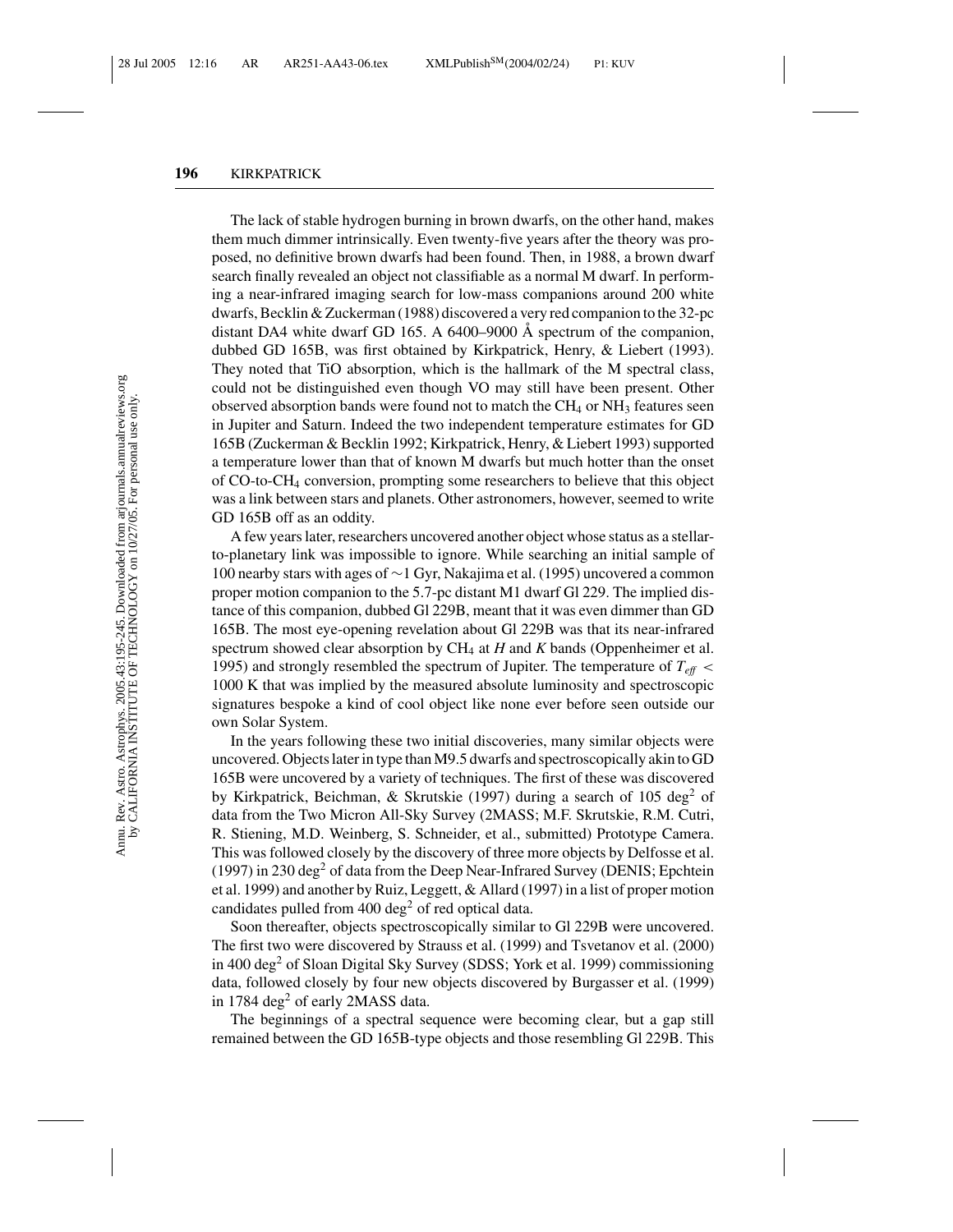gap was finally filled by Leggett et al. (2000) with the discovery of three objects from additional SDSS data. At last an entire spectral sequence had emerged linking the previously known low-mass stars to cool, planet-like (i.e., methane-bearing) objects.

# **2. THE PHILOSOPHY OF CLASSIFICATION**

As these discoveries began to mount, it became obvious that new spectral types were needed. Spectra of objects like GD 165B were clearly distinct from previously known M dwarfs, and spectra of objects like Gl 229B were again clearly distinct from the others. Most researchers agreed that two new letters were needed for typing these objects; only Martín et al. (1997) advocated the use of a single new class. This suggests two immediate questions: (*a*) Which new letters should be chosen? (*b*) What sort of classification methodology would be best applied to these discoveries?

The first question is the easier one to answer. Suggestions for the two new letters were first put forth in the proceedings of a 1997 conference by Kirkpatrick (1998), who suggested "H," "L," "T," and "Y" as the best contenders. The reasoning behind this was further chronicled in Kirkpatrick et al. (1999), who suggested specifically that "L" be used for GD 165B-like spectra and "T" for the Gl 229B-type. This decision was not reached in a vacuum; rather, before the choices were committed to print, many researchers in the brown dwarf community were polled about their preferences, members of IAU Commission 45 (who deal with issues related to stellar classification) were asked for their input, and audience response to the proposed letters was tested during various colloquia. As a result of this process, described in more detail in Kirkpatrick (2001a), there has been widespread, almost unanimous use of "L" and "T" as the spectral type descriptors for these objects.

A more divisive issue arises when trying to answer the second question, however. To this end, it is helpful to review the broader history of general scientific classification. The roots of modern classification are often traced back to the eighteenth century naturalist Carl Linnaeus, sometimes referred to as the Father of Taxonomy. His two-part naming of *genus* and *species* for categorizing plants is still used today to classify living organisms. Even though the concept of a binomial descriptor is still used, the basis for classification under the Linnaeus system which considered only a very limited set of characteristics (the details of each plant's reproductive organs)—was found to produce "artificial" groupings. Instead, the methodology of classification most used today can be traced back to the seventeeth century naturalist John Ray. Ray's method drew upon all of the characteristics of a plant—leaves, roots, flowers, etc.—to determine classification. This methodology was accepted as producing the most believable "natural" groupings because it used the totality of information for each plant.

These historical facts also help reiterate why classification is important in the first place. Classification plays two critical roles. The first role is to help scientists uncover the underlying reasons why plants (or animals or stars, etc.) fall into the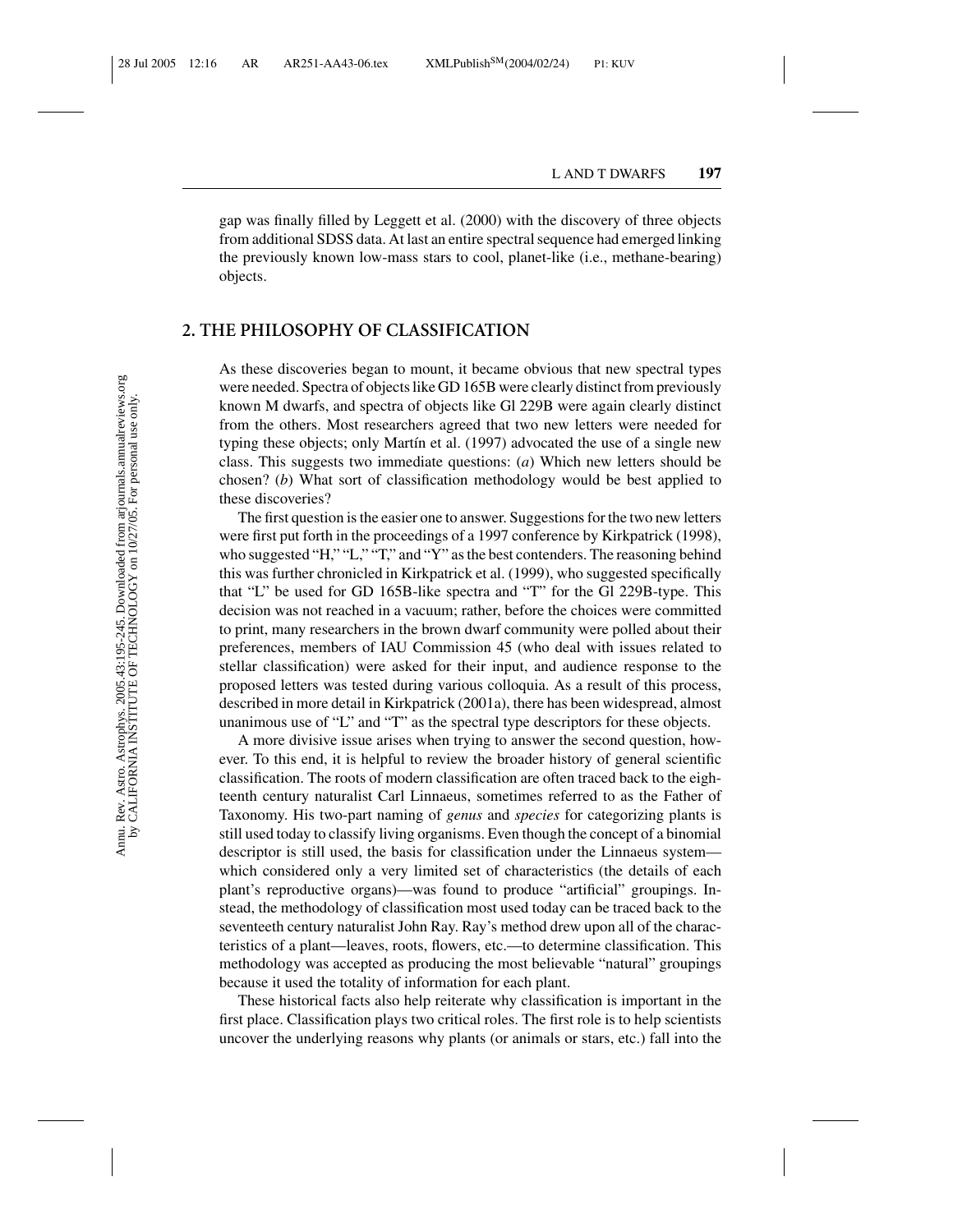forms seen. In this sense classification is a means to an end; it is a necessary first step in understanding the reasons for the object's creation and/or makeup. Classification enables us to see the similarities and the differences more clearly. By having a clearer picture of the patterning of nature, the hope is that the underlying reasons for those similarities and differences will be easier to deduce. Linnaeus's sex-based system of typing was too focused on a single trait and sometimes placed objects that looked completely unalike into the same category. Ray's multi-trait morphological classification, on the other hand, proved more popular because it provided groupings seemingly more aligned with nature itself.

The second role of classification is to provide scientists with a vernacular. The Ray system lacked a quick shorthand for referring to each type of plant, a shortcoming that was remedied by Linnaeus. This quick shorthand makes scientific discussion much easier, whether the topic is *lepus californicus* or M5 dwarf stars. An essential element is that the vernacular be independent of our current, sometimes misguided, understanding of the biological or astrophysical underpinnings. Such a shorthand system of reference that is independent of theory and based only on observables will be immutable even as our ideas and perceptions of the underlying scientific causes change with time.

So, in answer to the second question, it would seem wise to follow these same principles in classifying L and T dwarfs. Fortunately, it is these principles that guide the MK system of classifcation (Morgan, Keenan, & Kellman 1943), the most utilized system of spectral typing for normal stars. In explaining their use of standard reference points (i.e., actual stars) on the sky, Morgan & Keenan (1973) state, in Ray-esque terms, that "these standard reference points do not depend on values of any specific line intensities or ratios of intensities; they have come to be defined by the appearance of the totality of lines, blends, and bands in the ordinary photographic region." They further state, "For example, a star located at A2 Ia would have a spectrum having a total appearance as in the standard  $\alpha$ Cygni; a star of spectral type G2 V would have a spectrum whose appearance is similar to that of the Sun. The use of such a frame of reference makes the process of spectral classification a differential one." In an obituary to Morgan, Garrison (1995) explains further that "Morgan used the techniques of visual pattern recognition in a morphological approach to classification. In today's climate of the 'deification of quantification,' it is sometimes difficult for people to see the power of such an approach, yet the human brain has evolved to be ideally suited to such a methodology. Morgan was fond of using the analogy of the brain's ability to recognize familiar human faces. With pattern recognition, the result is immediate; nothing is measured, but all of the pattern information is compared with experience."

Not only does the MK system incorporate the totality of classification favored by the Ray approach, but it also parallels the Linnean ideal for naming. The MK system's convenient shorthand of spectral class plus luminosity class is ubiquitous in astronomy, from college introductory textbooks to premier research publications.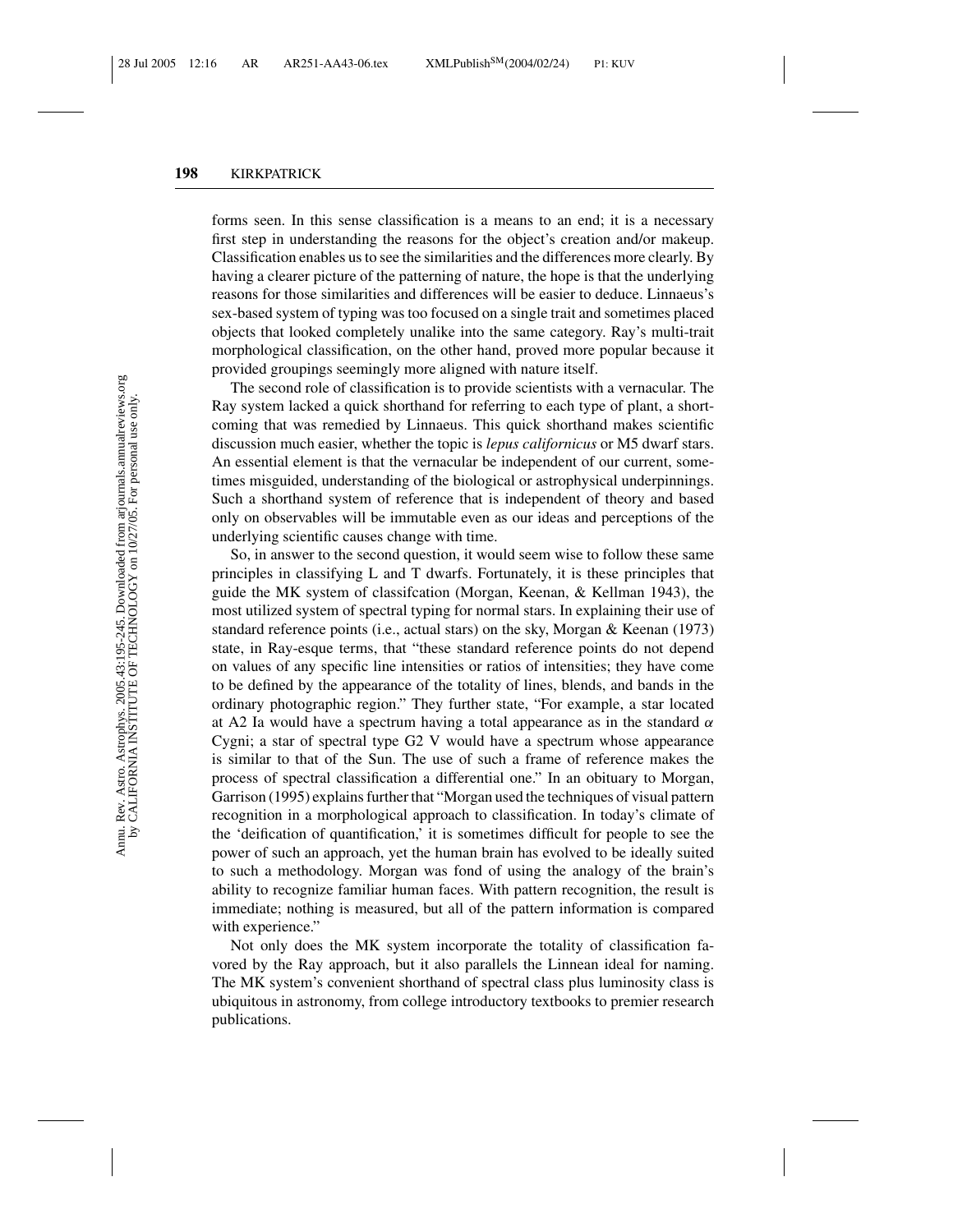Does the MK system also satisfy the two critical roles of classification, as outlined above? First, there is little doubt that the MK system is helpful to researchers studying the underlying reasons why stars appear as they do or else the system would not have had the longevity it has enjoyed. No Hertzprung-Russell diagram would be complete without a few MK classifications added. Second, its vernacular is widely used and its types have remained the same over the past sixty years. Mihalas (1984) points out that this constancy of types—a consequence of the fact that the classification grid is based on empirical standards—is the most important concept of the MK system "because it implies that the system does not, from the beginning, contain theoretical preconceptions. That's the absolute bane of trying to abstract anything from an empirical system. You build a theoretical preconception into it and all it does is give it back to you! This *must* be avoided at the outset."

In summary, the MK system satisfies all of the precepts of a robust and useful scientific taxonomy: ease of naming, classification based on the sum of the traits, utility for deducing the underlying physics, and shoptalk that is constant with time. In the following sections of this review, only those schemes rooted in the philosophy of the MK system will be discussed. Although others have proposed classifications in which the goal was to incorporate theory into the scheme (Basri et al. 2000) or in which a single index was the primary classification criterion (Martín et al. 1999), these schemes have been little used. Given the broader history of taxonomy, it is not surprising that MK-like schemes have been the ones most universally accepted.

# **3. CORE CLASSIFICATION SCHEMES**

A total of 403 L dwarfs and 62 T dwarfs are currently known. Table 1 is provided as a historical reference to the discoveries found prior to the writing of this review. Spectroscopic features that distinguish these objects along with schemes used in their classification are discussed in sections that follow, beginning with the shortest observable wavelengths and moving longward.

# **3.1. The Optical**

Optical spectra of a subset of bright L and T dwarfs are shown in Figure 1. Early-L dwarfs show a mélange of atomic and molecular bands, the most prominent being neutral alkali lines (Na I, K I, Rb I, Cs I, and sometimes Li I), oxide bands TiO and VO, hydride bands CrH and FeH, and CaOH. By mid-L the ground-state Na I and K I lines have grown tremendously in strength; the hydrides MgH, CaH, CrH, and FeH have also strengthened, whereas the oxides TiO and VO have largely disappeared. By late-L and early-T,  $H<sub>2</sub>O$  has increased in strength, the neutral alkali lines are still strong, and the hydrides are much reduced in prominence. By late-T,  $H_2O$  is a major absorber and the two prominent lines of Na I and K I have grown so wide that they have begun to further supress the pseudo-continuum between them at  $\sim$ 7000 A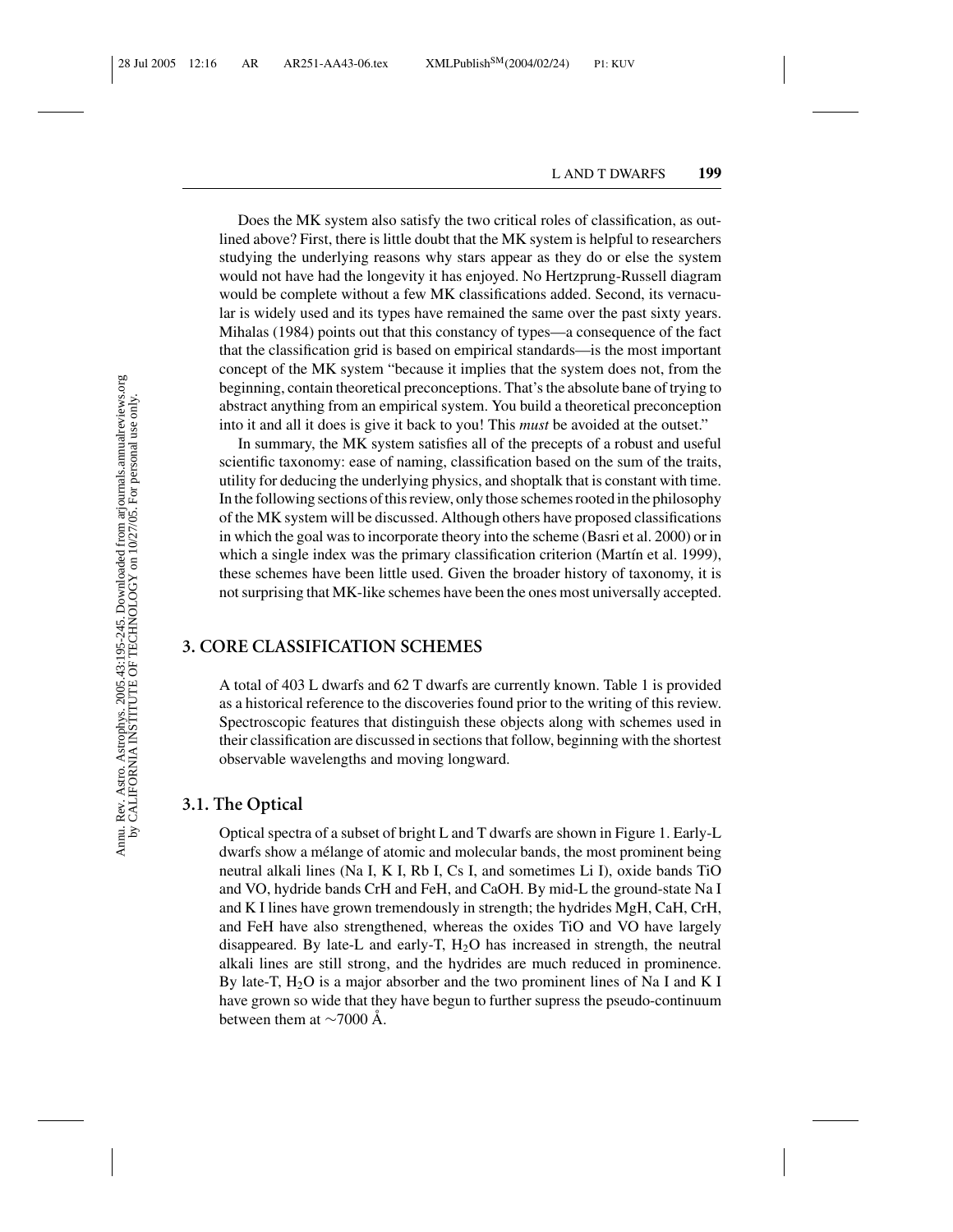| <b>Reference</b>                           | # of new<br>L dwarfs | # of new<br><b>T</b> dwarfs | <b>Note</b>                        |
|--------------------------------------------|----------------------|-----------------------------|------------------------------------|
| Becklin & Zuckerman 1988                   | 1                    | $\mathbf{0}$                | GD 165B, the first L dwarf         |
| Nakajima et al. 1995                       | $\overline{0}$       | $\mathbf{1}$                | Gl 229B, the first T dwarf         |
| Kirkpatrick, Beichman, &<br>Skrutskie 1997 | 1                    | $\theta$                    | $2MASP$ J0345432 + 254023          |
| Delfosse et al. 1997                       | 3                    | $\mathbf{0}$                | first DENIS L dwarfs               |
| Ruiz, Leggett, & Allard<br>1997            | 1                    | $\theta$                    | Kelu-1                             |
| Rebolo et al. 1998                         | 1                    | $\theta$                    | G 196-3B                           |
| Martín et al. 1998                         | 1                    | $\overline{0}$              | Roque 25                           |
| Delfosse et al. 1999                       | 1                    | $\overline{0}$              | DENIS-P J0909 - 0658               |
| Kirkpatrick et al. 1999                    | 19                   | $\overline{0}$              | more 2MASS L dwarfs                |
| Strauss et al. 1999                        | $\theta$             | $\mathbf{1}$                | SDSSp J162414.37 + 002915.6        |
| Burgasser et al. 1999                      | $\Omega$             | 4                           | first 2MASS T dwarfs               |
| Cuby et al. 1999                           | $\theta$             | $\mathbf{1}$                | NTTDF 1205-0744                    |
| Zapatero Osorio et al. 1999                | 1                    | $\theta$                    | SOri 47                            |
| Goldman et al. 1999                        | $\overline{2}$       | $\theta$                    | GJ 1001B, EROS-MP J0032 -<br>4405  |
| Martín et al. 1999                         | 5                    | $\mathbf{0}$                | more DENIS L dwarfs                |
| Reid et al. 2000                           | 3                    | $\overline{0}$              | more 2MASS L dwarfs                |
| Fan et al. 2000                            | 7                    | $\overline{0}$              | first SDSS L dwarfs                |
| Burgasser et al. 2000a                     | $\overline{0}$       | $\mathbf{1}$                | <b>GI 570D</b>                     |
| Tsvetanov et al. 2000                      | $\overline{0}$       | 1                           | SDSSp J134646.45 - 003150.4°       |
| Leggett et al. 2000                        | $\overline{0}$       | 3                           | SDSS early-T "missing link" dwarfs |
| Kirkpatrick et al. 2000                    | 64                   | $\theta$                    | more 2MASS L dwarfs                |
| Burgasser et al. 2000b                     | $\Omega$             | 1                           | 2MASSI J0559191-140448             |
| Gizis et al. 2000                          | 4                    | $\theta$                    | more 2MASS L dwarfs                |
| Zapatero Osorio et al. 2000                | 10                   | $\theta$                    | more SOri L dwarfs                 |
| Gizis, Kirkpatrick, &<br>Wilson 2001       | 1                    | $\theta$                    | GJ 1048B                           |
| Wilson et al. 2001                         | 3                    | $\theta$                    | GI 337C, G 618.1B, HD 89744B       |
| Burgasser et al. 2002a                     | $\theta$             | 11                          | more 2MASS T dwarfs                |
| Geballe et al. 2002                        | 9                    | 6 <sup>a</sup>              | more SDSS L and T dwarfs           |
| Schneider et al. 2002                      | 8                    | $\Omega$                    | more SDSS L dwarfs                 |
| <b>Hall 2002</b>                           | 1                    | $\theta$                    | 2MASSI J1315309 - 264951           |

**TABLE 1** Discovery references for L and T dwarfs

(*Continued*)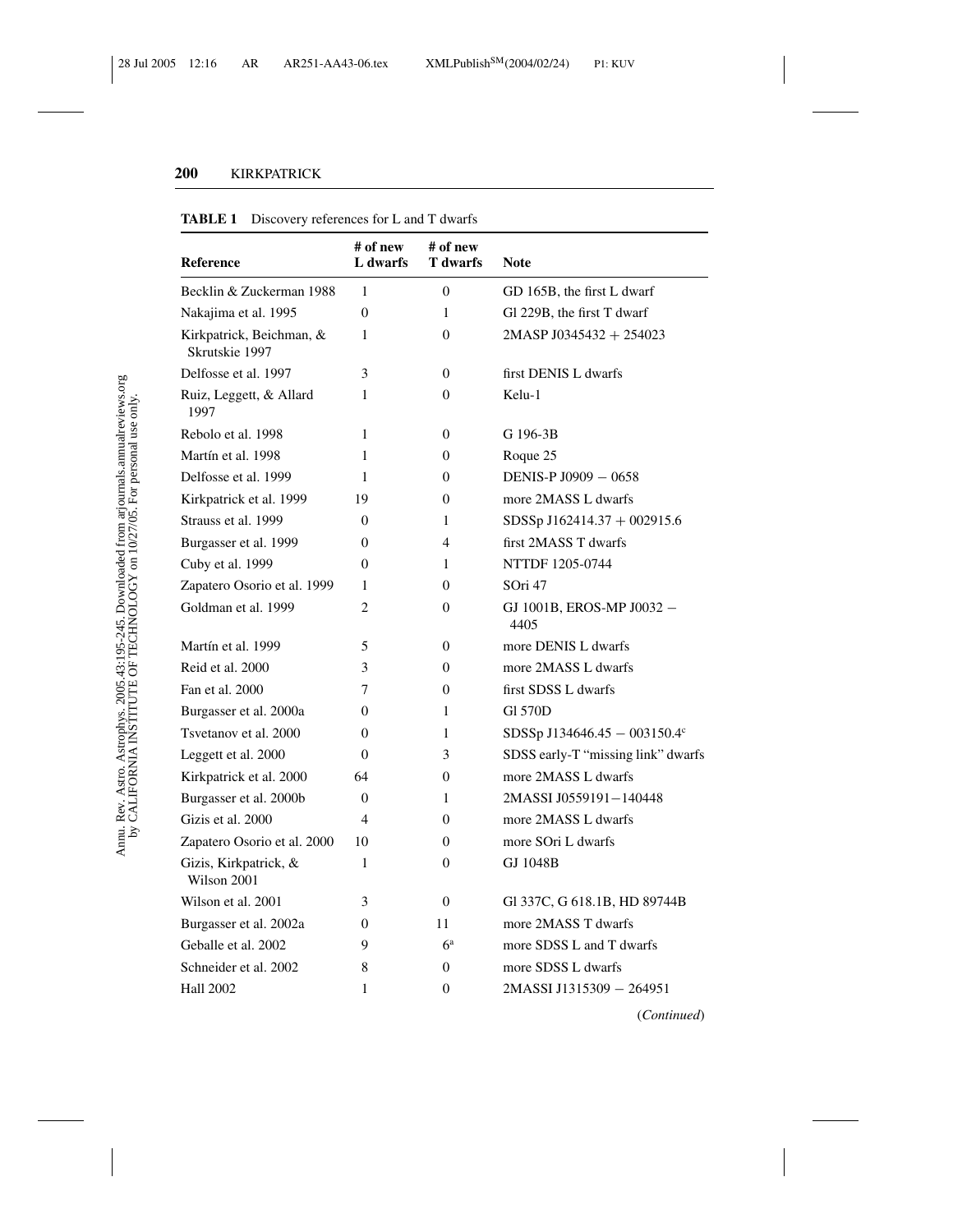| <b>Reference</b>                           | # of new<br>L dwarfs | # of new<br><b>T</b> dwarfs | <b>Note</b>                              |
|--------------------------------------------|----------------------|-----------------------------|------------------------------------------|
| Potter et al. 2002                         | $\overline{c}$       | $\Omega$                    | GI 564B and GI 564C                      |
| Liu et al. 2002a                           | $\overline{0}$       | 1                           | IFA 0230-Z1                              |
| Liu et al. 2002b                           | 1                    | $\Omega$                    | GI 779B                                  |
| Hawley et al. 2002                         | 48                   | $\Omega$                    | more SDSS L dwarfs                       |
| Lodieu, Scholz &<br>McCaughrean 2002       | 3                    | $\overline{0}$              | <b>SSSPM L dwarfs</b>                    |
| Gizis 2002                                 | 9                    | $\Omega$                    | more 2MASS L dwarfs                      |
| Dahn et al. 2002                           | 1                    | $\Omega$                    | 2MASSW J2244316 + 204343                 |
| Barrado y Navascués et al.<br>2002         | 1                    | $\theta$                    | SOri 71                                  |
| Zapatero Osorio et al. 2002                | $\Omega$             | 1                           | SOri 70                                  |
| Scholz & Meusinger 2002                    | 1                    | $\Omega$                    | SSSPM J0829 - 1309                       |
| Liebert et al. 2003                        | 1                    | $\theta$                    | 2MASSI J0144353 - 071614                 |
| Burgasser et al. 2003c                     | 0                    | 1                           | $2MASS$ J15031961 + 2525196              |
| Scholz et al. 2003                         | $\Omega$             | 1                           | $\epsilon$ Ind B                         |
| Salim et al. 2003                          | 1                    | $\theta$                    | $LSR$ 0602 + 3910                        |
| Gizis et al. 2003                          | 3                    | 0                           | more 2MASS L dwarfs                      |
| Kendall et al. 2003                        | 7                    | $\Omega$                    | more 2MASS L dwarfs                      |
| Wilson et al. 2003                         | 10                   | $\Omega$                    | more 2MASS L dwarfs                      |
| Berriman et al. 2003                       | 1                    | $\overline{0}$              | 2MASSI J0104075 - 005328                 |
| Lépine, Rich & Shara 2003                  | 1                    | $\boldsymbol{0}$            | LSR $1610 - 0040$ (sdL?)                 |
| Burgasser et al. 2003a                     | 1                    | $\Omega$                    | $2MASS$ J05325346 + 8246465<br>(sdL)     |
| Thorstensen & Kirkpatrick<br>2003          | 1                    | $\boldsymbol{0}$            | $2MASS$ J07003664 + 3157266              |
| Burgasser, McElwain &<br>Kirkpatrick 2003d | $\Omega$             | 3                           | more 2MASS T dwarfs                      |
| Cruz et al. 2003                           | 35                   | $\Omega$                    | more 2MASS L dwarfs                      |
| Cruz et al. 2004                           | 1                    | 0                           | $2MASS$ J05185995 - 2828372 <sup>b</sup> |
| Kendall et al. 2004                        | 6                    | 0                           | more DENIS and 2MASS L dwarfs            |
| Burgasser et al. 2004a                     | 1                    | 7                           | more 2MASS T dwarfs $+1$ sdL             |
| Knapp et al. 2004                          | 22                   | 12 <sup>d</sup>             | more SDSS L and T dwarfs                 |
| Stanway et al. 2004                        | 1                    | $\mathbf{0}$                | GOODS-N $i$ -drop #2                     |
| Metchev & Hillenbrand<br>2004              | 1                    | $\theta$                    | HD 49197B                                |

#### **TABLE 1** (*Continued*)

(*Continued*)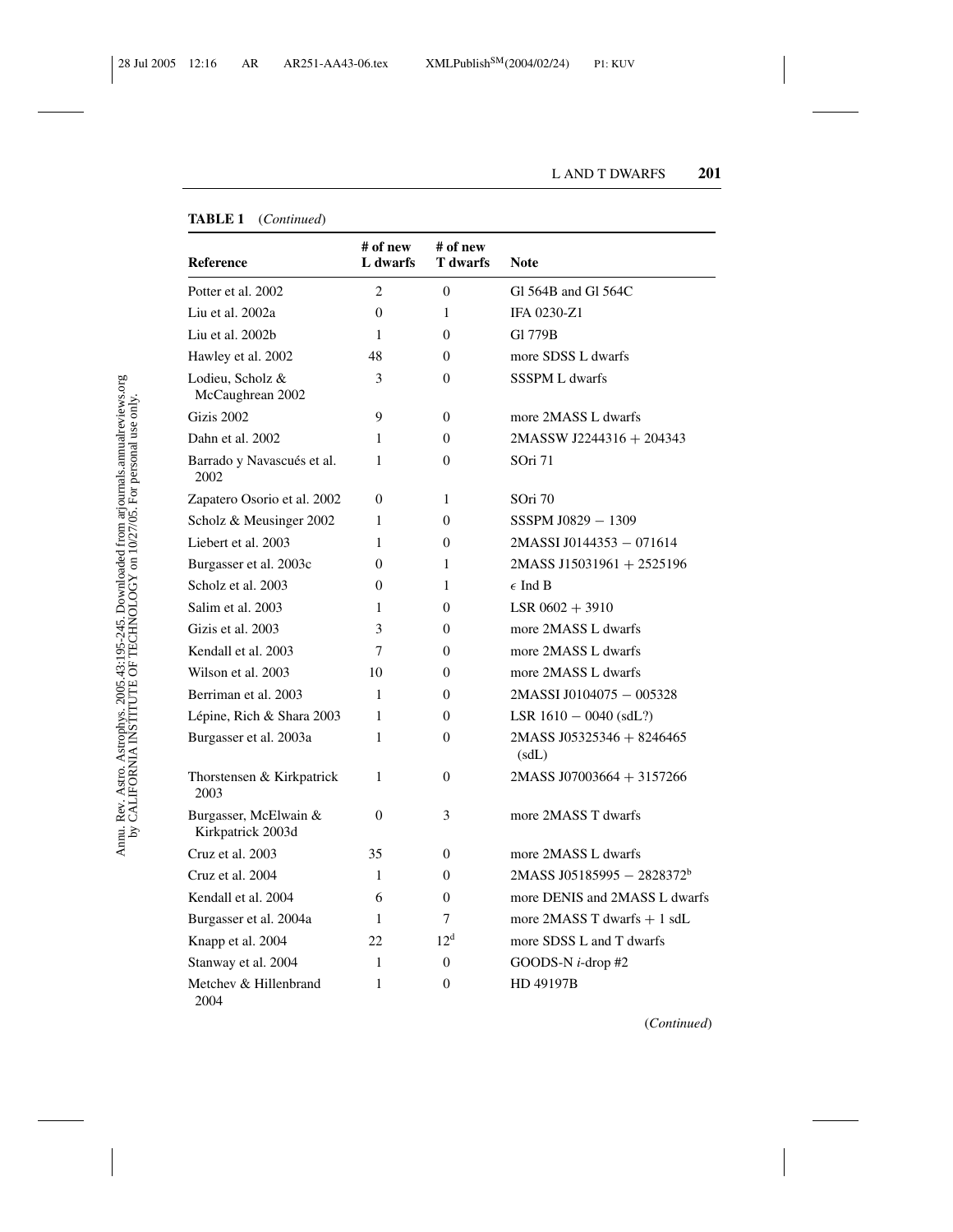| Reference                     | # of new<br>L dwarfs | # of new<br>T dwarfs | <b>Note</b>                          |
|-------------------------------|----------------------|----------------------|--------------------------------------|
| Burgasser 2004a               |                      | $\Omega$             | $2MASS J16262034 + 3925190$<br>(sdL) |
| Chauvin et al. 2004           |                      | $\Omega$             | 2MASSW J1207334 - 393254B            |
| Tinney et al. (submitted)     | $\Omega$             | 5                    | more 2MASS T dwarfs                  |
| Kirkpatrick et al. (in prep.) | 13                   | $\Omega$             | more 2MASS L dwarfs                  |
| Cruz et al. (in prep.)        | 22                   | 1                    | more 2MASS L and T dwarfs            |
| Reid et al. (in prep.)        | 61                   | $\Omega$             | more 2MASS L dwarfs                  |
| Totals                        | 403                  | 62                   |                                      |

#### **TABLE 1** (*Continued*)

aThe object SDSSp J042348.57 <sup>−</sup> 041403.5 has an optical spectral type of L7.5 and a near-infrared type of T0; it is listed here as a T dwarf since this is its designation in the earliest reference.

<sup>b</sup>This object has an optical type of L6.5 pec and appears to have an  $L + T$  hybrid spectrum in the near-infrared; it has been listed here as an L dwarf.

cThis object was first published in Burgasser et al. (1999) but credit is given there to the SDSS team, who had discovered it earlier

<sup>d</sup>One of the "new" T dwarfs (SDSS J120747.17 + 024424.8, type T0) listed in the near-infrared spectroscopy paper by Knapp et al. (2004) appears in the optical spectroscopy paper by Hawley et al. (2002), where it is listed as an L8 dwarf. For bookkeeping purposes here, it is counted as an L dwarf via the earlier reference.

Note: Papers are ordered chronologically by publication date, even within a given year. Objects known to be close  $L + L$ ,  $L + T$ , or  $T + T$  binaries are listed in the table as one object, not two, except in the case of Gl 564BC for which separate spectra of both components have been acquired.

Note: Other objects in star formation regions such as Orion (Lucas et al. 2001) and Serpens (Lodieu et al. 2002) have been tentatively designated as L dwarfs via near-IR spectroscopy. These spectra are distinctly unlike normal L dwarfs and in some cases these same objects exhibit optical spectra consistent with M type. Late-M and L dwarfs of young age (low gravity) are discussed further in Section 5.2.

Note: Several possible L and T dwarf companions—to Gl 86 (Els et al. 2001), to LHS 2397a (Freed et al. 2003), and to 2MASSW J1047127 + 402644, 2MASSW J1426316 + 155701, 2MASSW J2140293 + 162518, and 2MASSW J2331016 – 1040618 (Close et al. 2003)—are not listed in the table because confirmation spectra have not yet been acquired. Furthermore, a possible T dwarf companion to the A dwarf double HD 150451AB (Carson et al. 2002) is not listed because it is now believed not to be a T dwarf even though common proper motion has been verified (Carson et al. in prep.).

Note: Bouy et al. (2003) estimate L spectral types for 31 objects using *I* − *J* colors. A literature search shows that 18 of these have types measured from actual spectra, and a comparison to the Bouy et al. values shows that their estimated types are systematically too late by four subclasses on average. In individual cases these can be too late by as much as seven subclasses. Hence, most of the "new" L dwarfs listed in that paper are actually late M dwarfs. None of those L dwarfs are included here unless verified by actual spectra from other sources.

Note: A current list of L and T dwarfs can be found at http://DwarfArchives.org.

Figure 2 shows a finer grid of optical spectra from late-M through late-T, highlighting the region between 6800 and 8700  $\AA$  in which a number of diagnostic features is found. The strong oxide bands seen in late-M dwarfs weaken through the early-L dwarfs. By mid-L strong absorption by neutral alkali lines and hydrides appears. By late-L types the ground-state Na I line is the major shaper of the emergent flux, and its influence continues through late-T.

Optical classifications in the spirit of the MK System have been established for L dwarfs by Kirkpatrick et al. (1999) and for T dwarfs by Burgasser et al. (2003b).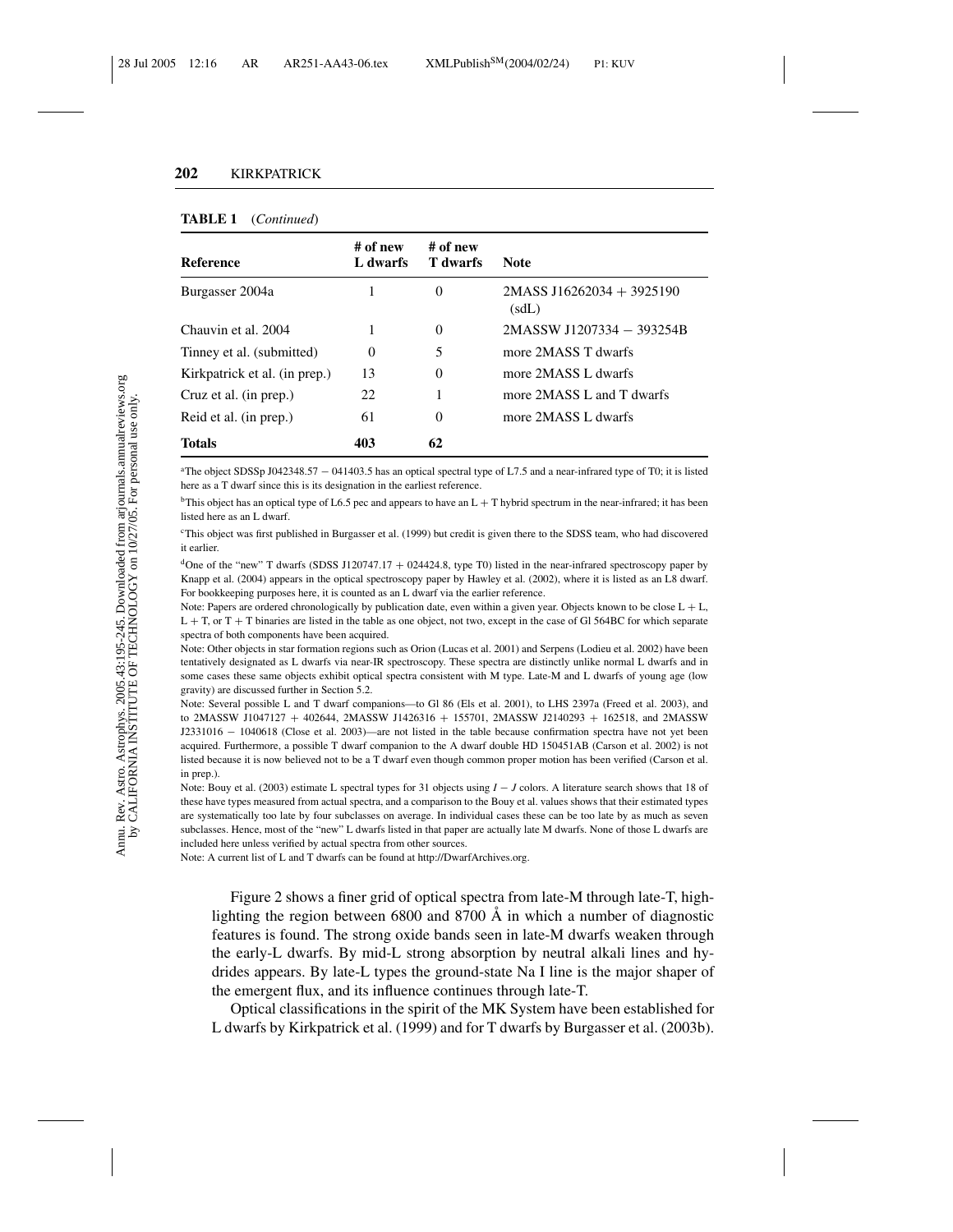| Spec.<br>type  | <b>Optical anchor</b>           | <b>Near-IR</b> anchor        |
|----------------|---------------------------------|------------------------------|
| $L_{0}$        | $2MASP$ J0345432 + 254023       |                              |
| L1             | $2MASSW$ J1439284 + 192915      | .                            |
| L <sub>2</sub> | Kelu-1 (at J13054019 - 2541059) | .                            |
| L <sub>3</sub> | $2MASSW$ J1146345 + 223053      | .                            |
| IA             | $2MASSW$ J1155009 + 230706      | .                            |
| L <sub>5</sub> | DENIS-P J1228.2 - 1547          | .                            |
| L6             | $2MASSs$ J0850359 + 105716      | .                            |
| L7             | DENIS-P J0205.4 - 1159          | .                            |
| L8             | $2MASSW$ J1632291 + 190441      | .                            |
| T <sub>0</sub> | .                               | SDSS J120747.17 $+$ 024424.8 |
| T1             | .                               | SDSSp J015141.69 + 124429.6  |
| T <sub>2</sub> | SDSSp J125453.90 $-$ 012247.4   | SDSSp J125453.90 - 012247.4  |
| T <sub>3</sub> | .                               | 2MASS J12095613 - 1004008    |
| T <sub>4</sub> | .                               | 2MASSI J2254188 + 312349     |
| <b>T5</b>      | 2MASSI J0559191 - 140448        | $2MASS$ J15031961 + 2525196  |
| T6             | SDSSp J162414.37 + 002915.6     | SDSSp J162414.37 + 002915.6  |
| T7             | .                               | $2MASSI$ J0727182 + 171001   |
| T8             | 2MASSI J0415195 - 093506        | 2MASSI J0415195-093506       |

**TABLE 2** Anchor points for L and T dwarf classification

Note: Anchors for the optical classification of L dwarfs are from Kirkpatrick et al. (1999); L dwarf anchors for the near-infrared have not yet been devised. T dwarf anchors are from Burgasser et al. (2003b) for the optical and Burgasser (priv. comm., collaborative results from the SDSS and 2MASS teams) for the near-infrared.

Both papers identified a set of reference objects (also known as anchor points) to serve as the on-sky classification standards for the typing scheme. These anchors are listed for convenience in Table 2. Although readers are referred to the above two papers for discussion of line/band strengths and spectral ratios useful for typing, it should be noted that the establishment of anchors is the single most important step in constructing a classification scheme. Details of how those anchors are used to classify a new set of objects—whether it be through automated methods or simply through by-eye fits (see, e.g., the discussion in Hawley et al. 2002)—are of secondary importance as long as those classifications are judged against the same set of standards.

The spectra of the L and T dwarfs shown in Figure 2 are those of the anchor points on the optical typing system. Except for the larger spectrum-to-spectrum difference between L8 and T2, these spectra can be viewed almost like consecutive frames in a movie. That is, if one were to stack plots of the individual spectra, one per page, and flip rapidly through the pages, the movie would flow from one frame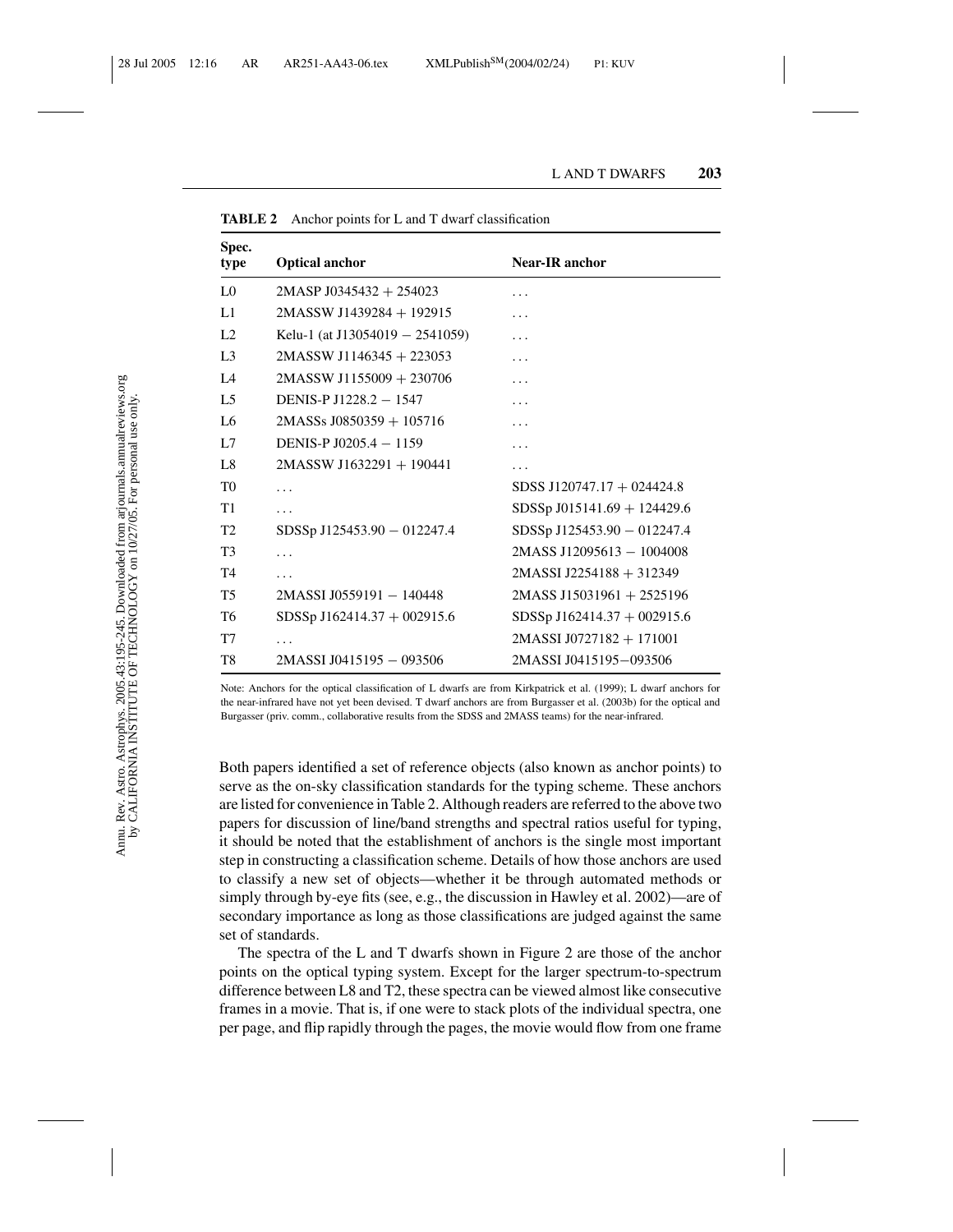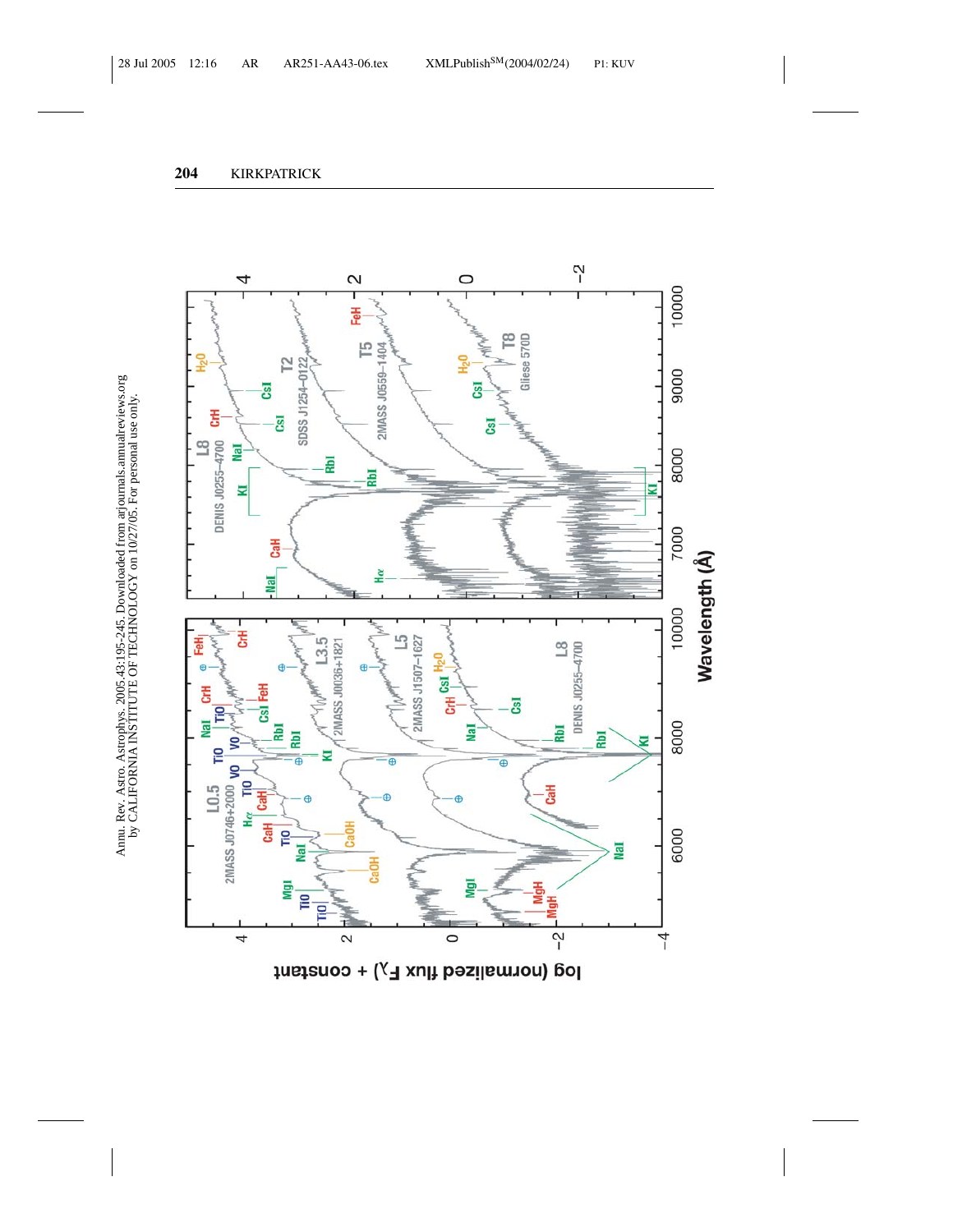

**Figure 2** Detailed optical spectra from 6800 to 8700 Å for a sequence of late-M through late-T dwarfs. The L and T spectra shown here are those of the L and T anchors (standards) from the optical classification system of Kirkpatrick et al. (1999) and Burgasser et al. (2003b). Spectra have been displaced vertically in half integral units to ease intercomparison.

to the next without any jumps in the sequence. Ideally, any grid of standards should show this same effect.

Currently, no optical spectra have been acquired that fill the aforementioned gap between L8 and T2. Oddly, the near-infrared spectral sequence (as discussed below) shows a continuum of spectra throughout this L8–T2 range without any

← **Figure 1** High signal-to-noise spectra of a sequence of bright L and T dwarfs. Feature identifications are given for alkali and other atomic lines in *green*, oxide bands in *blue*, hydride bands in *red*, and bands of CaOH and H<sub>2</sub>O in *orange*. For the L0.5, L3.5, and L5 spectra the contaminant telluric absorption bands are labelled in *cyan*; all other spectra have been corrected for telluric absorption. *Left panel*: 4500 to 10,100 Å spectra of a sequence of L dwarfs. *Right panel*: 6300 to 10,100 A˚ spectra of a sequence of late-L through late-T dwarfs. These spectra were obtained at the W.M. Keck Observatory and are compiled from Reid et al. (2000), Burgasser et al. (2003b), and Kirkpatrick et al. (unpub.) and are displaced vertically by units of 1.5 in the log to ease intercomparison.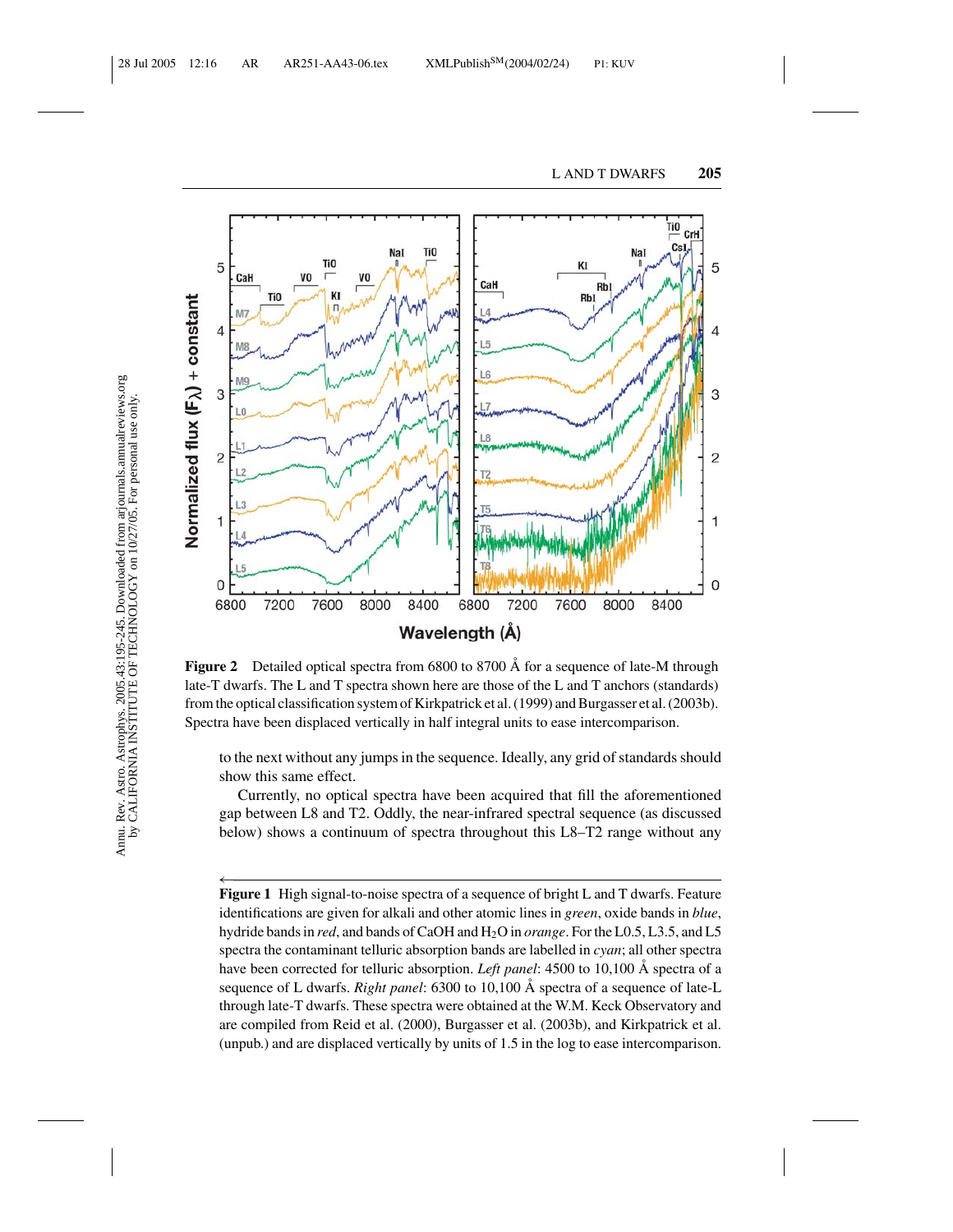gap. Note also in Figure 2 that there are fewer T-subtypes in the optical—only T2, T5, T6, and T8—than there are in the near-infrared because the optical spectrumto-spectrum differences do not warrant a grid any finer than this. The T2, T5, T6, and T8 names for the optical subtypes were chosen to parallel the types of those same objects under the near-infrared scheme.

Large compilations of optical spectra of L and T dwarfs can be found in Kirkpatrick et al. (1999, 2000), Hawley et al. (2002), Burgasser et al. (2003b), Cruz et al. (2003), and the M, L, and T Dwarf Archives (http://DwarfArchives.org).

### **3.2. The Near-Infrared**

Near-infrared (1.0–2.3  $\mu$ m) spectra of a subset of late-M through late-T spectra are shown in Figure 3 with a detail of the  $0.95-1.35 \mu$ m region shown in Figure 4. As seen in these plots, late-M and early-L spectra are characterized by strong bands of  $H_2O$ , bands of FeH and CO, and neutral atomic lines of Na, Fe, K, Al, and Ca. The hallmark of the T spectral class,  $CH<sub>4</sub>$ , appears at early-T along with strengthening  $H_2O$ . By late-T the near-infrared spectrum has been chewed up into a series of flux peaks near 1.08, 1.27, 1.69, and 2.08  $\mu$ m, each of which has been sculpted on both sides by absorptions of  $CH_4$  and  $H_2O$  (or, in the case of the short wavelength side of the 1.08- $\mu$ m peak, by the broad wings of the KI line at 7800 Å). By T8 the  $2.08\text{-}\mu$ m peak has been further flattened by overlying collision-induced absorption by  $H_2$ .

To date there has, oddly enough, still not been an independent spectral classification scheme established in the near-infrared for L dwarfs.<sup>1</sup> All current systems either map near-infrared spectral ratios directly into the optical scheme or define classifications based only on spectral ratios of idealized spectral type standards and not on anchor objects. Geballe et al. (2002) show that their near-infrared scheme for T dwarfs (below) is extendable to L types, but the scheme is not optimized for L dwarfs and it lacks on-sky standards. Nevertheless, we utilize types from this scheme in subsequent sections because it is the one most widely used.

For T dwarfs, the two classification schemes in use are those of Burgasser et al. (2002a) and Geballe et al. (2002). The first of these employs anchor points on the sky, and the second employs a set of idealized ratios. Fortunately, both schemes yield very similar results and both groups are now combining their efforts to produce a single scheme that follows the MK Process (Burgasser, priv. comm.). The T dwarf anchor points for this collaborative scheme are listed in Table 2.

It should not be assumed a priori that a set of objects classified on optical spectroscopic morphology alone will necessarily fall into the same ordering based on near-infrared morphology. This is because the two spectral regions sample different physical environments in the atmosphere of the object. Nevertheless, many studies (e.g., Reid et al. 2001, Testi et al. 2001, McLean et al. 2003)

<sup>&</sup>lt;sup>1</sup>McGovern et al. (priv. comm.) are currently working to remove this deficiency.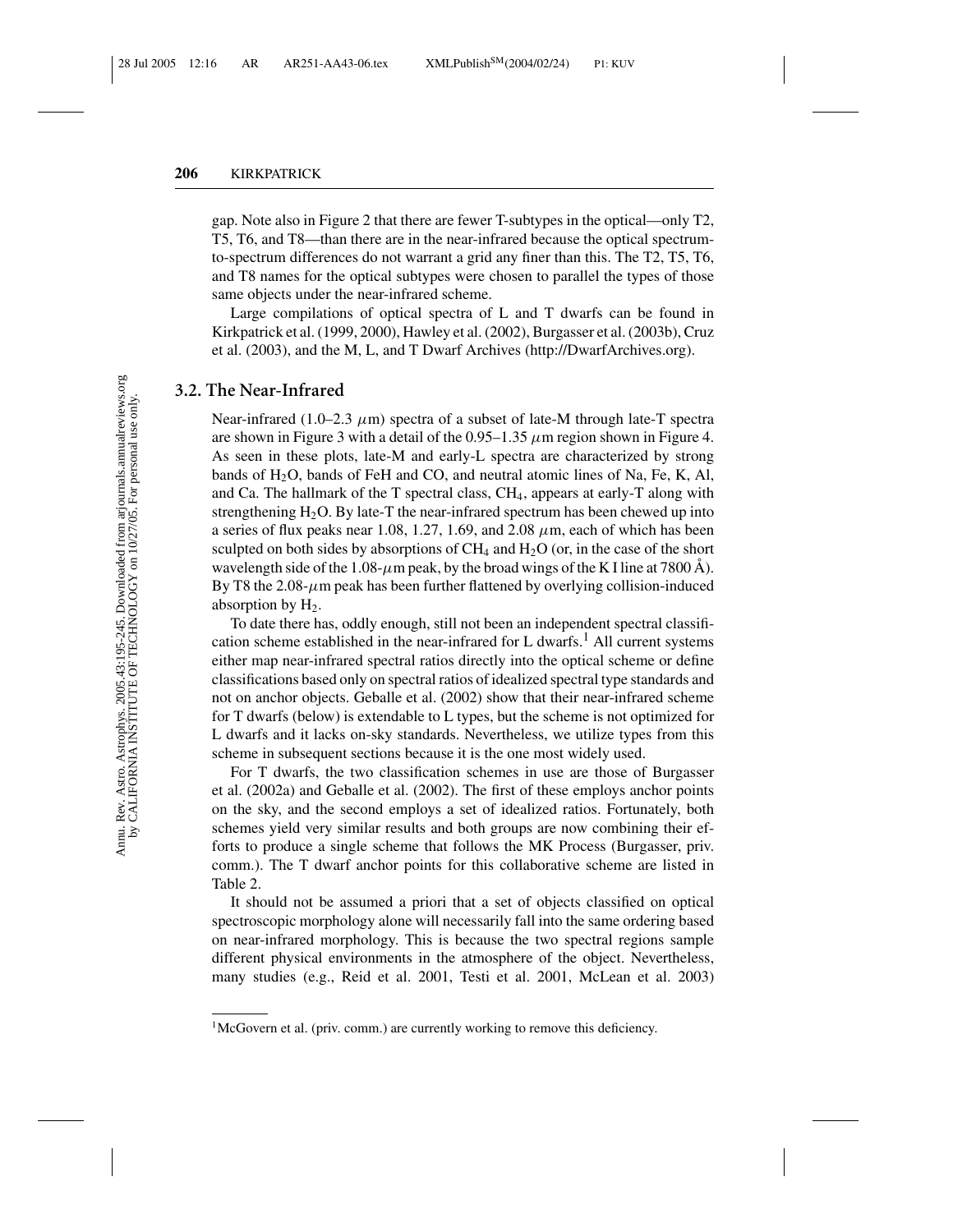

**Figure 3** A sequence of mid-M through late-T spectra between 0.95 and 2.3  $\mu$ m. Feature identifications within the H- and K-band windows are marked. The feature-rich J-band spectra are shown on an expanded scale in Figure 4. Spectra have been displaced vertically by half integral units to ease intercomparison. These spectra come from the Brown Dwarf Spectroscopic Survey archive (http://www.astro.ucla.edu/∼mclean/BDSSarchive/) and are from McLean et al. (2003).

have shown that optical L dwarf types usually map well into a near-infrared sequence.

There are, however, exceptions. Figure 3, which is a replotting of the spectral sequence shown in figure 3 of McLean et al. (2003), illustrates this point. The spectral types here are based on the optical classifications of these objects, and this leads to an ordering that lacks the "movie frame" consistency of the optical spectral sequence in Figure 2. If we consider only the sequence of J-band spectra in Figure 4, however, we see a much smoother ordering. This is perhaps not surprising because J-band wavelengths are not far from the optical wavelengths at which the ordering was established and thus sample similar atmospheric physics. Looking individually at the H- and K-band spectra of Figure 3, we see larger discrepancies in the ordering. Specifically, the shape of the H-band peak near 1.65  $\mu$ m does not change smoothly from L2 through L8. The slope (color) of the spectrum from J through K also varies non-monotonically, with the spectrum of the L6 not fitting the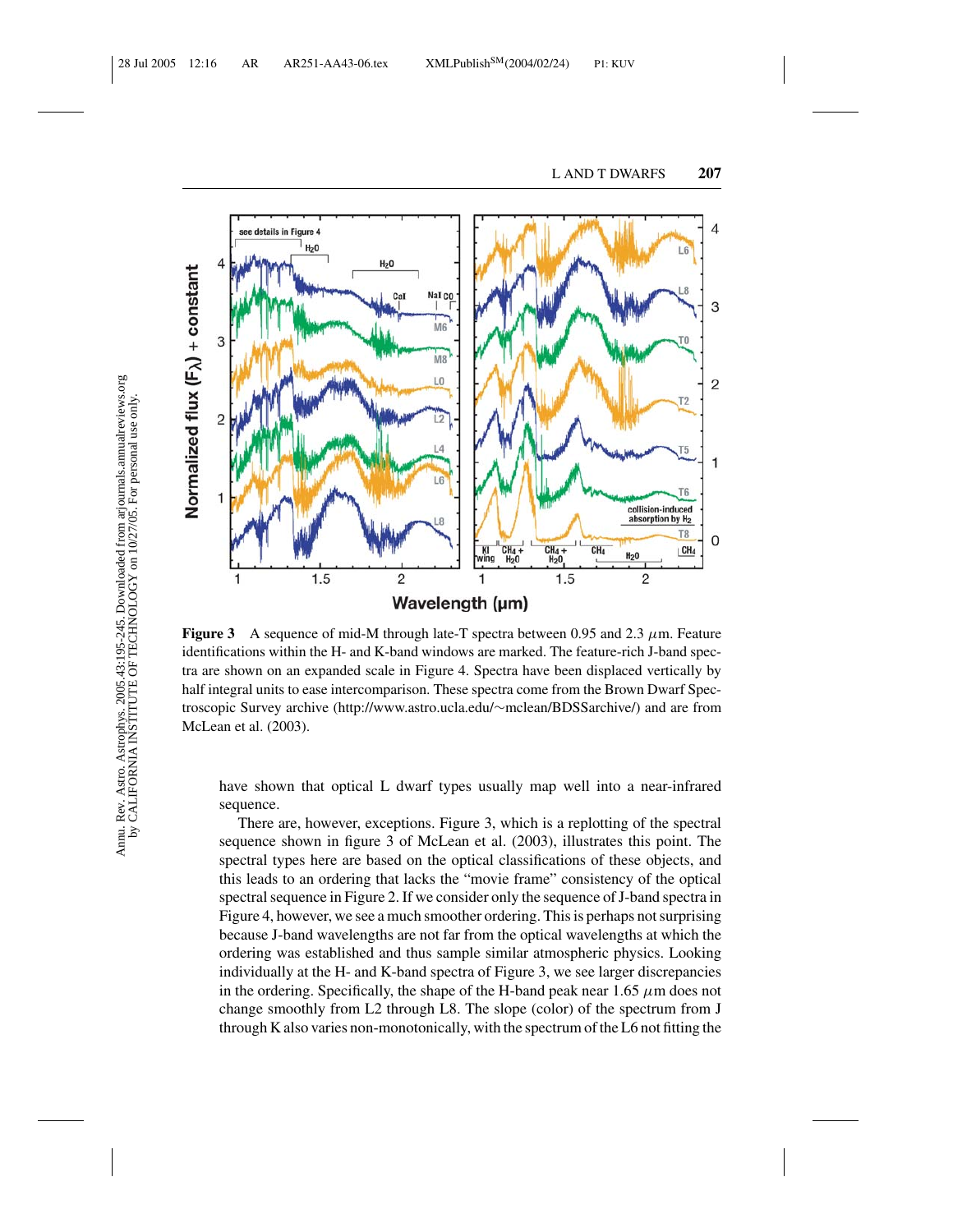

**Figure 4** A 0.95–1.35  $\mu$ m detail of the mid-M through late-T spectral sequence shown in Figure 3. Feature identifications are marked.

trends suggested by spectra just above and below. The H- and K-band spectra, being further removed from the optical, may be sampling different physical conditions in the atmosphere, or other effects such as unresolved binarity may be more easily noticeable here. The point is simply that there is a lot of information available in the JHK spectra of these objects, and in particular, care must be taken to assure that this information is properly instilled in an L dwarf near-infrared classification system.

Classification is merely a tool but a very useful one. If most objects have optical and near-infrared types that are identical with a handful of others having discordant types, it should not be interpreted that either the optical or near-infrared type of the discordant objects is wrong. Instead, this should be viewed as a clue to the atmospheric physics of those objects—that is, something about those objects make them different from the majority. Part of the power of spectral classification is its ability to flag such differences for further study. (See Section 5 for more discussion on this point.)

Compilations of near-infrared spectra of L and T dwarfs can be found in Geballe et al. (2002), Burgasser et al. (2002a), McLean et al. (2003), and Knapp et al. (2004), and in Sandy Leggett's archive at http://www.jach.hawaii.edu/∼skl/LTdata.html, and the Brown Dwarf Spectroscopic Survey archive at http://www.astro.ucla.edu/∼ mclean/BDSSarchive/, and at http://DwarfArchives.org.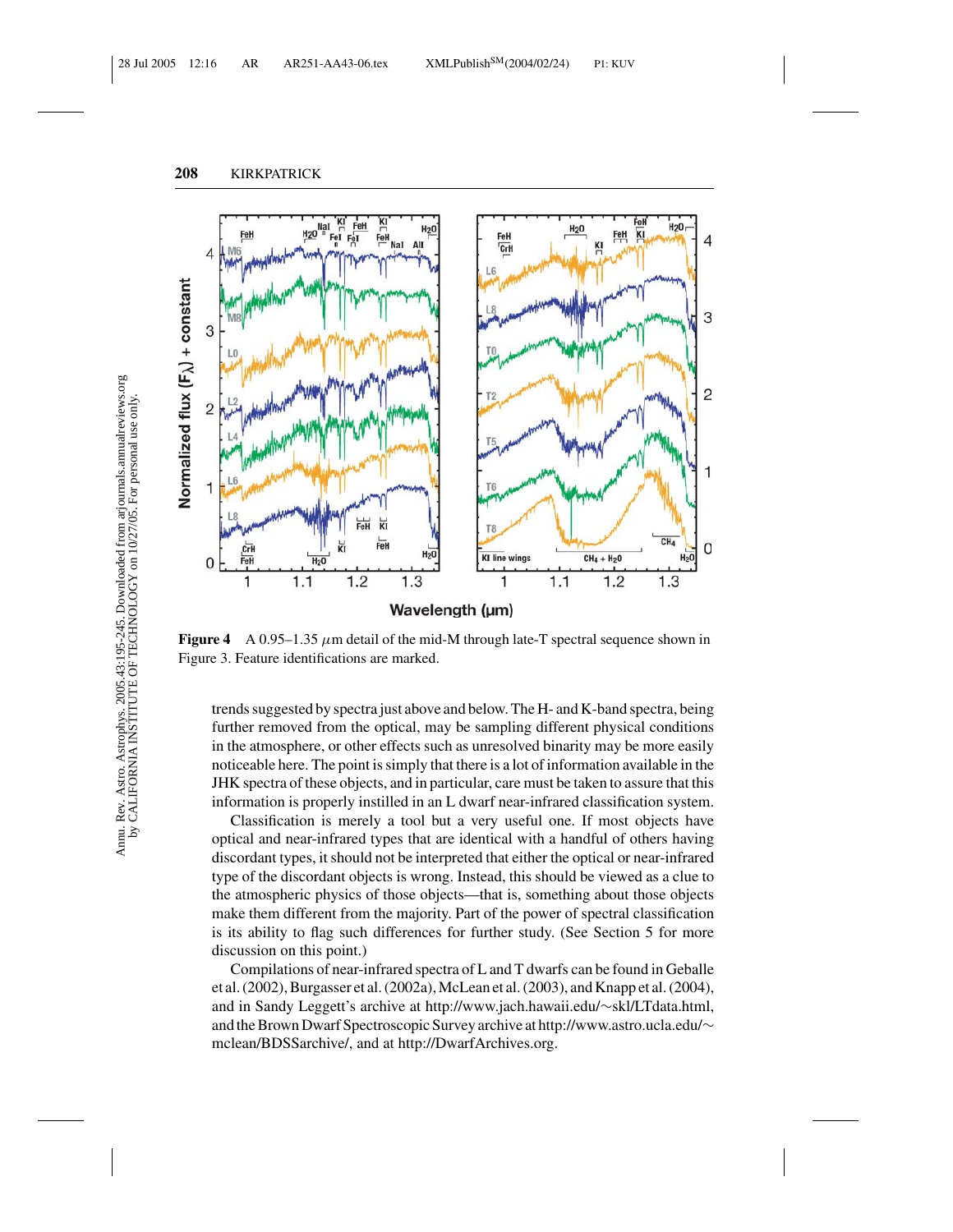

**Figure 5** A sequence of 2.9 to 4.1  $\mu$ m spectra of early-L through mid-T dwarfs supplemented with a mid-T spectrum between 4.5 and 5.0  $\mu$ m. The Q-, P-, and R-branches of CH<sub>4</sub> in the 3.3  $\mu$ m region and the CO band at 4.7  $\mu$ m are marked. All spectra come from Cushing, Rayner, & Vacca (2004) except for the L- and M-band spectra of Gl 229B, which come from Oppenheimer et al. (1998).

#### **3.3. Beyond 2.5 Microns**

Independent classification at wavelengths longward of 2.5  $\mu$ m is not currently feasible owing to the difficulty of securing spectra there, and as a result only a few objects have been acquired at these wavelengths. Figure 5 shows L-band spectra of a sequence of L and T dwarfs from Cushing, Rayner & Vacca (2005) and Oppenheimer et al. (1998). This sequence shows the onset of the  $CH_4$  fundamental band at 3.3  $\mu$ m, as first noted by Noll et al. (2000). The Q-branch of the  $v_3$  transition at 3.3  $\mu$ m first appears around mid-L. By late-L the P- and R-branches of CH<sub>4</sub> also appear. By mid-T, methane has created a huge absorption trough from 3.1 to 4.0  $\mu$ m.

Figure 5 also shows the M-band spectrum of Gl 229B from Oppenheimer et al. (1998). This spectral piece contains the fundamental band of CO at 4.7  $\mu$ m. In Gl 229B, most of the flux in the 3–5  $\mu$ m region is concentrated to an opacity hole around 4.1  $\mu$ m between these strong absorptions by CH<sub>4</sub> at 3.3  $\mu$ m and CO at 4.7  $\mu$ m.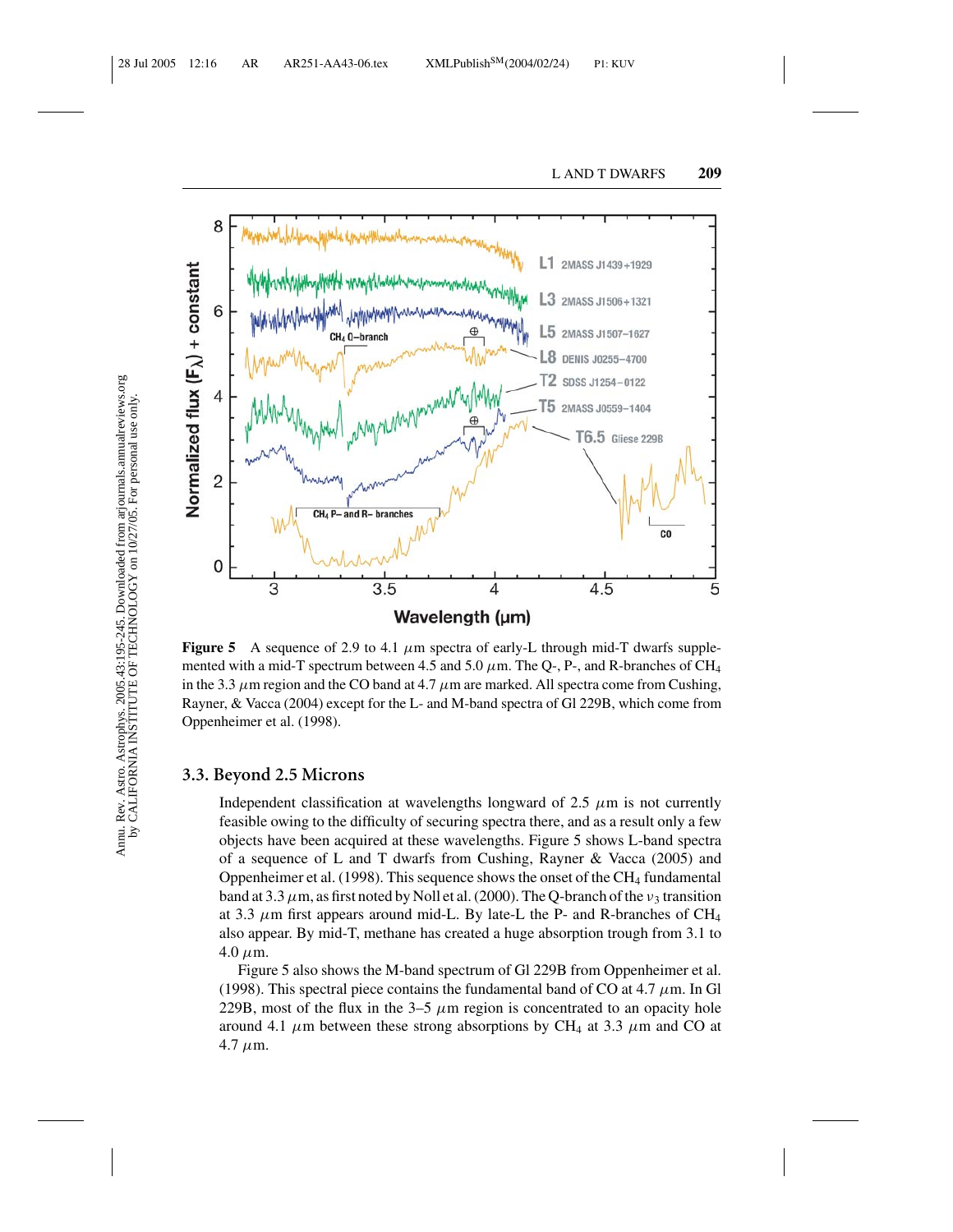

**Figure 6** *Spitzer* IRS spectra between 5 and 15  $\mu$ m of an M, an L, and a T dwarf. Features caused by  $H_2O$ , CH<sub>4</sub>, and NH<sub>3</sub> are marked. Data are taken from Roellig et al. (2004).

The launch of the *Spitzer Space Telescope* has enabled observations of L and T dwarfs at wavelengths longward of 5  $\mu$ m. Figure 6 illustrates 5–15  $\mu$ m spectra from Roellig et al. (2004) of an M dwarf, an L dwarf, and a T dwarf. In this region the spectrum of the M dwarf is dominated by absorption from  $H_2O$ , most obviously at 5.5 and 6.5  $\mu$ m but present at longer wavelengths as well. By late-L, absorption by H<sub>2</sub>O has grown stronger and CH<sub>4</sub> centered near 7.8  $\mu$ m has made its appearance. In the T dwarf spectrum, both  $H_2O$  and  $CH_4$  have strengthened and absorption by NH<sub>3</sub> is seen between 10 and 11  $\mu$ m. Roellig et al. (2004) also present spectra of their M and L dwarf between 15 and 35  $\mu$ m (not shown here), but the continua are quite featureless.

#### **4. THE PHYSICS UNDERLYING THE SPECTRA**

# **4.1. Is the Spectral Sequence a Temperature Sequence?**

Once the empirical categorization of the spectral energy distributions is in place, researchers can begin to deduce the physics responsible for the ordering of the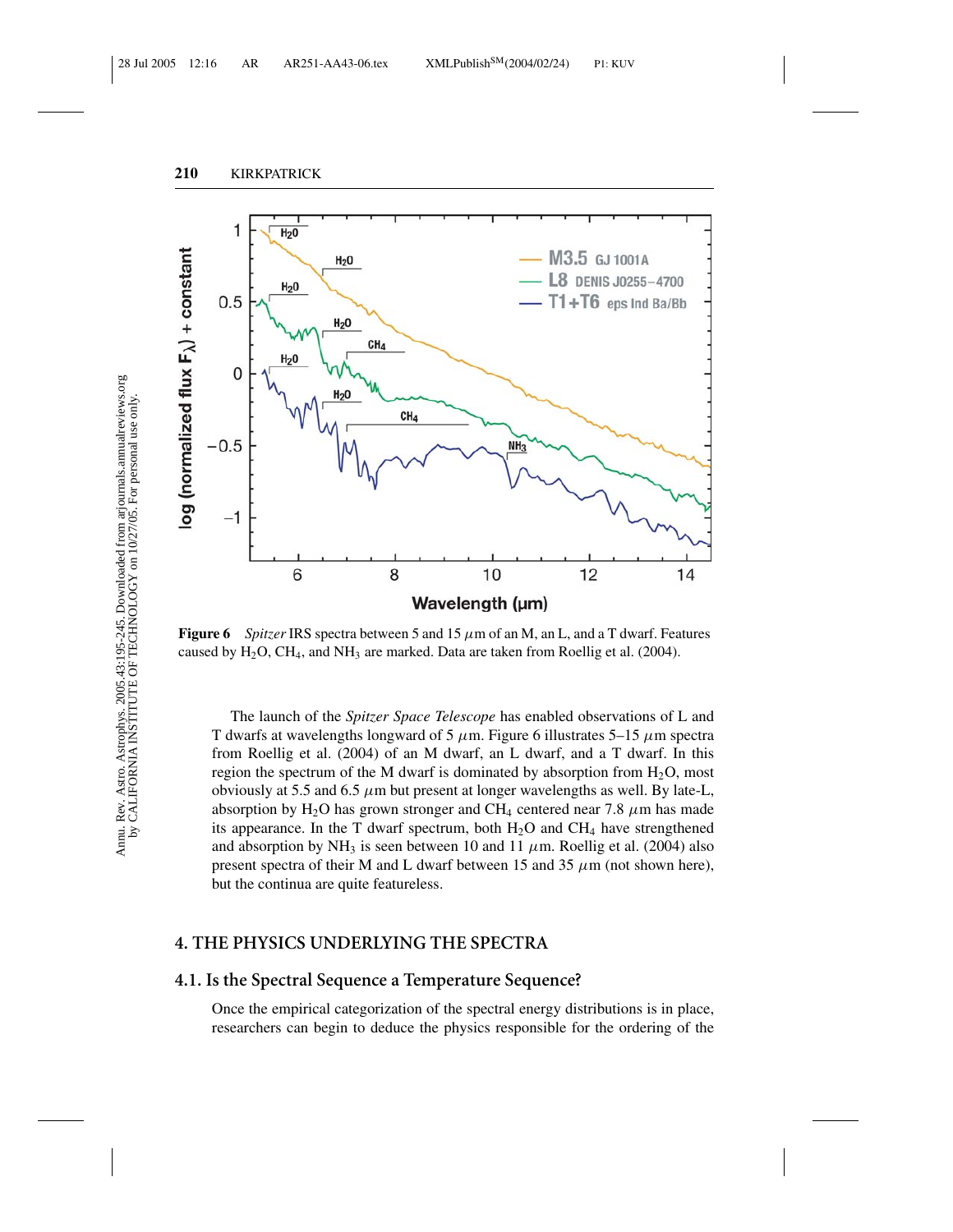spectral sequence. For main sequence stars the most important parameter governing this ordering is temperature. It is reasonable, then, to think the same is true for L and T dwarfs. With concentrated follow-up on a subset of L and T dwarfs, we can measure temperatures semi-empirically and test this hypothesis.

If the bolometric luminosity and radius are known, the effective temperature can be deduced from the Stefan-Boltzmann law  $L = 4\pi R^2 \sigma T^4$ . At the time of writing, no L and T dwarfs are known in eclipsing systems, so direct measurements of radii are not yet possible. Fortuitously, however, interior models indicate that field-age L and T dwarfs should have very similar radii; Monte Carlo simulations using the Burrows et al. (1997) evolutionary models for L and T dwarfs with 1 Myr  $\langle age| < 1$  Gyr and  $1 M_{Jup} < mass < 100 M_{Jup}$  show a total range in radius of∼0.90 ± 0.15*RJup*, assuming a constant birthrate and a mass function of the form  $dN \propto M^{-1} dM$  (Burgasser 2001). Thus, to first order  $T_{eff}$  is directly proportional to the fourth root of luminosity. If the luminosities of many L and T dwarfs can be measured, we can determine whether the spectral sequence corresponds to a sequence in  $T_{\text{eff}}$  as holds for objects of type O through M.

To measure luminosity, both the distance and the apparent flux summed over all wavelengths must be known. The distance can be readily computed from trigonometric parallax, but the apparent bolometric luminosity is usually deduced through a combination of empirical spectra and photometry supplemented where needed by spectral models (the latter needed just to total the generally small contribution by the short- and long-wavelength tails of the flux distribution).

For L and T dwarfs in the field, trigonometric parallaxes have been obtained by Dahn et al. (2002), Tinney et al. (2003), Thorstensen & Kirkpatrick (2003), and Vrba et al. (2004). In addition, the distances to several L and T dwarf companions have been deduced from common proper motion with an object of higher luminosity whose trigonometric parallax has also been measured. Table 3 gives a list of the L and T dwarf parallaxes measured to date along with apparent and absolute J-band magnitudes.

Early estimates of bolometric corrections at *J*- or *K*-band as a function of color (such as  $I - K$ ) have been published by Reid et al. (2001) and Leggett et al. (2001, 2002), but the most comprehensive attempt so far is that by Golimowski et al. (2004). In this latter paper 51 M, L, and T dwarfs with flux-calibrated  $0.8-2.5 \mu m$ spectra, L' photometry (or, for nine objects, L' estimates), and trigonometric parallaxes were used to estimate bolometric corrections at  $K$ -band.<sup>2</sup> Table 3 gives the resulting "best guess" values of  $T_{\text{eff}}$  as estimated by Vrba et al. (2004) alongside similar estimates by Dahn et al. (2002) and Golimowski et al. (2004). Although the uncertainties of the  $T_{\text{eff}}$  measurements are generally  $\pm 150-200$  K, the agreement among the three groups is very good.

<sup>&</sup>lt;sup>2</sup>The  $BC_K$  values from Golimowski et al. (2004) are given as a function of spectral type rather than color (like  $I - J$  or  $I - K$ ), which creates a dependence between temperature and type. However, as the derived values of  $T_{\text{eff}}$  depend only on the fourth root of the luminosity, this dependence should be negligible.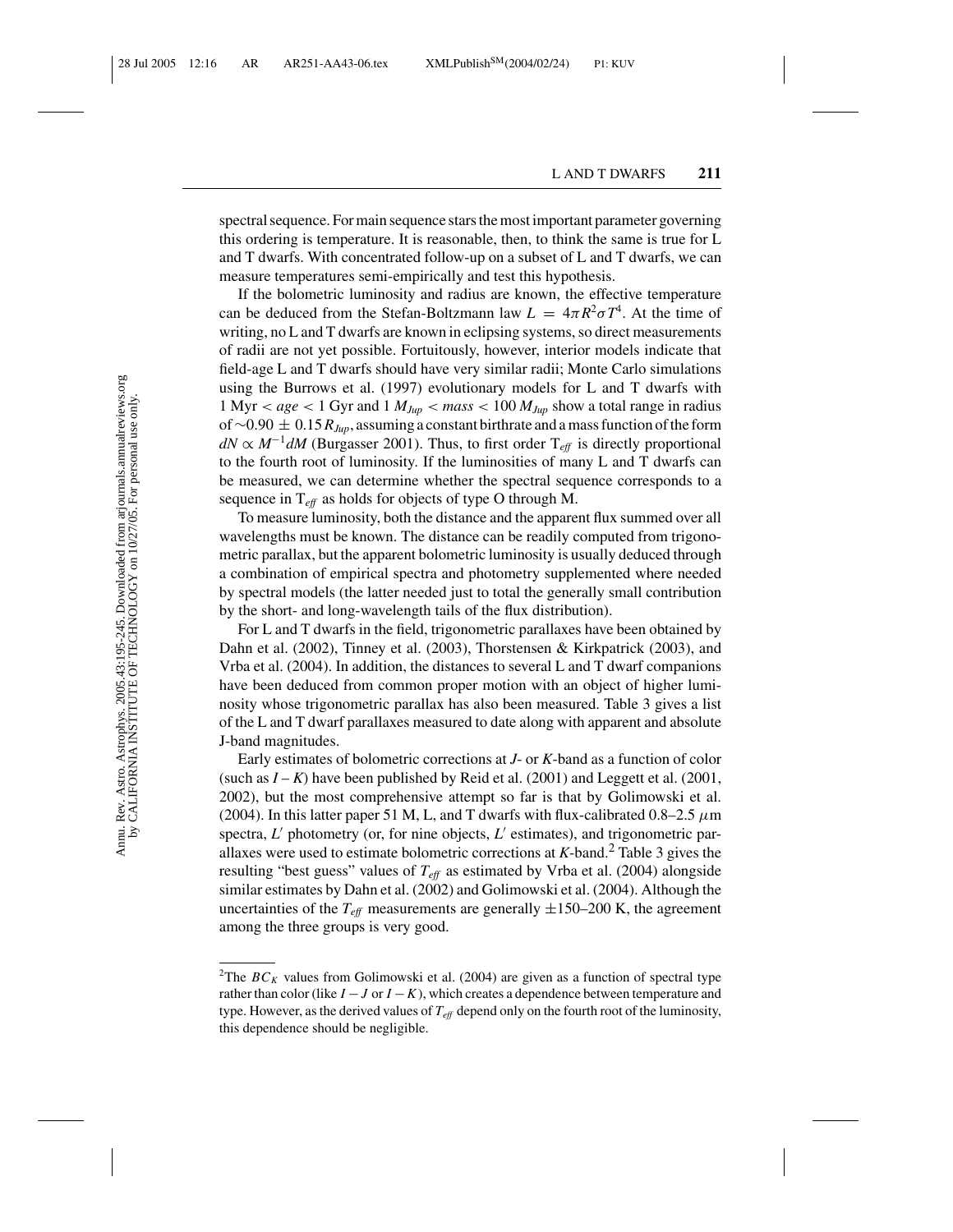|                                                             | יי יים היה וז                                     |
|-------------------------------------------------------------|---------------------------------------------------|
| 2005 42-105 245 Press<br>$5 - 24$<br>si Citi<br>$rac{1}{2}$ | ALIFORNIA INSTITUTE OF TECHNOLOGY on 10/27/05. F- |

TABLE 3 L and T Dwarfs with Measured Trigonometric Parallaxes

| <b>TABLE 3</b> L and T Dwarfs with Measured Trigonometric Parallaxes |         |                |                  |       |                     |     |               |                |                          |                              |                 |                    |                            |              |
|----------------------------------------------------------------------|---------|----------------|------------------|-------|---------------------|-----|---------------|----------------|--------------------------|------------------------------|-----------------|--------------------|----------------------------|--------------|
|                                                                      | $\pi^a$ | $\sigma_{\pi}$ |                  | E,    | $\overline{\sigma}$ |     | $\tilde{M}_J$ | $\sigma_{M_J}$ |                          | $Temperature(^{\circ}K)^{j}$ |                 |                    | Spectral Type <sup>c</sup> | <b>Other</b> |
| Object/Coords                                                        | (mas)   | (mas)          | Ref <sup>e</sup> | (mag) | (mag)               | Ref | (mag)         | (mag)          | <b>EG</b>                | 201                          | D <sub>02</sub> | Öpt.               | Ĕ                          | Name         |
| 2MASS J00043484-4044058                                              | 104.7   | 11.4           |                  | 13.11 | 0.02                |     | 13.21         | 0.24           | 1850                     |                              | 1923            | ٩                  |                            | GJ 1001B     |
| 2MASSW J003030-145033                                                | 37.42   | 4.50           | $\sim$           | 16.28 | $\Xi$               |     | 14.15         | 0.28           |                          | 545                          |                 | 2                  |                            |              |
| SDSSp J003259.36 + 141036.6                                          | 30.14   | 5.16           |                  | 16.83 | 0.17                |     | 14.23         | 0.41           | 1650                     | 566                          |                 |                    | $^{8}$                     |              |
| 2MASSW J0036159 + 182110                                             | 114.2   | 0.8            |                  | 12.47 | 0.03                |     | 12.76         | 0.03           | 1900                     | 1923                         | 1993            | 13.5               | $L4 \pm 1$                 |              |
| SDSSp J010752.33 + 004156.1                                          | 64.13   | 4.51           |                  | 15.82 | 0.06                |     | 14.86         | 0.16           | 1475                     | 409                          |                 | $L^{rd}$           | L5.5                       |              |
| SDSSp J015141.69 + 124429.6                                          | 46.73   | 3.37           |                  | 16.57 | 0.13                |     | 14.92         | 0.20           | 1300                     | 288                          |                 |                    | $T1 \pm 1$                 |              |
| DENIS-P J0205.4 - 1159                                               | 50.6    | $\tilde{S}$    |                  | 14.59 | 0.03                |     | 13.11         | 0.07           | 1650                     | 1563                         | 1601            |                    | $L5.5 \pm 2$               |              |
| SDSSp J020742.83 + 000056.2                                          | 34.85   | 9.87           |                  | 16.80 | 0.16                |     | 14.51         | 0.64           | 1200                     | <b>1230</b>                  |                 |                    | T4.5                       |              |
| 2MASS J02355993 - 2331205                                            | 47.0    | $\frac{0}{1}$  |                  | 13.67 | 0.15                |     | 12.03         | 0.16           |                          |                              |                 |                    |                            | G1 1048B     |
| 2MASSI J0243137 - 245329                                             | 93.62   | 3.63           |                  | 15.38 | 0.05                |     | 15.24         | 0.10           | 1025                     | 1052                         |                 |                    | (16)                       |              |
| 2MASSW J0326137 + 295015                                             | 31.0    | 1.5            |                  | 15.48 | 0.05                |     | 12.94         | 0.12           | $\overline{\phantom{a}}$ | 1981                         | 2031            | 3.5                |                            |              |
| 2MASSI J0328426+230305                                               | 33.13   | 4.20           |                  | 16.69 | 0.14                |     | 14.29         | 0.31           | 1625                     | 1534                         |                 | $\mathbf{\degree}$ | $L9.5 \pm 1$               |              |
| 2MASP J0345432 + 254023                                              | 37.1    | 0.5            |                  | 14.00 | 0.03                |     | 1.85          | 0.04           | 2300                     | 2426                         | 2364            | S                  | $L1 \pm 1$                 |              |
| 2MASSI J0415195-093506                                               | 174.34  | 2.76           |                  | 15.70 | 0.06                |     | 16.91         | 0.07           | 700                      | 764                          |                 | P8                 | T9(T8)                     |              |
| SDSSp J042348.57 - 041403.5                                          | 65.93   | 1.70           |                  | 14.47 | 0.03                |     | 13.57         | 0.06           | 1750                     | 1678                         |                 | 5.71               | $\overline{C}$             |              |
| SDSSp J053951.99 - 005902.0                                          | 76.12   | 2.17           |                  | 14.03 | 0.03                |     | 13.44         | 0.07           | 1750                     | <b>690</b>                   |                 | ئ                  | $\tilde{c}$                |              |
| 2MASSI J0559191-140448                                               | 97.7    | $\frac{3}{2}$  |                  | 13.80 | 0.02                |     | 13.75         | 0.04           | 1425                     | 1469                         |                 | F                  | T4.5(T5)                   |              |
| $-10610351 - 215117$                                                 | 173.2   | Ξ              |                  | 14.2  | $\overline{0}$ .    |     | 15.39         | 0.10           | 950                      |                              |                 |                    | $T6 \pm 1(T6.5)$           | GI 229B      |
| $-10649213 + 434532$                                                 | 22.41   | 0.87           |                  | 15.9  | $\overline{5}$      |     | 12.65         | 1.20           |                          |                              |                 |                    | $L4\pm1^{\rm h}$           | HD 49197B    |
| 2MASS J07003664 + 3157266                                            | 82.     | Ń              |                  | 12.92 | 0.02                |     | 12.49         | 0.06           |                          |                              |                 | <u>35</u>          |                            |              |
| 2MASSI J0727182 + 171001                                             | 110.14  | 2.34           |                  | 15.60 | 0.06                |     | 15.81         | 0.08           | 900                      | 918                          |                 | T8                 | T8(T7)                     |              |
| 2MASSI J0746425 + 200032                                             | 81.9    | 0.3            |                  | 11.76 | 0.02                |     | 11.33         | 0.02           | 2200                     | 2338                         | 2302            | L0.5               | $\overline{a}$             |              |

l.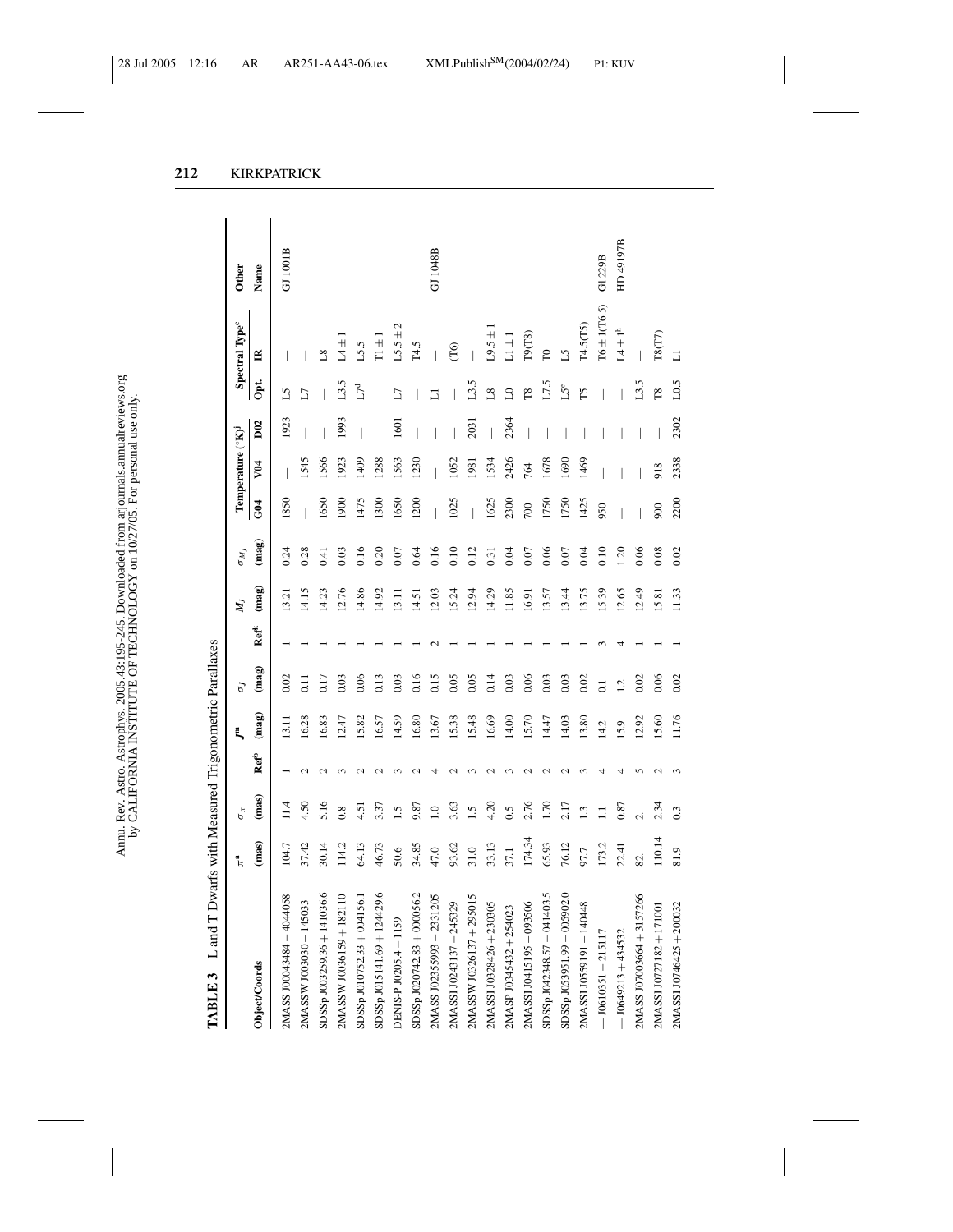| (Continued) |                |                   |      |                          |                          |                  |       |                    |       |                  |        |                             |
|-------------|----------------|-------------------|------|--------------------------|--------------------------|------------------|-------|--------------------|-------|------------------|--------|-----------------------------|
|             | L2.5           | Ľ3                |      | 2051                     |                          | 0.79             | 12.52 | 0.12               | 16.49 | 5.76             | 16.07  | SDSSp J143535.72 - 004347.0 |
|             |                | S                 |      | $\frac{1}{2}$            |                          | 115              | 1.45  | 0.10               | 16.48 | 5.18             | 9.85   | SDSSp J143517.20 - 004612.9 |
| GD 165B     | $L3 \pm 2$     | 크                 | 1885 |                          | 1850                     | 0.19             | 13.20 | 0.08               | 15.69 | 2.5              | 31.7   | 2MASS J14243909 + 0917104   |
|             | T6(T6)         | T6/8              |      | 1054                     | 1075                     | 0.12             | 15.17 | 0.10               | 16.00 | 2.3              | 68.3   | SDSSp J134646.45 - 003150.4 |
|             |                | $\tilde{L}$       | 1853 | 1819                     |                          | 0.29             | 13.65 | $\overline{0}$ .11 | 16.19 | 3.8              | 31.0   | 2MASSW J1328550+211449      |
|             | L5.5           | $\mathbf{L8}^{e}$ |      | 1475                     | 1475                     | 0.28             | 14.59 | 0.07               | 16.10 | 6.33             | 49.98  | SDSSp J132629.82 - 003831.5 |
| Kelu-1      | $L3 \pm 1$     | R                 | 2354 | 2382                     | 2300                     | 0.09             | 12.06 | 0.03               | 13.41 | 2.0              | 53.6   | 2MASS J13054019-2541059     |
|             | T2(T2)         | 5                 |      | 1361                     | 1425                     | 0.06             | 14.53 | 0.04               | 14.89 | $\overline{0}$   | 84.9   | SDSSp J125453.90 - 012247.4 |
|             | $(T6.5)$       |                   |      | 853                      |                          | 0.12             | 15.81 | 0.06               | 15.90 | 4.78             | 96.07  | 2MASSW J1237392+652515      |
|             | $L6 \pm 2$     |                   | 1734 | 1671                     | 1700                     | 0.09             | 12.85 | 0.03               | 14.38 | $\ddot{ }$       | 49.4   | DENIS-P J1228.2 - 1547      |
|             | <b>T6(T6)</b>  | ۴6                |      | 1145                     | 975                      | 0.09             | 14.64 | 0.05               | 15.26 | 2.5              | 75.1   | 2MASSW J1225543 - 273947    |
|             | S(T7.5)        |                   |      | 500                      | 900                      | 0.08             | 15.65 | 0.06               | 15.86 | 2.2              | 90.8   | 2MASSW J1217111-031113      |
|             |                | n                 | 2092 | 2060                     |                          | 0.06             | 12.00 | 0.03               | 14.17 | 0.8              | 36.8   | 2MASSW J1146345 + 223053    |
| G1417B      |                | 3.4.5             | 2108 | $\overline{\phantom{a}}$ | $\overline{\phantom{a}}$ | 0.05             | 12.89 | 0.03               | 14.58 | 0.9              | 46.0   | 2MASS J11122567 + 3548131   |
|             | $\mathbb{Z}$   | Ľ                 | 1945 | 1879                     | 1900                     | 0.05             | 12.97 | 0.04               | 14.16 | $\overline{1.0}$ | 57.7   | DENIS-P J1058.7 - 1548      |
|             | T6.5(T6.5)     |                   |      | 869                      | 900                      | $\overline{0}$ . | 15.70 | 0.06               | 15.82 | 3.81             | 94.73  | 2MASSW J1047539 + 212423    |
| HD 89744B   |                | S                 |      | $\overline{1}$           | $\overline{1}$           | 0.07             | 11.94 | 0.04               | 14.90 | 0.7              | 25.6   | 2MASS J10221489 + 4114266   |
|             | T3(T3)         | 2                 |      | 1445                     | 1525                     | 0.30             | 13.93 | 0.09               | 16.25 | 4.6              | 34.4   | SDSSp J102109.69 - 030420.1 |
|             |                | ى                 |      | 2023                     | $\overline{\phantom{a}}$ | 1.02             | 13.26 | 0.21               | 17.23 | 7.40             | 16.09  | 2MASSW J0951054+355801      |
|             | Т6(Тбрес)      | I7pec             |      | 769                      | 900                      | 0.07             | 15.71 | 0.04               | 14.65 | 3.88             | 162.84 | 2MASSI J0937347 + 293142    |
| G1337C      |                | $\frac{8}{1}$     |      |                          |                          | 0.09             | 13.95 | 0.08               | 15.51 | $_{0.9}$         | 48.8   | 2MASS J09121469 + 1459396   |
|             |                | $\overline{5}$    | 1429 | 1486                     |                          | 0.22             | 14.43 | $\Xi$              | 6.47  | 3.5              | 39.1   | 2MASSW J0850359 + 105715    |
|             | T0.5(T1)       | Ł,                |      | 1241                     | 1300                     | 0.87             | 14.64 | $\overline{5}$     | 17.0  | 13.45            | 33.70  | SDSSp J083717.22 - 000018.3 |
|             | $19 \pm 1$     | $\overline{18}$   |      | 1327                     | 1400                     | $\overline{11}$  | 14.86 | 0.05               | 15.44 | 3.43             | 76.42  | SDSSp J083008.12 + 482847.4 |
|             | $\overline{5}$ | C.7.5             | 1372 | 1383                     | 1425                     | 0.04             | 14.96 | 0.03               | 15.10 | $\overline{a}$   | 93.8   | 2MASSI J0825196 + 211552    |

Amu. Rev. Astro. Astrophys. 2005.43:195-245. Downloaded from arjournals.annualreviews.org<br>by CALIFORNIA INSTITUTE OF TECHNOLOGY on 10/27/05. For personal use only. Annu. Rev. Astro. Astrophys. 2005.43:195-245. Downloaded from arjournals.annualreviews.org by CALIFORNIA INSTITUTE OF TECHNOLOGY on 10/27/05. For personal use only.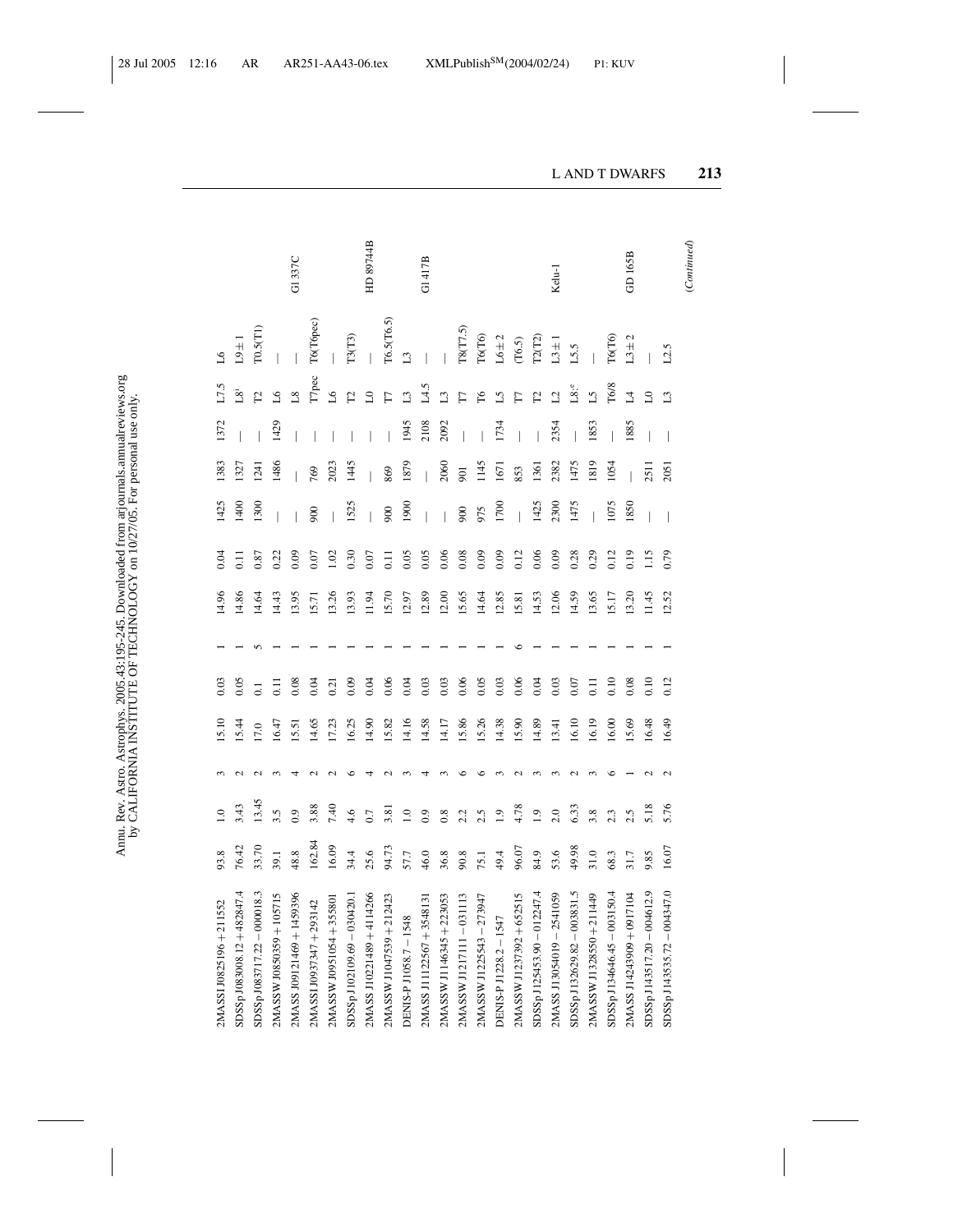Amu. Rev. Astro. Astrophys. 2005.43:195-245. Downloaded from arjournals.annualreviews.org<br>by CALIFORNIA INSTITUTE OF TECHNOLOGY on 10/27/05. For personal use only. Annu. Rev. Astro. Astrophys. 2005.43:195-245. Downloaded from arjournals.annualreviews.org by CALIFORNIA INSTITUTE OF TECHNOLOGY on 10/27/05. For personal use only.

TABLE 3 (Continued)

| <b>TABLE 3</b> Continued    |                  |                         |                 |        |       |                 |       |                        |                          |                                                  |      |                         |                                         |               |
|-----------------------------|------------------|-------------------------|-----------------|--------|-------|-----------------|-------|------------------------|--------------------------|--------------------------------------------------|------|-------------------------|-----------------------------------------|---------------|
| Object/Coords               | (mas)<br>$\pi^a$ | (mas)<br>$\sigma_{\pi}$ | Re <sup>4</sup> | (maxg) | (mag) | Re <sup>k</sup> | (mag) | (mag)<br>$\sigma_{MJ}$ | $\overline{6}$           | Temperature (°K) <sup>j</sup><br>V <sub>04</sub> | D02  | Opt.                    | Spectral Type <sup>c</sup><br>$\approx$ | Name<br>Other |
| 2MASSW J1439284 + 192915    | 69.6             | 0.5                     |                 | 12.76  | 0.02  |                 | 1.97  | 0.03                   | 2250                     | 2264                                             | 2273 |                         | ⋾                                       |               |
| SDSSp J144600.60 +002452.0  | 45.46            | 3.25                    |                 | 15.89  | 0.08  |                 | 14.18 | 0.17                   | 1650                     | 1592                                             |      | ق                       | S                                       |               |
| $-11450158 + 235443$        | 55.7             | $_{0.8}$                |                 | 13.9   | 0.2   |                 | 12.63 | 0.20                   | $\overline{\phantom{a}}$ |                                                  |      |                         | $L4 \pm 1^1$                            | G1564B        |
| $-11450158 + 235443$        | 55.7             | 0.8                     |                 | 14.2   | 0.2   |                 | 12.93 | 0.20                   |                          |                                                  |      |                         | $14 \pm 1^{1}$                          | G1564C        |
| 2MASSW J1457150-212148      | 169.3            | Ξ                       |                 | 15.32  | 0.05  |                 | 16.46 | 0.05                   | 800                      |                                                  |      |                         | T8(T8)                                  | G1570D        |
| 2MASSW J1507476-162738      | 136.4            | $_{0.6}$                |                 | 12.83  | 0.03  |                 | 13.50 | 0.03                   | 1750                     | 1629                                             | 1703 |                         | L5.5                                    |               |
| 2MASS J15232263 + 3014562   | 53.7             |                         |                 | 16.06  | 0.10  |                 | 14.71 | $\bar{=}$              | 1350                     | 1330                                             | 1376 |                         | $\mathbf{S}$                            | G1584C        |
| 2MASSI J1534498-295227      | 73.6             |                         |                 | 14.90  | 0.05  |                 | 14.23 | 0.06                   | $\overline{\phantom{a}}$ | $\overline{\phantom{a}}$                         |      | ۲6                      | (T5.5)                                  |               |
| 2MASSI J1546271-332511      | 88.0             | ڣ                       |                 | 15.63  | 0.05  |                 | 15.35 | 0.07                   | $\overline{\phantom{a}}$ |                                                  |      |                         | (T5.5)                                  |               |
| 2MASS J16202614-0416315     | 33.0             | 2.6                     |                 | 15.28  | 0.05  |                 | 12.87 | 0.18                   |                          |                                                  |      | $-2.5$                  |                                         | G1618.1B      |
| SDSSp J162414.37 + 002915.8 | 90.9             |                         |                 | 15.49  | 0.05  |                 | 15.28 | 0.06                   | 975                      | 1002                                             |      | F6                      | T6(T6)                                  |               |
| 2MASSW J1632291 + 190441    | 65.6             |                         |                 | 15.87  | 0.07  |                 | 14.95 | 0.10                   | 1375                     | 1346                                             | 1335 | $\overline{\mathbf{S}}$ | 5 <sub>1</sub>                          |               |
| 2MASSW J1658037 + 702701    | 53.9             | $\overline{0}$          |                 | 13.29  | 0.02  |                 | 11.95 | 0.03                   |                          | 2322                                             | 2319 |                         |                                         |               |
| 2MASSW J1711457 + 223204    | 33.11            | 4.81                    |                 | 17.09  | 0.18  |                 | 14.69 | 0.36                   |                          | 1545                                             |      | 597                     |                                         |               |
| 2MASSW J1728114+394859      | 41.49            | 3.26                    |                 | 15.99  | 0.08  |                 | 14.08 | 0.19                   |                          | 1409                                             |      | N                       |                                         |               |
| SDSSp J175032.96 + 175903.9 | 36.24            | 4.53                    |                 | 16.34  | 0.10  |                 | 14.14 | 0.29                   | 1350                     | 1478                                             |      |                         | <b>F3.5</b>                             |               |
| 2MASSW J1841086+311727      | 23.57            | .89                     |                 | 16.16  | 0.09  |                 | 13.02 | 0.20                   | $\overline{\phantom{a}}$ | 2032                                             |      | L4pec                   |                                         |               |
| $-120040622 + 1704117$      | 56.60            | 0.76                    |                 | 14.39  | 0.20  |                 | 13.15 | 0.20                   |                          |                                                  |      |                         | $1.5^{\circ}1.5^{\circ}$                | G1779B        |
| 2MASSW J2101154 + 175658    | 30.14            | 3.42                    |                 | 16.85  | 0.17  |                 | 14.25 | 0.30                   |                          | 1327                                             |      | 55                      |                                         |               |
| 2MASS J22041052 - 5646577   | 275.76           | 0.69                    |                 | 11.91  | 0.02  |                 | 14.11 | 0.02                   | I                        |                                                  |      |                         | T2.5 <sup>g</sup>                       | eps IndBC     |
| 2MASSW J2224438-015852      | 88.1             | $\equiv$                |                 | 14.07  | 0.03  |                 | 13.79 | 0.04                   | 1750                     | 1753                                             | 1792 | 14.5                    | L3.5                                    |               |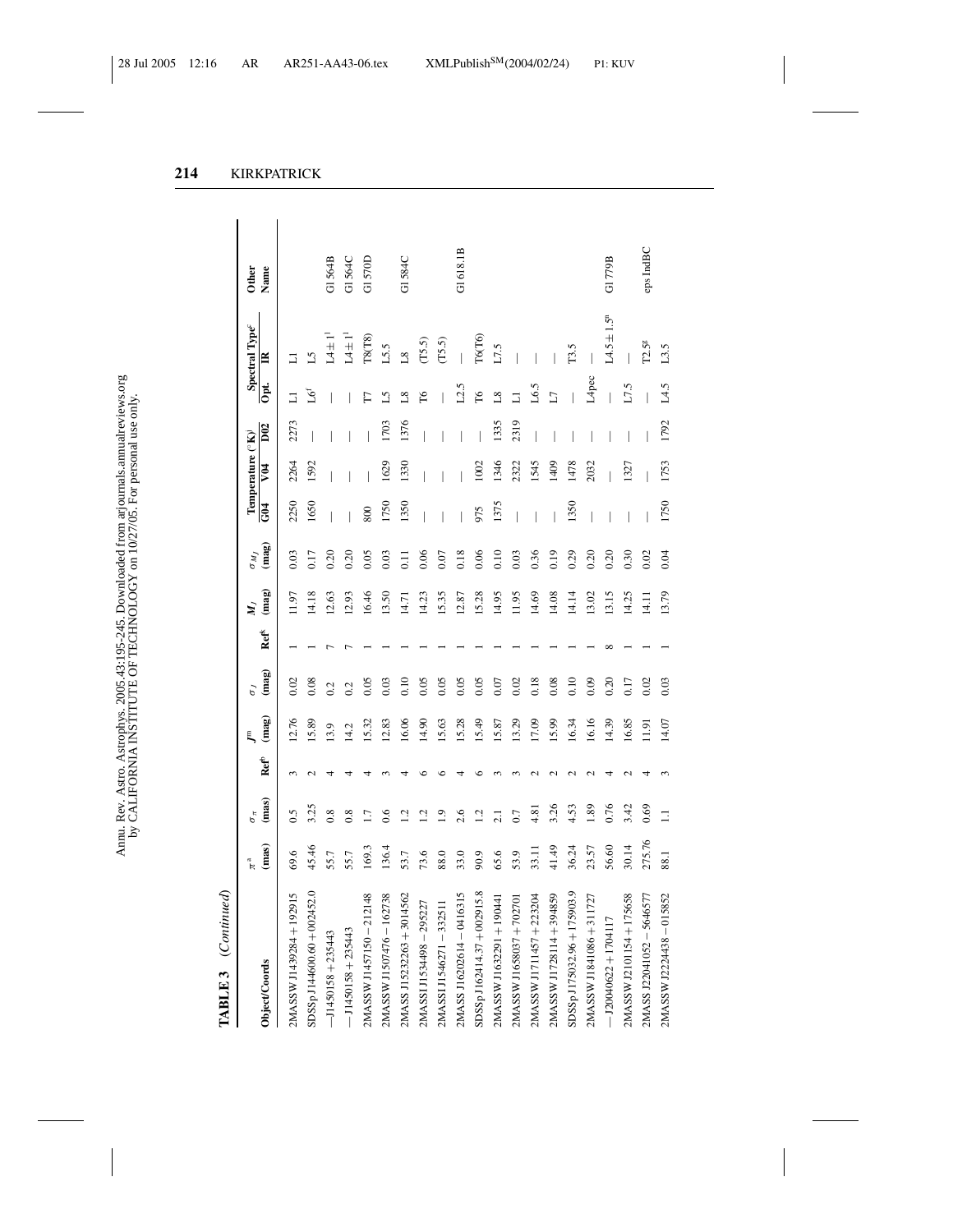| Annu. Rev. Astro. Astrophys. 2005.43:195-245. Downloaded from arjournals.annualreviews.org<br>by CALIFORNIA INSTITUTE OF TECHNOLOGY on 10/27/05. For personal use only. | (T6)<br>L0 <sup>d</sup><br>1079<br>2477<br>1075<br>0.12<br>0.35<br>11.70<br>15.01<br>0.06<br>0.06<br>15.82<br>15.65<br>2<br>$\mathbf{\sim}$<br>2.59<br>3.42<br>16.19<br>68.97<br>SDSSp J225529.09 - 003433.4<br>2MASSW J2356547 - 155310 | <sup>a</sup> All trigonometric parallaxes are given as $\pi_{abs}$ except for those of Tinney, Burgasser & Kirkpatrick 2003, which are $\pi_{rel}$ . | Pederences for trigonometric parallaxes are: (1) van Altena, Lee & Hoffleit 1995 (2) Vrba et al. 2004, (3) Dahn et al. 2002, (4) Hipparcos, (5) Thorstensen & Kirkpatrick 2003, (6) Tinney,<br>Burgasser & Kirkpatrick 2003. | $\leq$ ±0.5 subtype for all except those indicated explicity. Except where noted, optical types are from Kirkpatrick et al. 1999, 2000 or Burgasser et al. 2003c and<br>Geballe et al. 2002 or Knapp et al. 2004 (with types by Burgasser et al. 2002a in parentheses)<br><sup>e</sup> Errors on spectral types are<br>near-infrared types are from | 2002.<br><sup>d</sup> Type from Schneider et al. | eType from Fan et al. 2000. | <sup>f</sup> Type from Hawley et al. 2002. | <sup>g</sup> Type from Scholz et al. 2003. | <sup>hType from Metchev &amp; Hillenbrand 2004.</sup> | Type from Kirkpatrick, unpublished. | Column headings refer to G04 = Golimowski et al. 2004, V04 = Vrba et al. 2004, D02 = Dahn et al. 2002. | are: (1) 2MASS All-Sky Point Source Catalog, (2) Gizis et al. 2001, (3) Matthews et al. 1996, (4) Metchev & Hillenbrand 2004, (5) Leggett et al. 2000,<br>(6) Burgasser et al. 1999, (7) Potter et al. 2002, (8) Boccaletti et al. 2003.<br><b>References</b> for photometry | Type from Goto et al. 2002. | "In the case of close binaries, the absolute J magnitudes listed above include the contribution of both components. Using available photometry from high-resolution imaging, the M <sub>J</sub> values<br>12101 + 1756 ( $\Delta J = 0.75$ ), and $\epsilon$ Ind B ( $\Delta J = 0.54$ ). See Tinney, Burgasser, & Kirkpatrick (2003), Vrba et al. (2004), and Volk et al. (2003) for details. Bouy<br>et al. (2003) also claim that 2MASS J1112 + 3548 (CI 417B) is a 0.07'' double with $\Delta mag \approx 1.0$ mag at 1 µm; this object, like 2MASS J1534 - 2952 and e Ind B, is not included in Figure 8<br>of the individual components can be measured. The temperatures listed in the table are those of the primary, so it is the M, value for the primary that is used in Figure 8. The known binaries,<br>and the $\Delta J$ values used to correct the joint magnitudes to those of the primary alone, are DENIS 10205 – 1159 ( $\Delta J = 0.75$ mag), 2MASS 10746 + 2000 ( $\Delta J = 0.54$ ), 2MASS 10850 +<br>$11146 + 2230 (cJ = 0.64), 2MASSI 1225 - 2739 (cJ = 0.28), DENIS 11228 - 1547 (cJ = 0.66), 2MASSI 1534 - 2952 (cJ = 0.75), 2MASSI 1728 + 1547 (cJ = 0.75), 2MASSI 1228 - 1547 (cJ = 0.75), 2MASSI 1228 - 1547 (cJ = 0.75), 2MASSI 1228 - 1547 (dJ = 0.75), 2MASSI 1228 - 1547 (d$<br>because Vrba et al. (2004) do not calculate a temperature for it.<br>$1057 (\Delta J = 0.55), 2MASS$<br>3948 ( $\Delta J = 0.75$ ), 2MASS<br>"Type from Liu et al. 2002a |
|-------------------------------------------------------------------------------------------------------------------------------------------------------------------------|------------------------------------------------------------------------------------------------------------------------------------------------------------------------------------------------------------------------------------------|------------------------------------------------------------------------------------------------------------------------------------------------------|------------------------------------------------------------------------------------------------------------------------------------------------------------------------------------------------------------------------------|-----------------------------------------------------------------------------------------------------------------------------------------------------------------------------------------------------------------------------------------------------------------------------------------------------------------------------------------------------|--------------------------------------------------|-----------------------------|--------------------------------------------|--------------------------------------------|-------------------------------------------------------|-------------------------------------|--------------------------------------------------------------------------------------------------------|------------------------------------------------------------------------------------------------------------------------------------------------------------------------------------------------------------------------------------------------------------------------------|-----------------------------|----------------------------------------------------------------------------------------------------------------------------------------------------------------------------------------------------------------------------------------------------------------------------------------------------------------------------------------------------------------------------------------------------------------------------------------------------------------------------------------------------------------------------------------------------------------------------------------------------------------------------------------------------------------------------------------------------------------------------------------------------------------------------------------------------------------------------------------------------------------------------------------------------------------------------------------------------------------------------------------------------------------------------------------------------------------------------------------------------------------------------------------------------------------------------------------------------------------------------------------------------------------------------------------------------------------------------------------------------------------------------------------------------------------------------------------------------------------------------------------------|
|-------------------------------------------------------------------------------------------------------------------------------------------------------------------------|------------------------------------------------------------------------------------------------------------------------------------------------------------------------------------------------------------------------------------------|------------------------------------------------------------------------------------------------------------------------------------------------------|------------------------------------------------------------------------------------------------------------------------------------------------------------------------------------------------------------------------------|-----------------------------------------------------------------------------------------------------------------------------------------------------------------------------------------------------------------------------------------------------------------------------------------------------------------------------------------------------|--------------------------------------------------|-----------------------------|--------------------------------------------|--------------------------------------------|-------------------------------------------------------|-------------------------------------|--------------------------------------------------------------------------------------------------------|------------------------------------------------------------------------------------------------------------------------------------------------------------------------------------------------------------------------------------------------------------------------------|-----------------------------|----------------------------------------------------------------------------------------------------------------------------------------------------------------------------------------------------------------------------------------------------------------------------------------------------------------------------------------------------------------------------------------------------------------------------------------------------------------------------------------------------------------------------------------------------------------------------------------------------------------------------------------------------------------------------------------------------------------------------------------------------------------------------------------------------------------------------------------------------------------------------------------------------------------------------------------------------------------------------------------------------------------------------------------------------------------------------------------------------------------------------------------------------------------------------------------------------------------------------------------------------------------------------------------------------------------------------------------------------------------------------------------------------------------------------------------------------------------------------------------------|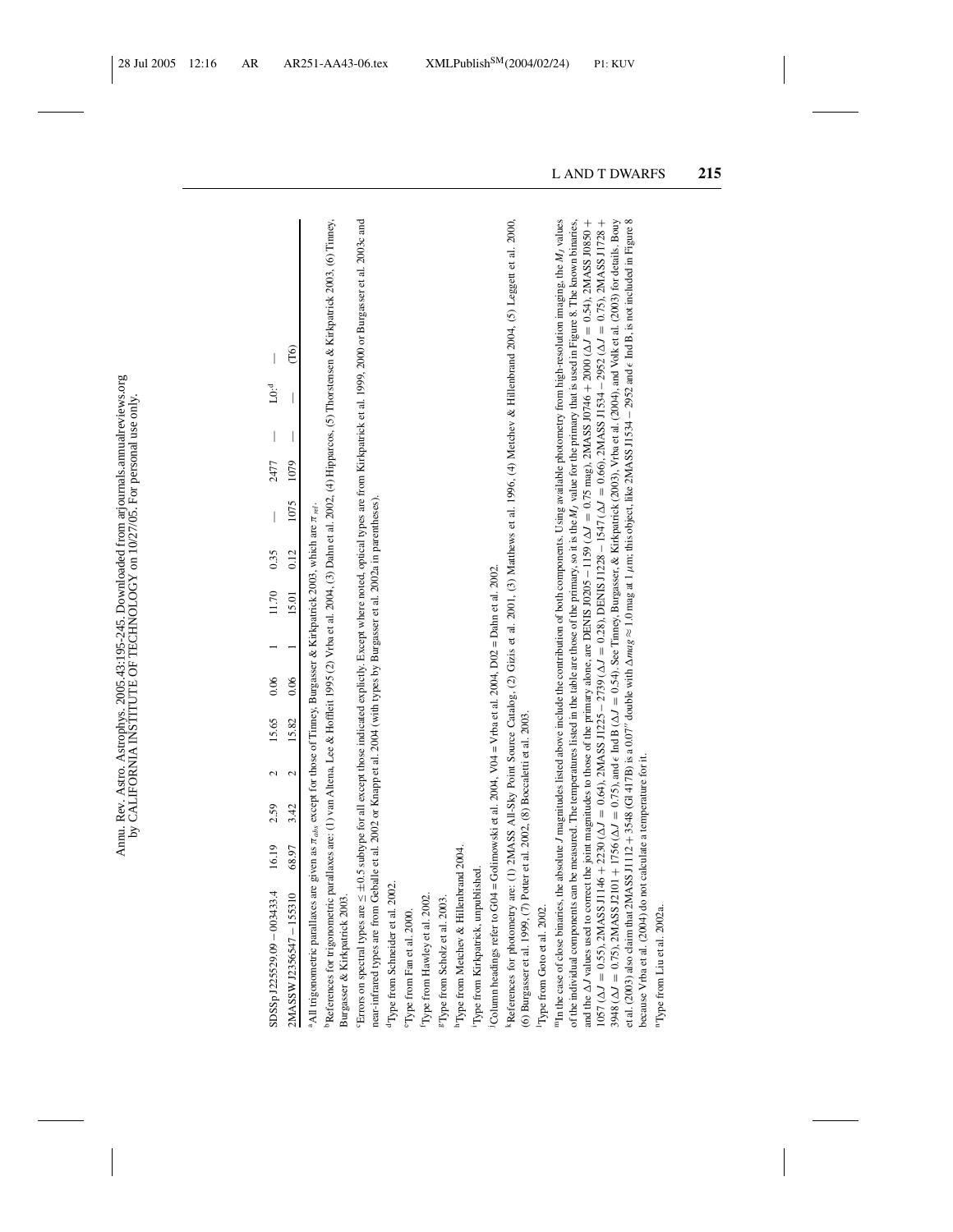The *Teff* values from Vrba et al. (2004) along with their quoted uncertainties are plotted in Figure 7 along with the spectral types listed in Table 3. Optical type and temperature (*top panel*) show a tight, monotonic correlation throughout the range of L dwarfs but that correlation is broken at early-T. There are too few early-T dwarfs presently known to gauge the behavior accurately, but the temperatures of the T2 and T5 dwarfs appear no different from those of the latest L dwarfs. At types of T6 and later, however, the trend of cooler temperatures with later spectral type continues.

Near-infrared type shows a different behavior, as seen in the *bottom panel* of Figure 7. In this case temperature and spectral type are well correlated only from early- to mid-L. From mid-L to mid-T, all objects have roughly the same temperature ( $\sim$ 1400 K) but the scatter is large ( $\pm$ 200 K). At types of T6 and below, the correlation of cooler temperature with later type re-emerges.

In general, the optical type seems to be a better proxy for temperature than the near-infrared type, although there are hiccups at early-T in both sequences. Stephens (2003) noted the discrepancies between optical and near-infrared types for L dwarfs and suggested that whereas optical type was primarily a proxy for temperature, near-infrared type is more influenced by clouds or possibly gravity. Clouds, as we shall see below, are a product of condensation and sedimentation, and their presence has the effect of both veiling features in the spectra and reddening the near-infrared colors. Under both classification schemes some parameter other than temperature also seems to be playing the dominant role in shaping the spectra of objects from early- to mid-T. In this case the culprit is less obvious but, as further discussed in following sections, is likely related to the inhomogeneity of clouds and/or the disappearance of clouds below the photosphere. From mid- to late-T, the spectral type on both schemes appears again to be a good proxy for temperature.

So the question posed by the header of this section can be answered with a highly qualified "yes." The spectral sequence is a temperature sequence over part of the range, except from mid-/late-L to mid-T where cloud physics becomes as important as temperature in determining the form of the spectral energy distribution.

# **4.2. Results from Chemistry Models and Synthetic Spectra**

The complex spectra of L and T dwarfs would be extremely difficult to predict a priori, but with the wealth of empirical data serving as a guide, model calculations have advanced rapidly in the past few years. Some of the most important processes governing atmospheres at  $T_{\text{eff}} > 700$  K are at least partially understood.

The simplified chemical description is this: As the gas temperature of a (brown) dwarf drops, its atoms first favor an ionized state, then favor a neutral state, then begin to form molecular compounds, and finally form into a solid or liquid condensate. The exact sequence of molecules and condensates that are formed depend upon the gas pressure, the metallicity, and other factors such as mixing from warmer or colder layers. In the next two sections the physics giving rise to the spectra of field L and T dwarfs is described.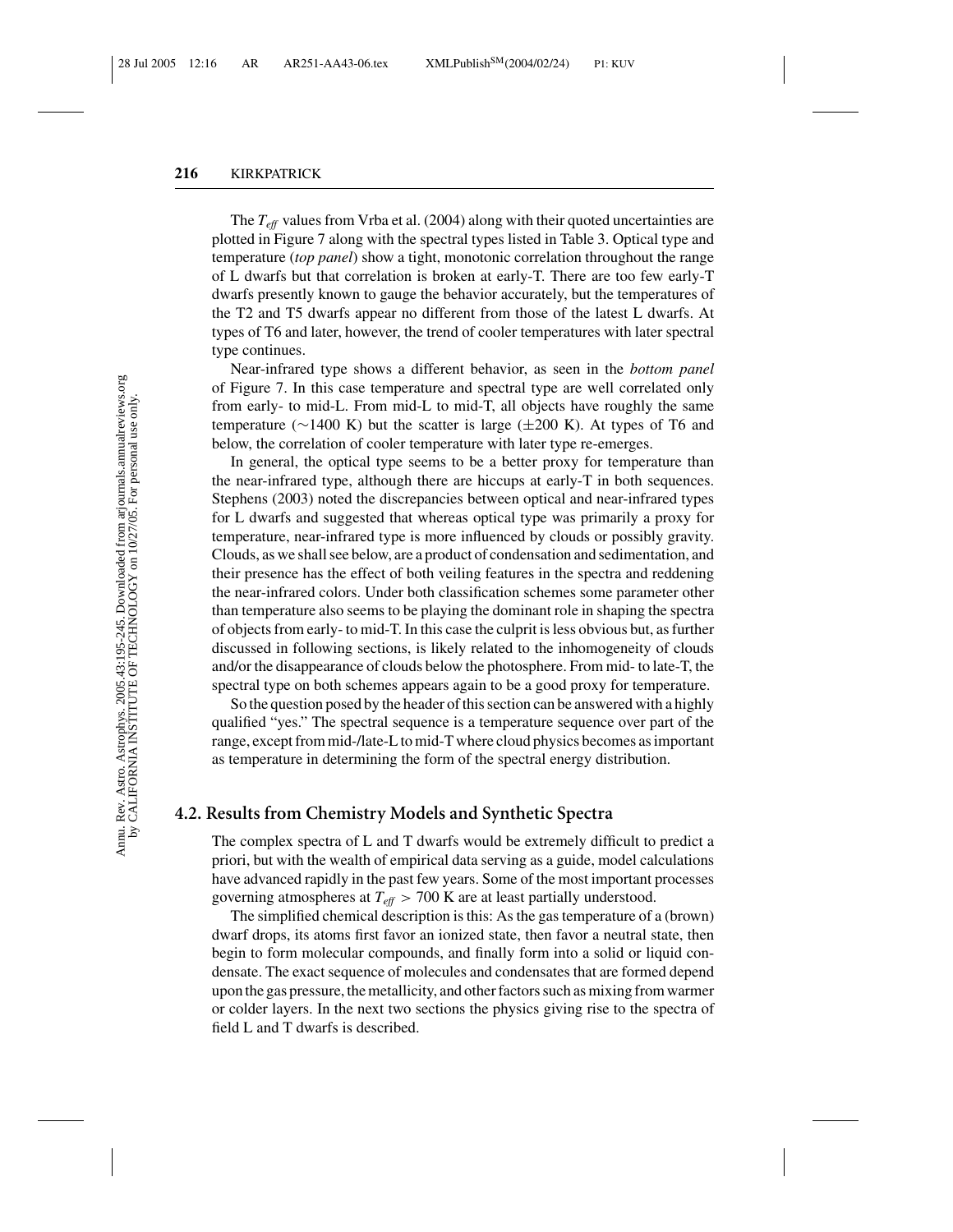

**Figure 7** Effective temperature plotted against spectral type, as listed in Table 3. The *top panel* shows the relation between temperature and optical spectral type; the *bottom panel* shows temperature versus near-infrared type. Not plotted are the four objects in Table 3 with trigonometric parallax errors exceeding 30% of the parallax value itself. In the *top panel*, a "missing" type has been inserted between optical types of L8 and T2 to reflect the gap (see Section 3.1) seen in the spectral sequence there. The points in *red* represent four objects known to have spectroscopic peculiarities—Kelu-1 at L2-3 (near-infrared peculiarities noted by McGovern, priv. comm.), 2MASSW J1841086 + 311727 at L4 (odd optical spectrum noted by Kirkpatrick et al. 2000; near-infrared type is unknown), SDSS J0423 − 0414 at L7.5-T0 (optical/near-infrared mismatch noted by Cruz et al. 2003; duplicity noted by Burgasser, priv. comm.), and 2MASS J0937 + 2931 at T6-T7 (spectroscopic peculiarity noted by Burgasser et al. 2002a).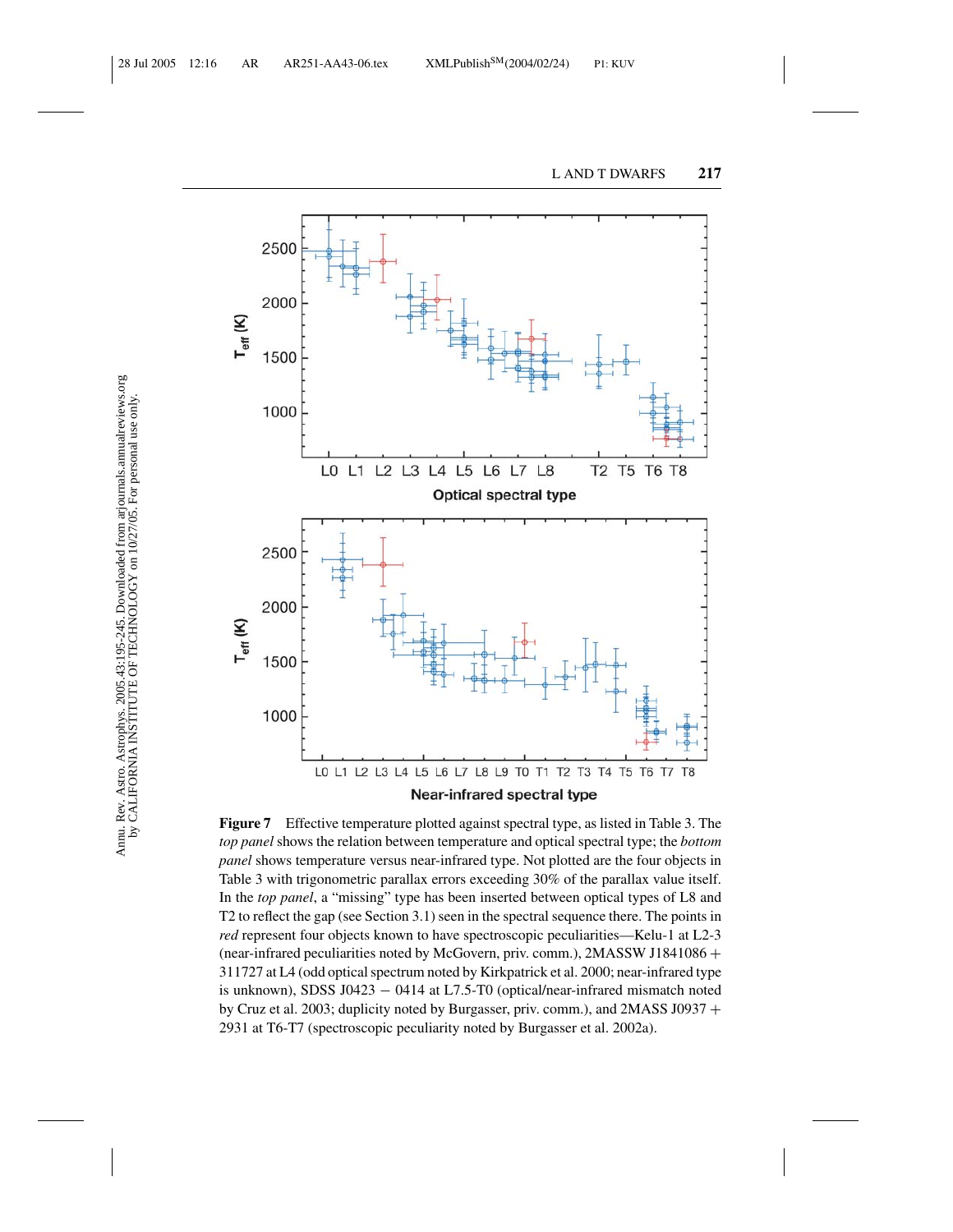**4.2.1. L DWARFS** As noted in Figure 2, early-L dwarfs are noted for the disappearance of TiO and VO, molecules whose prominent optical bands are the hallmarks of M-type spectra. Chemical equilibrium calculations (e.g., Lodders 1999, Burrows & Sharp 1999, Allard et al. 2001) suggest that TiO disappears from the spectra because it converts into  $TiO<sub>2</sub>$  or condenses into perovskite (CaTiO<sub>3</sub>) and other titanium-bearing molecules  $(Ca_4Ti_3O_{10}, Ca_3Ti_2O_7, Ti_2O_3, Ti_3O_5$ , and  $Ti_4O_7$ ) at temperatures near the M/L boundary. Vanadium is less refractory than titanium, so VO is removed from the gas at slightly lower temperatures than the removal of TiO. Lodders (2002) argues that the VO is removed via formation of  $VO<sub>2</sub>$  and a condensate not of pure VO as others have stated, but instead as a solid solution with titanium-bearing condensates.

The condensates mentioned above have a very noticeable effect on the emergent spectrum because they clear the photosphere of two of its main absorbers. Other condensates have a much less obvious, but no less important, effect. Aluminumbearing condensates such as corundum  $(A_1\Omega_3)$  and calcium aluminates like hibonite (CaAl<sub>12</sub>O<sub>19</sub>), grossite (CaAl<sub>4</sub>O<sub>7</sub>), and gehlenite (Ca<sub>2</sub>Al<sub>2</sub>SiO<sub>7</sub>) form at even higher temperatures than the titanium-bearing condensates mentioned above. However, these first condensates remove calcium that might otherwise go toward perovskite formation, and this has the direct effect of determining the rate at which the atmosphere is robbed of its TiO. Likewise, forsterite  $(Mg_2SiO_4)$  and enstatite  $(MgSiO<sub>3</sub>)$ , which are somewhat less refractory than the Ca and Al silicates and thus form at slightly cooler temperatures, sequester some of the oxygen and prohibit it from forming other compounds at cooler temperatures. If elements such as Al, Ca, and Si were not lost via such condensate-cloud formation at higher temperatures, neutral potassium would not have been seen as a major absorber in late-L and T dwarfs because it would have been removed by silicate condensates like orthoclase (KAl $Si<sub>3</sub>O<sub>8</sub>$ , sometimes referred to as high sanidine). Such is the bizarre and intricate dance of the condensates in M, L, and T dwarf atmospheres. For more information on this topic, the reader is referred to the detailed papers by Lodders (2002) and Lodders & Fegley (2002) and the review by Burrows et al. (2001).

As the Ti-bearing condensates form at late-M and early-L, the opacity of the oxide bands weakens and the contrast of the alkali lines and hydride bands against the relative continuum is increased. By mid- to late-L the ground state neutral lines of Na I and K I are the dominant absorbers in the optical, their wings covering thousands of A. Burrows & Volobuyev  $(2003)$  point out that the rainout of condensates clears the atmosphere of most of its metals and leaves the less refractory neutral alkali metals as the only major sources of opacity between 4000 and  $10,000$  Å. Sodium and potassium are the most abundant of the alkali metals at solar metallicity (Anders & Grevesse  $1989<sup>3</sup>$ ) and so have the most influence

<sup>&</sup>lt;sup>3</sup>Tsuji (2000) notes that the Anders & Grevesse (1989) values may need revision for other elements because there are new solar abundance measures of C from Grevesse et al. (1991), N from Grevesse et al. (1990), O from Allende Prieto, Lambert, & Asplund (2001), and Fe from Biemont et al. (1991) and Holweger et al. (1991).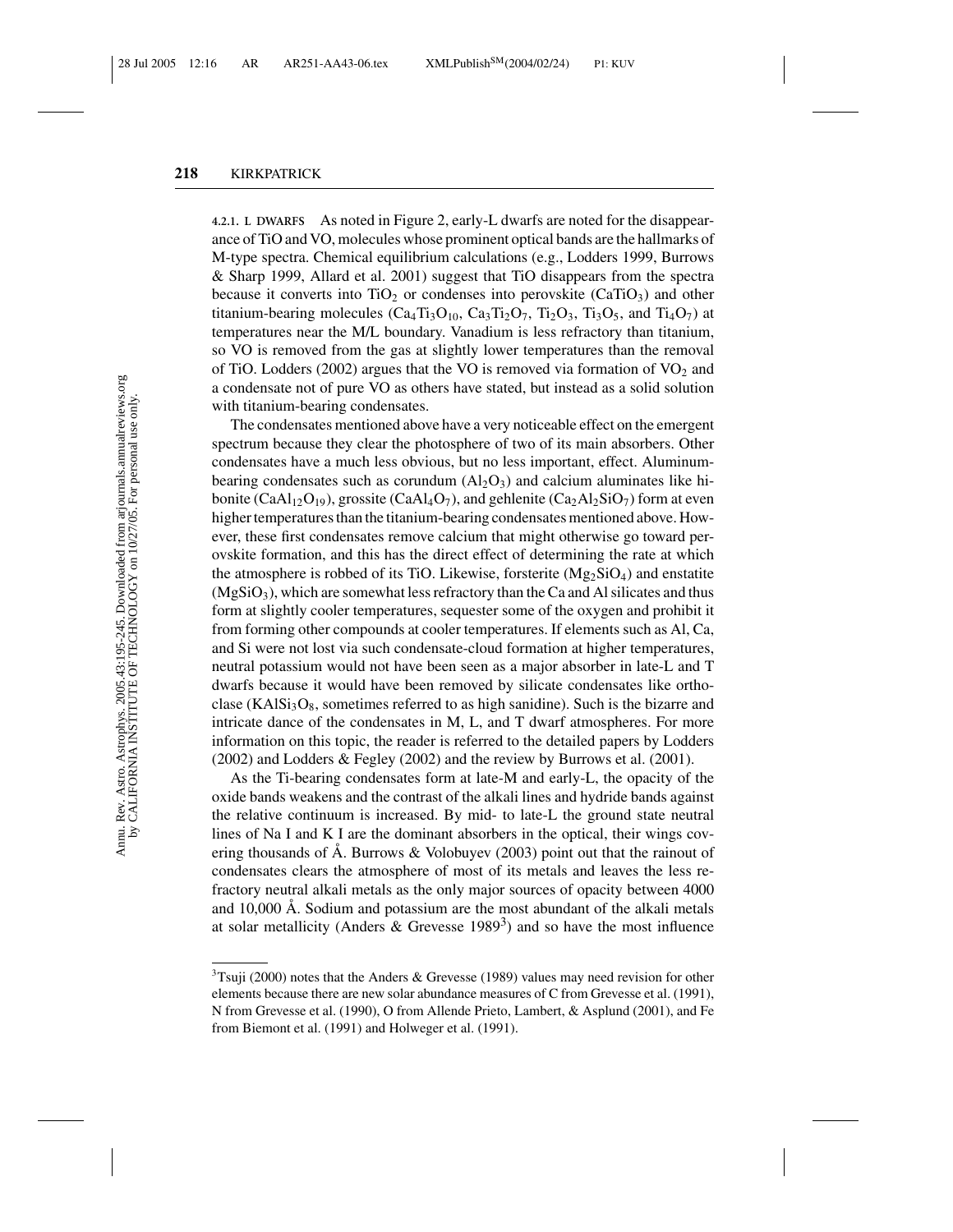on the shape of the spectral energy distribution in the optical. These Na and K atoms have their energy levels perturbed by the potential field of  $H_2$ , which is the dominant molecule in a gas at L and T dwarf temperatures. Burrows & Volobuyev  $(2003)$  studied the absorption cross-sections of H<sub>2</sub>-perturbed sodium and potassium atoms using quantum chemical codes and were able to model the red wing of the K I doublet (7665, 7699 Å) and the red wing of the Na I doublet (5890, 5896  $\AA$ ). They found that the influence of K I on the continuum shape extends out to 9500–10,000 Å, and the wings of Na I extend out to  $\sim$ 8000 Å. These results explain the shape of the optical continua of mid-L to T dwarfs as shown in Figure 1. Allard et al. (2003), on the other hand, argue that these broad alkali wings still do not account for all of the opacity in the optical and that another mystery absorber is still present.

At early-L through early-T, absorptions by hydride molecules are also seen in the optical and near-infrared. The empirical spectra at early- to mid-L (Figures 2 and 4) show the strength of first FeH then CrH reaching a peak, with both beginning to weaken and disappear around early-T. Chemical equilibrium calculations imply that CrH should remain at temperatures cooler than the disappearance of FeH (Burrows et al. 2001). However, a robust calculation has not yet been made because sufficiently complete line lists for both molecules have only recently been published by Burrows et al. (2002) for CrH and by Dulick et al. (2003; see also Cushing et al. 2003) for FeH. This piece of the atmospheric chemistry puzzle still must be addressed thoroughly. One curious observation about FeH was noted by Burgasser et al. (2002b), who showed that the Wing-Ford (9896 A) band weakens substantially in the spectral sequence by late-L but then regains strength at early-T before disappearing entirely by mid-T. The physics of the L/T transition is discussed further in the next section.

At mid-L the methane fundamental band at 3.3  $\mu$ m is first seen (Noll et al. 2000; Cushing, Rayner, & Vacca 2004), indicating that the conversion of carbon monoxide to methane as the dominant carbon-bearing molecule via the reaction  $CO + 3H_2 \rightarrow CH_4 + H_2O$  has begun. This reaction produces more H<sub>2</sub>O, so water bands also continue to strengthen. Methane is also seen at 7.8  $\mu$ m in late-L dwarfs, which is not surprising as this band should have a strength comparable to that of the 3.3  $\mu$ m feature (Roellig et al. 2004). The overtone bands of methane at 1.6 and 2.2  $\mu$ m are also sometimes seen in late-L dwarfs (e.g., McLean et al. 2001; Nakajima, Tsuji, & Yanagisawa 2004) but are not clearly detected at low resolution (i.e., resolving powers of R =  $\lambda/\Delta\lambda$  < 2000) until type T0. This unambiguous detection of CH<sub>4</sub> at H- and K-bands is the defining characteristic of T dwarfs.

#### **4.2.2. T DWARFS**

*4.2.2.1. The effects of condensates* The condensates mentioned in the last section have an even more dominant effect in shaping spectra from early- to mid-T. The vertical distribution of these condensates, their number, and their size all play an important role in determining the extent to which grain scattering and absorption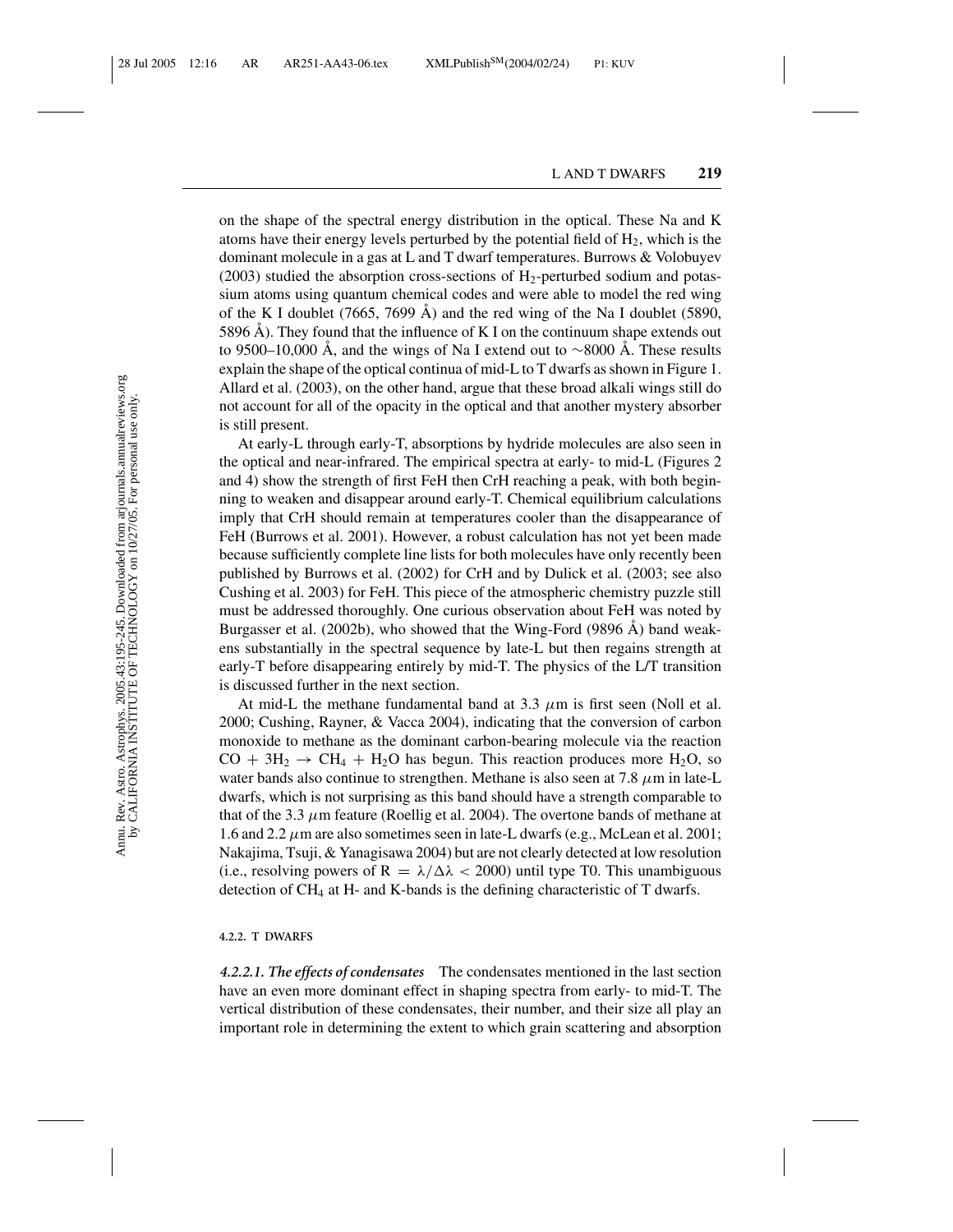control the emergent flux (Burrows et al. 2001). Spectral modeling has shown that the magnitudes and very red near-infrared colors of the latest L dwarfs  $(J - K_s)$  $\approx$  2; see Figure 8) cannot be explained without invoking these condensates as a dusty component of the photosphere (e.g., the case B models of Tsuji 2000 and the AMES-dusty models of Allard et al. 2001), but these same models completely fail to explain the colors of T dwarfs. Models in which the dust has been allowed to disappear from the photosphere because of gravitational settling (e.g., the case C models of Tsuji 2000 and the AMES-cond models of Allard et al. 2001) can predict the colors ( $J - K_s \approx 0$ ) and magnitudes of the mid- to late-T dwarfs, but fail to explain the behavior of the early-T dwarfs. The trick is explaining what happens in the atmospheres of objects in the early-T dwarf regime where presumably the settling of condensates is the most important physical process.

Tsuji (2002) discusses the temperature range between the beginning of dust condensation  $(T_{cond})$  and the critical point at which the dust grains grow too large to remain suspended in the photosphere  $(T_{cr})$ . This critical temperature cannot presently be modeled but can be constrained by the observed spectra. In the Tsuji models, the dust cloud is located within the optically thin region of the photosphere for  $T_{\text{eff}} > 1600$  K. At the lowest temperatures in this range, dust extinction veils the molecular line strengths considerably. In the range  $1500 \text{ K} < T_{\text{eff}} < 1700 \text{ K}$  the dust cloud thickens even more but also begins to fall into the optically thick regime where it is a less important contributor to the emergent flux. These two effects tend to cancel one another so that there is little change in the column density of dust in the observable photosphere. At  $T_{\text{eff}} < 1400$  K the dust moves deeper into the atmosphere, allowing the upper atmosphere to cool rapidly, triggering the onset of CO to CH4 conversion and the reversal of the near-infrared colors. At face value, this appears to be an elegant description of the physical process, but there is one problem: This reversal of the near-infrared colors is too slow in the Tsuji (2002) model; that is, the *J* − *K* colors move from  $\sim$ 2 to  $\sim$ 0 over a span no narrower than ∼600 K in *Teff* . As Figure 8 (*bottom panel*) illustrates, the empirical data show that the temperature range of this color transition is only  $\sim$ 200 K–300 K.

Marley et al. (2002) present a similar approach to Tsuji (2002) by also considering the placement of the condensate clouds relative to the observable photosphere. In the Marley et al. (2002) models the physics of the cloud layer is governed by a parameter *frain* (now more appropriately called *fsed*; Knapp et al. 2004), which is the efficiency of sedimentation relative to the turbulent mixing. A value of  $f_{\text{sed}} = 0$  corresponds to a well mixed, very dusty atmosphere with no sedimentation to offset mixing; large values of*fsed* correspond to more efficient sedimentation and thinner clouds. The colors of the reddest L dwarfs can be explained by models with  $f_{\text{sed}} < 3$ , whereas early-T dwarfs require  $f_{\text{sed}} > 3$ . Mid-T and later dwarfs are best fit with cloud-free models ( $f_{\text{sed}} \approx \infty$ ). These results agree conceptually with other work but, like the Tsuji (2002) model, the Marley et al. (2002) models fail to reproduce the rapid turnaround of  $J - K$  color from red to blue (see also figure 1 of Burgasser et al. 2002b).

Burgasser et al. (2002b), elaborating on an idea suggested by Ackerman & Marley (2001), have used the Marley et al. (2002) models to propose a possible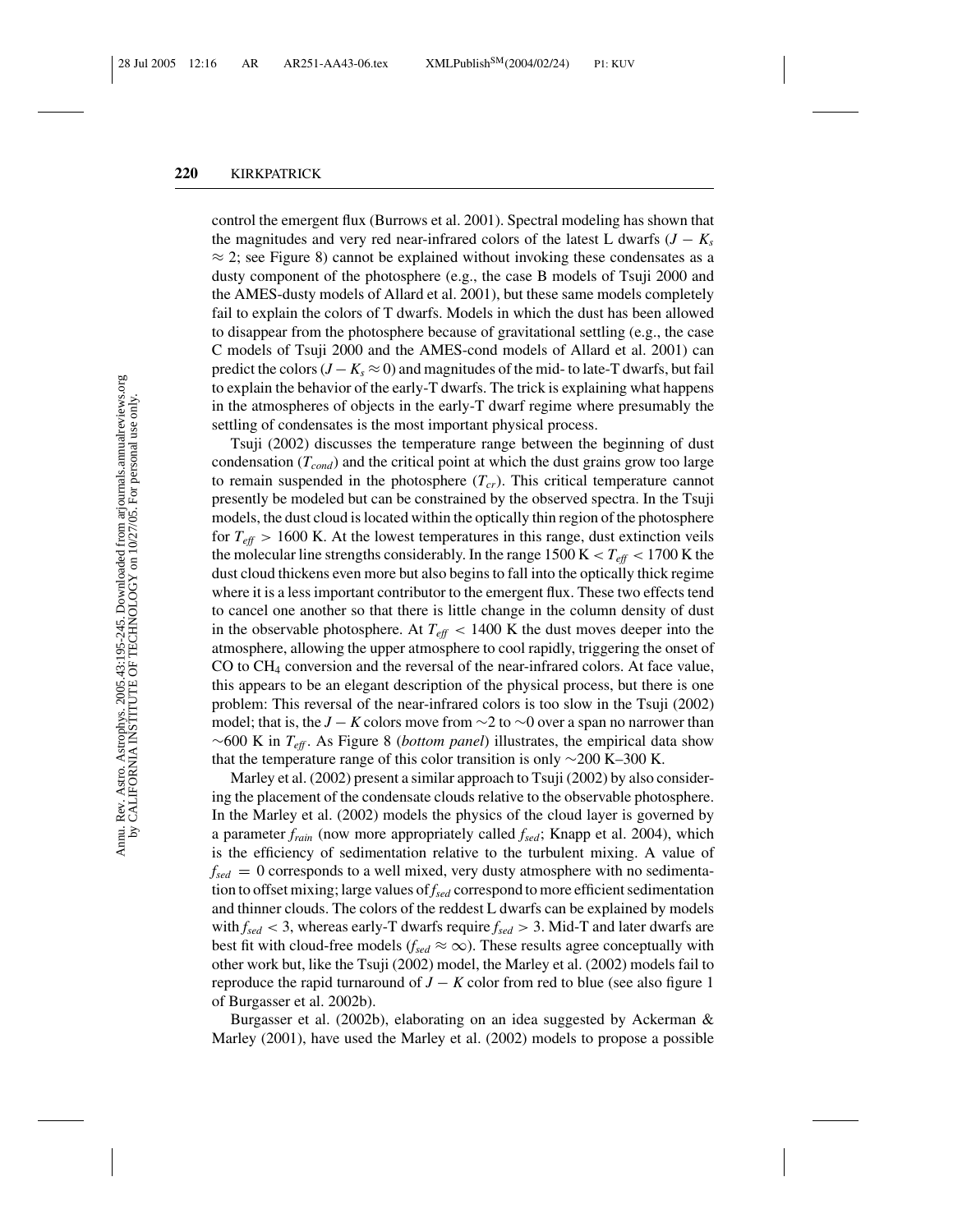

**Figure 8** (*Top panel*) Absolute J-band magnitude versus *J* − *K* color for L and T dwarfs from Table 3. (*Bottom panel*) Effective temperature versus *J* − *K* color for the same data set. The colors come from data tabulated in Vrba et al. (2004) supplemented with data from 2MASS. As such, the colors are not strictly homogeneous (the 2MASS values are  $J - K_s$  on the CIT system, for example), but any system-to-system color differences should be small compared to the 3.5-magnitude spread along the x-axis. Approximate locations of early-L through late-T dwarfs are shown in *black*. The four spectroscopically peculiar objects from Figure 7 are again noted in *red* and represent, from left to right, 2MASS J0937 + 2931, SDSS J0423 − 0414, Kelu-1, and 2MASS J1841 + 3117.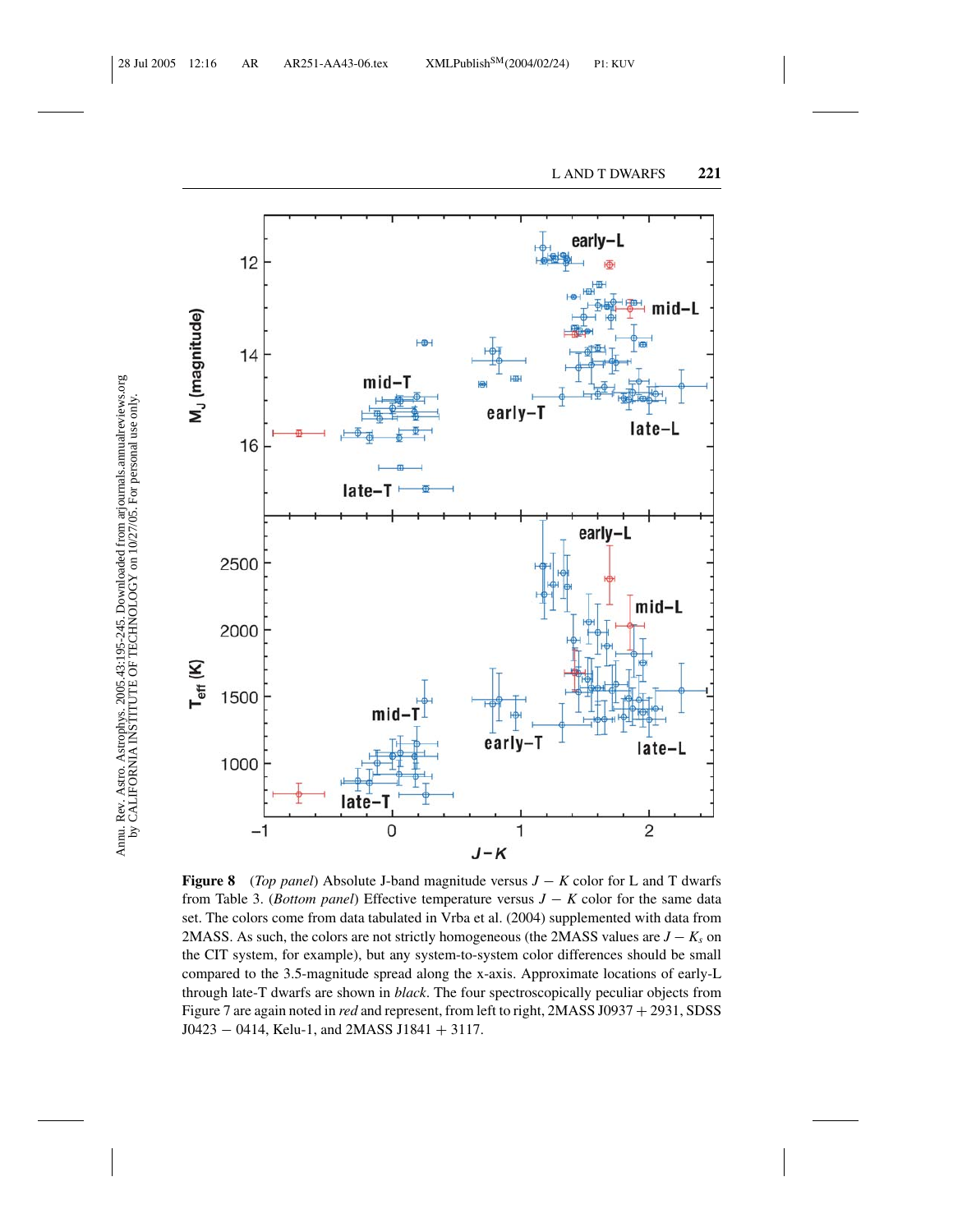solution. The cloudy models that adequately explain late-L dwarfs assume a uniform distribution of condensates over the visible disk, but Burgasser et al. (2002b) note that clouds seen in the atmospheres of Jupiter and Saturn show discrete banding and spotting. Breaks in the cloud decks of these planets allow flux from warmer layers to emerge, such as is seen in the 5  $\mu$ m "holes" in Jupiter's atmosphere. Under this scenario, the location of a transition object on the  $M_J$  versus  $J -$ *Ks* diagram depends on its percentage of cloud coverage. Clearer atmospheres are bluer in  $J - K_s$  and brighter in  $M_J$  than cloudier counterparts of the same temperature. The reversal in strength of the Wing-Ford FeH band at 9896 A for early-T dwarfs (mentioned in Section 4.2.1) can also be explained under this scenario. In the colder layers above the clouds, the condensation of iron has robbed the atmosphere of most of its FeH-bearing gases, so little FeH is seen in the spectra of late-L dwarfs. At early-T, however, the opening of  $1 \mu m$  holes in the clouds allows light from the deeper, warmer layers to emerge, and in these warmer layers FeH has not been depleted. Thus FeH grows in strength again at early- to mid-T then eventually weakens again at late-T types, where the atmosphere has cooled to the point where none of the observable layers contain FeH.

Tsuji & Nakajima (2003) offer a different solution for the quick turn around of  $J - K_s$  colors for early-T dwarfs. They suggest that the observational  $M_J$  versus *J* − *K* diagram should not be interpreted as a single evolutionary sequence. Rather, what we are seeing is a snapshot of objects descending along slightly different evolutionary sequences as dictated by their gravities. In this case, the Tsuji (2002) model is correct; only our previous interpretation of the observational diagram is in error. (See figure 2 of Tsuji & Nakajima 2003.) For example, a high-gravity object would lose its cloud deck below the observable photosphere at a much dimmer value of *MJ* (and cooler temperature) than a low-gravity object would. Under this model the difference in the  $M_J$  value of the turnoff between an object of mass 70 *M<sub>Jup</sub>* and one of 10 *M<sub>Jup</sub>* is ∼1.5 magnitudes. On a diagram such as Figure 9, we should interpret the brightest objects in  $M<sub>J</sub>$  between mid-L and mid-T as being the ones of lowest gravity (i.e., lowest mass); the dimmest of the mid-L to mid-T dwarfs would be the highest gravity ones (highest mass).

Knapp et al. (2004) propose a third scenario to explain the sudden blue turn of near-infrared colors at late-L/early-T. They refer to their idea as the sudden downpour model. Under this scenario, all objects pass through late-L types (roughly the same  $M_J$  value) before reaching the T dwarf regime. The early-T sequence in this case represents stages in a rapid rain-out of condensates from the observable photosphere. Late-L through early-T represents the onset of the downpour, and mid-T represents its conclusion. After the downpour of condensates is complete, the spectral sequence from mid-T to later types is again a cooling sequence denoting *Teff* .

As explained in Knapp et al. (2004), each of the three scenarios outlined above has predictions that are testable. With the proper observational data and sufficiently large samples for statistical robustness, we will be able to judge which, if any, of these models is likely to be correct.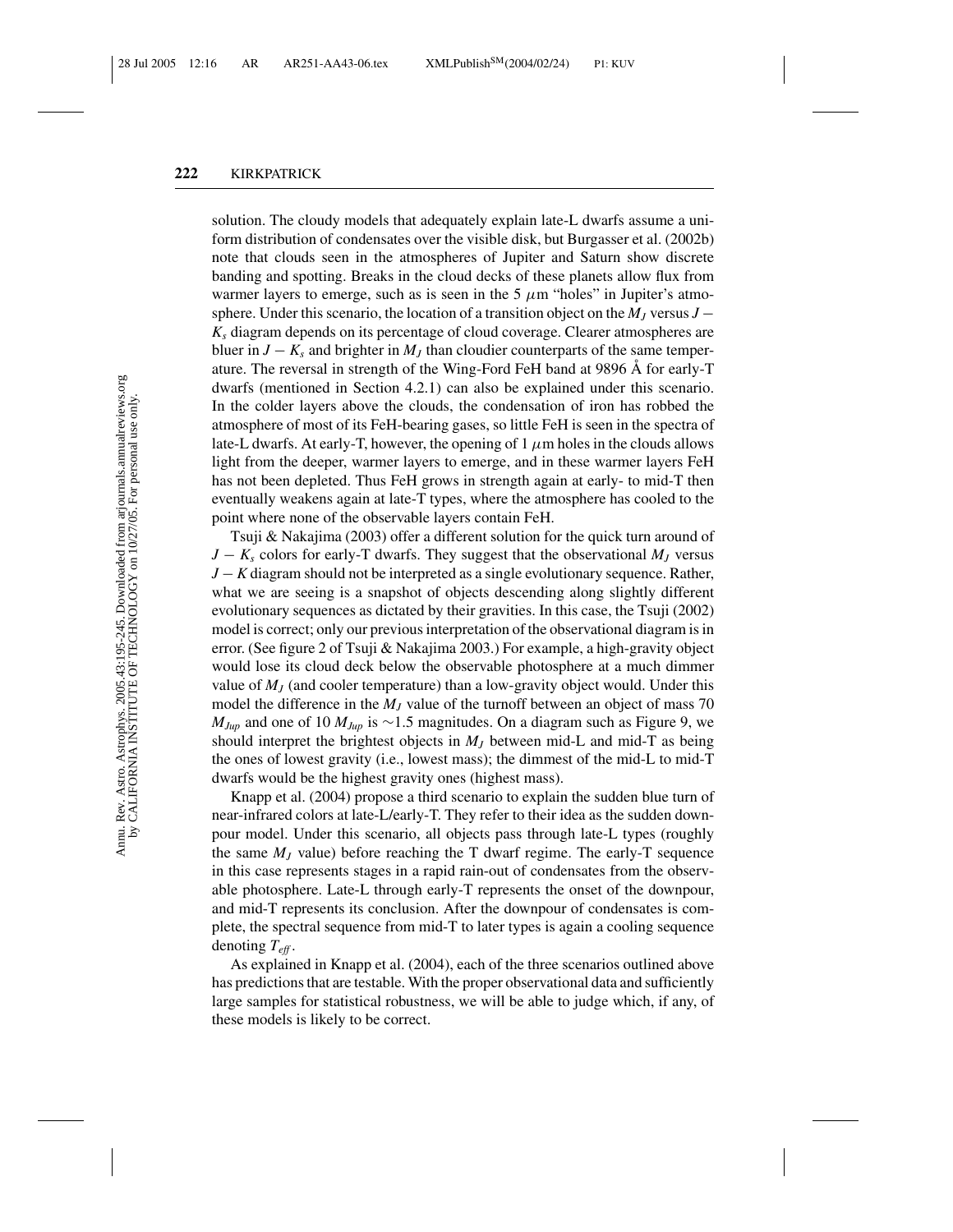

**Figure 9** Absolute *J*-band magnitude versus spectral type for the optical classification system (*top*) and near-infrared system (*bottom*). The data come from Table 3, where the *MJ* values for known binaries are adjusted to reflect the absolute magnitude of the primary alone. (See table footnotes for a discussion.) Not plotted are the four objects in Table 3 with trigonometric parallax errors exceeding 30% of the parallax value itself. The points in *red* are the same spectroscopically peculiar objects noted in Figures 7 and 8.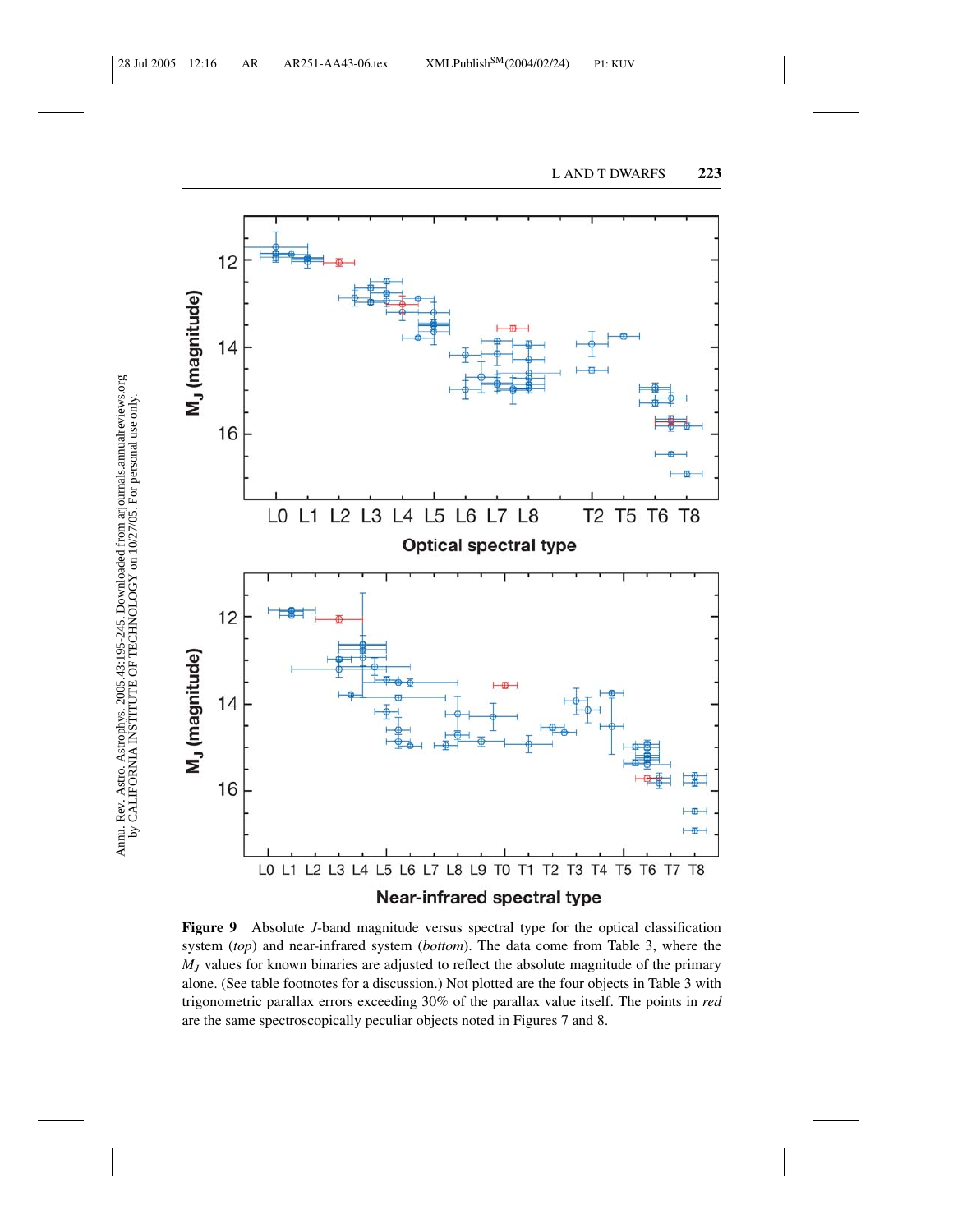*4.2.2.2. Other sources of opacity* Aside from the aforementioned absorption by  $CH<sub>4</sub>$  and  $H<sub>2</sub>O$  and the dominant effect by grains, three other absorbers also become important in T dwarfs. The first is ammonia,  $NH<sub>3</sub>$ , which was first (possibly?) detected in the spectrum of Gl 229B at 2.0  $\mu$ m by Saumon et al. (2000). It is clearly detected at 10.5  $\mu$ m in the spectrum of  $\epsilon$  Ind Ba/Bb (Roellig et al. 2004). Atmospheric models suggest that NH3 will become more important at temperatures cooler than those of the coolest known T dwarfs, a point re-addressed in Section 6.

The second important absorber is one that is very difficult to discern empirically but is nonetheless needed to explain the observational spectra. This is absorption caused by the induced dipole moment from transient interactions by  $H_2$ . At high densities of L and T dwarfs, collisions are frequent, and at such cool temperatures  $H_2$  is a very abundant molecule. The result is a nearly continuous absorption throughout the infrared spectrum (Tsuji 2002). As can be seen from figure 3 of Borysow, Jorgensen, & Zheng (1997), it has its strongest influence in the K-band region ( $\sim$ 2.2  $\mu$ m). The location of this collision-induced absorption in the spectra of T dwarfs is marked on Figure 3.

The third absorber is CO. Based on strict models of equilibrium chemistry, the importance of CO should diminish greatly below the temperature at which CO to CH4 conversion takes place. Nonetheless, as we have seen, CO continues to be an important absorber in the spectrum of Gl 229B at 4.7  $\mu$ m as first pointed out by Noll, Geballe, & Marley (1997). The explanation favored by those and subsequent authors is that CO is dredged up from warmer, lower layers into the photosphere where it is seen in the spectrum. Saumon et al. (2000) demonstrate that the observed CO abundance is some three orders of magnitude higher than equilibrium models would dictate. This nonequilibrium condition exists because the timescale for vertical transport of CO from warmer to colder layers as well as the timescale for conversion of  $CH<sub>4</sub>$  into CO are faster than the conversion timescale of CO back into  $CH_4$  (Saumon et al. 2003).

### **4.3. The Nature and Number of L and T Dwarfs**

Now that we have addressed the atmospheres of these objects in some detail, it is natural to ask about the importance of these objects in a Galactic context. What are L and T dwarfs and how do their space and mass density compare to those of other objects?

**4.3.1. NATURE** In Section 1 it was stated that L and T dwarfs were first uncovered during searches for brown dwarfs. Are all L and T dwarfs substellar or are some of them hydrogen-burning stars? To answer this question, we look toward theory for guidance. Interior models of low-mass stars and brown dwarfs have been constructed by Burrows et al. (1997), Chabrier et al. (2000), and Baraffe et al. (2003). We show evolutionary tracks from these models on the  $T_{\text{eff}}$  versus age diagrams of Figure 10. We have selected an earlier set of models (vintage 1997, before the burst of L and T dwarf discoveries) and a later set (vintage 2000/2003,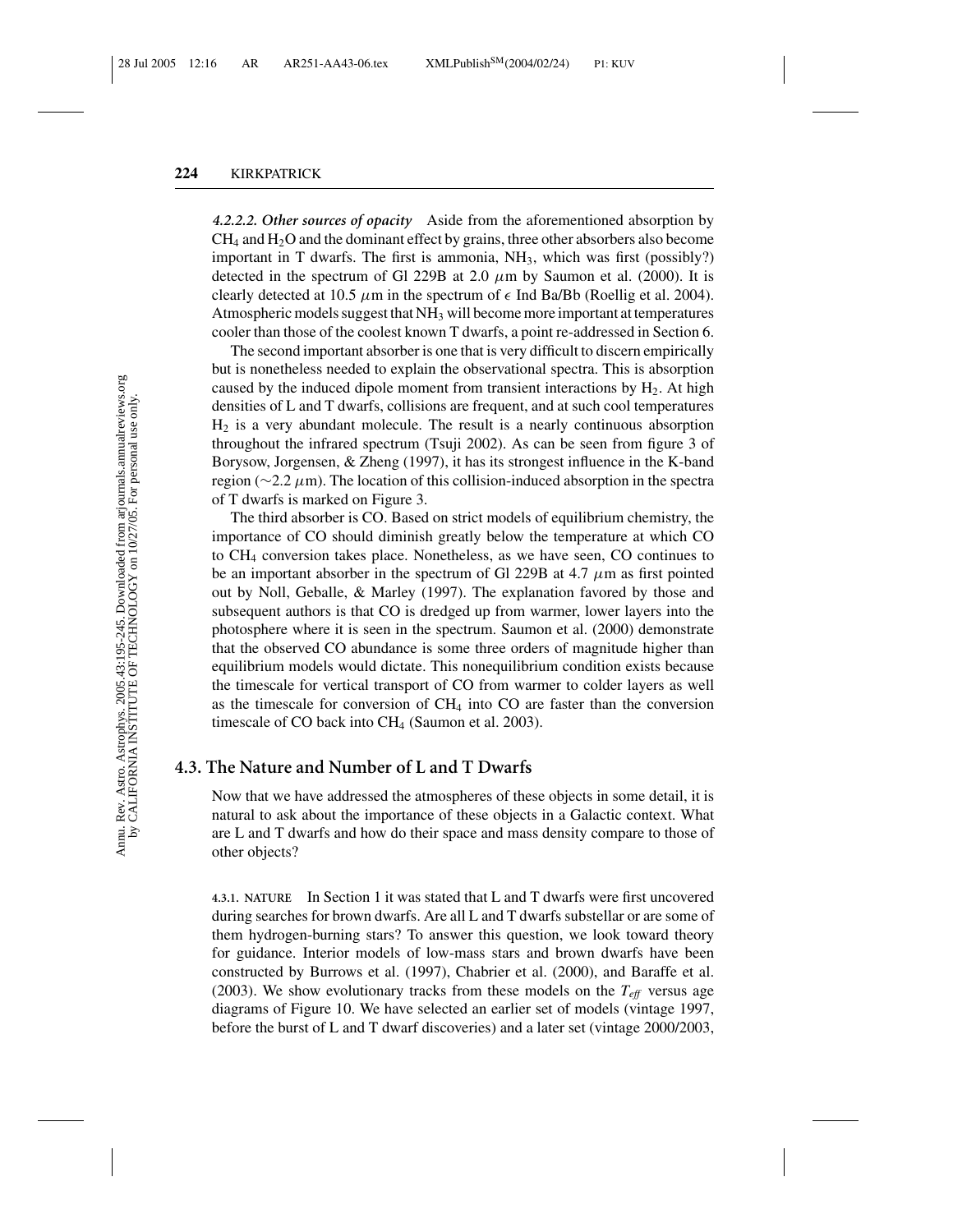

**Figure 10** Theoretical tracks showing the evolution of effective temperature with age for low-mass stars (*red*) and brown dwarfs (*blue*). *Grey* areas delineate the approximate temperature ranges, as determined from the *top panel* of Figure 7, for the optical L and T dwarf sequences. The tracks come from Burrows et al. (1997) for the *top panel*. For the *bottom panel*, the tracks warmer than 1500 K come from Chabrier et al. (2000, using the AMES-dusty models of Allard et al. 2001) and the tracks cooler than 1500 K come from Baraffe et al. (2003, using the AMES-cond models of Allard et al. 2001). The line marking the boundary at which lithium is 50% depleted is shown by the *orange dots* in the *lower panel* (see Chabrier et al. 2000). Objects to the right of this *orange dotted line* will have burned their primordial stock of lithium; objects to the left will not have burned their lithium. See Section 4.3.1 for discussion.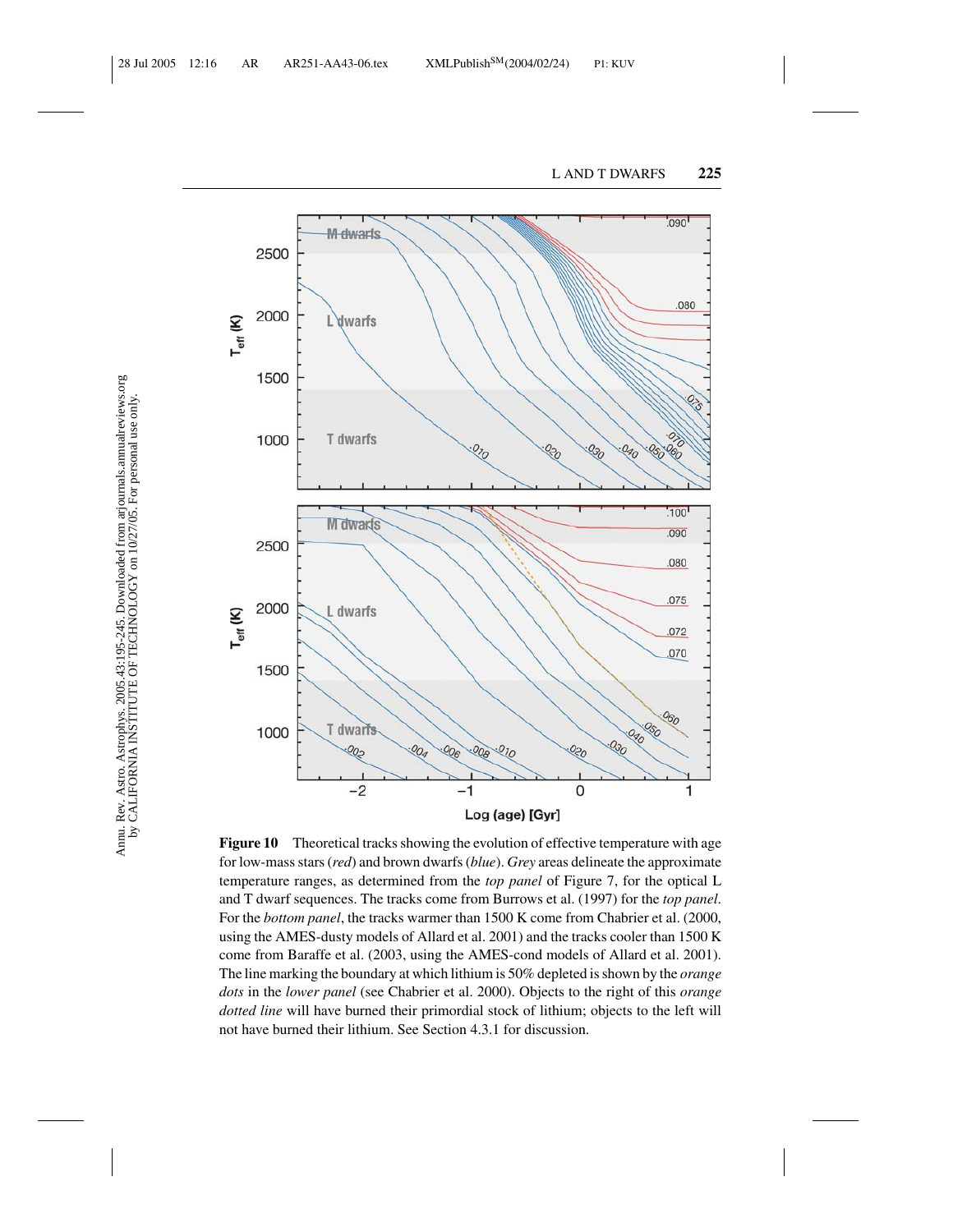after the initial flurry of discoveries). This has been done purposely to highlight the fact that such models are still in good relative agreement with one another. This is the case despite the fact that the later models have coupled the latest atmospheric profiles (as guided by empirical spectra) with the inner structure of the stars and brown dwarfs. Another way of interpreting the agreement between old and new sets is that details of the atmospheric models have little effect on the overall evolutionary properties of the object.

In both panels of Figure 10, the tracks shown in *red* represent objects that (eventually) reach a long period of sustained thermonuclear fusion<sup>4</sup> and thus settle onto the main sequence. In the models of Burrows et al. (1997, *top panel*) the lowest mass object that can reach this configuration is ∼78 *MJup*; in the models of Chabrier et al. (2000, *bottom panel*) and Baraffe et al. (2003), this lowest mass is ∼72 *MJup*. These represent the lowest masses that an object can have and still be a star. (Note that these models are for solar metallicity; lower metal abundances push the main sequence minimum mass to higher masses; Chabrier & Baraffe 1997. See Section 5.3 for further discussion.) Tracks of lower mass are shown in *blue*; because these objects have insufficient mass to sustain normal hydrogen burning, they are brown dwarfs by definition.

Also marked on Figure 10 are the approximate temperature ranges spanned by the optical L and T spectral classes (refer to Figure 7, *top panel*). Theory then suggests that early- to mid-L dwarfs are a mixture of low-mass stars  $\left(\frac{85 M_{Jup}}{\text{s}}\right)$ that are fairly old (>300 Myr) and brown dwarfs generally younger than  $\sim$ 3 Gyr. The latest L dwarfs are, however, all brown dwarfs—spanning the range from very high mass ones (∼70 *MJup*) that are as old as or older than the Sun to very low mass ones that are still very young. Stars do not probe down into the temperature range spanned by T dwarfs, however, so all T dwarfs are substellar.

It should be noted here that some astronomers loosely use terms such as L stars and T stars, which are often improper uses of the word "stars." Objects of type T are not believed to be stars in the traditional sense, so there can be no such thing as a T star. As noted above, objects of type L represent a mixture of stars and brown dwarfs. The term L star could thus be used to distinguish an object from a lower mass L brown dwarf, but in most instances, the term L star is used with no reference to the stellar or substellar nature of the object being intended. The terms L dwarf and T dwarf are highly preferable and can be used in a delightfully ambiguous way because they can refer to either a brown dwarf or a dwarf star.

How do we test the theoretical assertions about the nature of these objects? By definition, distinguishing a brown dwarf from a star requires knowledge that the object is not burning hydrogen in its core. There is no direct way to probe the interiors of these objects, but the most common indirect method used is the lithium test (Rebolo, Martín, & Magazzù 1992). This test recognizes the fact

<sup>&</sup>lt;sup>4</sup>Objects above ∼0.013 *M*<sub>☉</sub> are thought to burn heavy hydrogen (deuterium) for periods of <100 Myr early in their lives, but this does not halt further collapse for very long because the primordial abundance of deuterium is low (Burrows et al. 1997).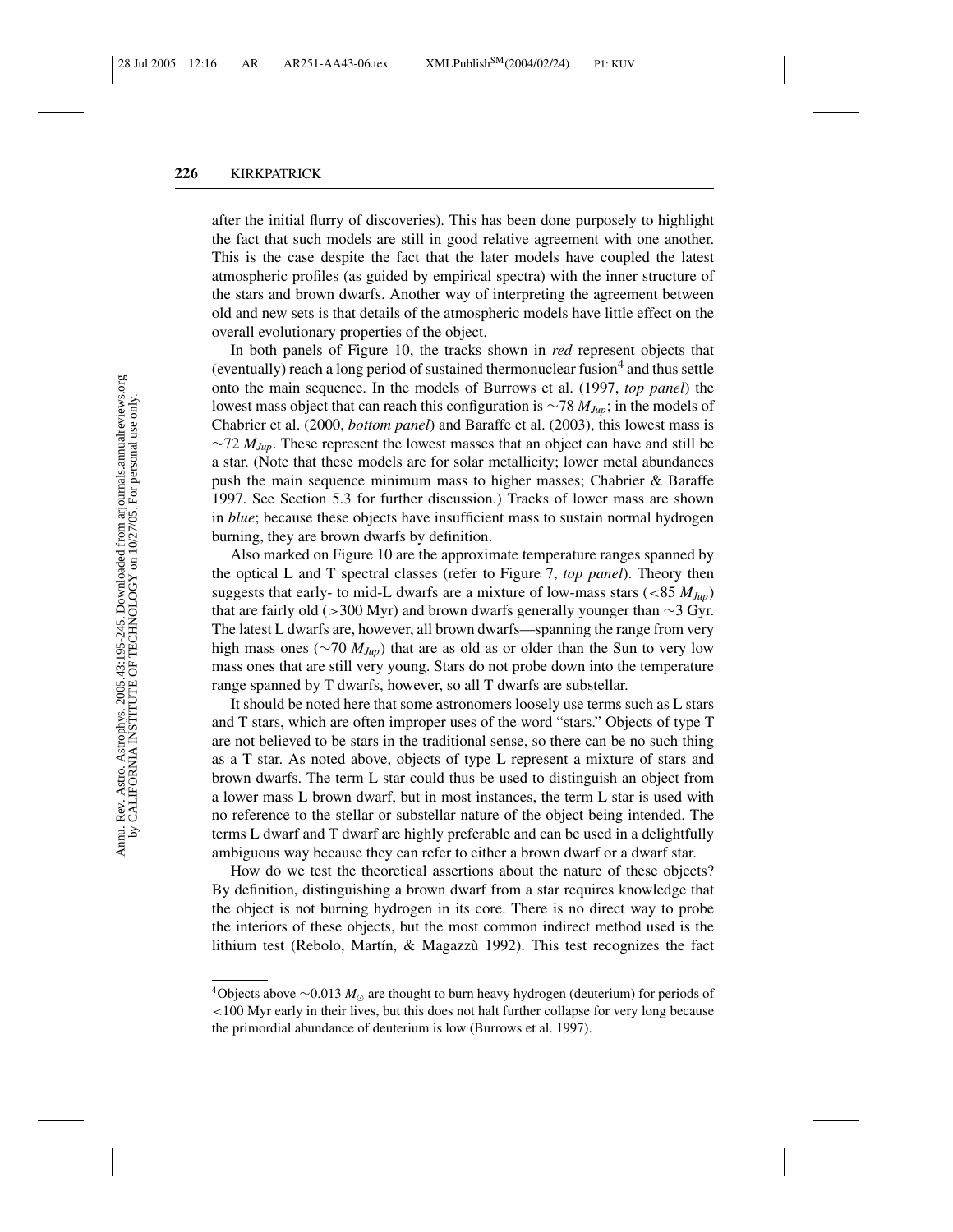that the temperature needed to sustain core hydrogen fusion in the lowest mass stars  $[T > 3 \times 10^6$  K (Burrows et al. 1997; Nelson, Rappaport, & Joss 1993)] is only slightly higher than that needed to burn lithium ( $T \approx 2 \times 10^6$  K; Pozio 1991). If lithium does not burn, that means hydrogen is also not being fused. Once destroyed, lithium is not easily manufactured again in stellar interiors, so stars and brown dwarfs will never have more than their natal abundance of this element. The presence or absence of lithium in the spectrum can thus provide an indirect probe of inner temperatures.

As pointed out in Kirkpatrick et al. (1999), there are two important points to consider when applying the lithium test. First, it assumes that the objects are fully convective so that the photosphere (being measured by the spectra) and interior (which is what we hope to probe) are well mixed. This assumption may fail if the atmosphere breaks up into radiative zones. However, results from Stauffer, Schultz, & Kirkpatrick (1998) show that there is a distinct "lithium edge" in the Pleiades; objects of type of M6.5 or earlier show no lithium, whereas those with cooler types do. The fact that lithium depletion shows such an abrupt edge in spectral type provides strong evidence that the coolest Pleiads are fully convective and that even at their young ages (∼125 Myr) have had enough time to destroy completely their initial lithium content. Any cooler brown dwarf must also have passed through a late-M phase like these Pleiads are currently doing, so it was once fully convective and would have had sufficient time to destroy its lithium content if core temperatures were high enough. So even if cooler brown dwarfs begin to form radiative zones, the lithium test should still apply.

The second important point is that searching for the ground state Li I line at 6708 Å should prove futile below  $T_{\text{eff}} \approx 1500$  K because of the formation of Libearing molecules like LiCl and LiOH (Lodders 1999). As shown in Figure 10, however, any object having temperatures this cold is a brown dwarf by default, so the lithium test need not be applied to judge its substellarity.

An unfortunate aspect of the lithium test, however, is that the  $6708 \text{ Å}$  line is located in a portion of the spectrum where the flux is quite low. Large telescopes with moderate resolution optical spectrographs are required. Nonetheless, a set of optical spectra of 92 field L dwarfs was taken at the 10 m Keck Observatory and were analyzed by Kirkpatrick et al. (2000). It was found that the percentage of L dwarfs with discernible lithium absorption (equivalent widths  $\geq$ 4 Å) is ∼0% at L0 then slowly rises to 20% by L2 and to 40% by L5. By L6–L8 roughly 50%–70% show lithium absorption. Measures of the lithium equivalent width appear to reach a maximum around L6 and then diminish at later types. At face value this could be attributed to atomic lithium disappearing into LiCl; in fact, Lodders (1999) suggests that Li and LiCl should have equal abundances near  $1500 K - 1550 K$ , which fits in well with the values of  $T<sub>eff</sub>$  measured for late-L dwarfs. However, this measure is a pseudo-equivalent width made against a relative continuum; at 6708 A this continuum is modulated by the strong ground state line of Na I to the blue and by the strong K I line to the red (see Figure 1). So, the decline in the measured lithium strength at late-L types may not indicate that the abundance of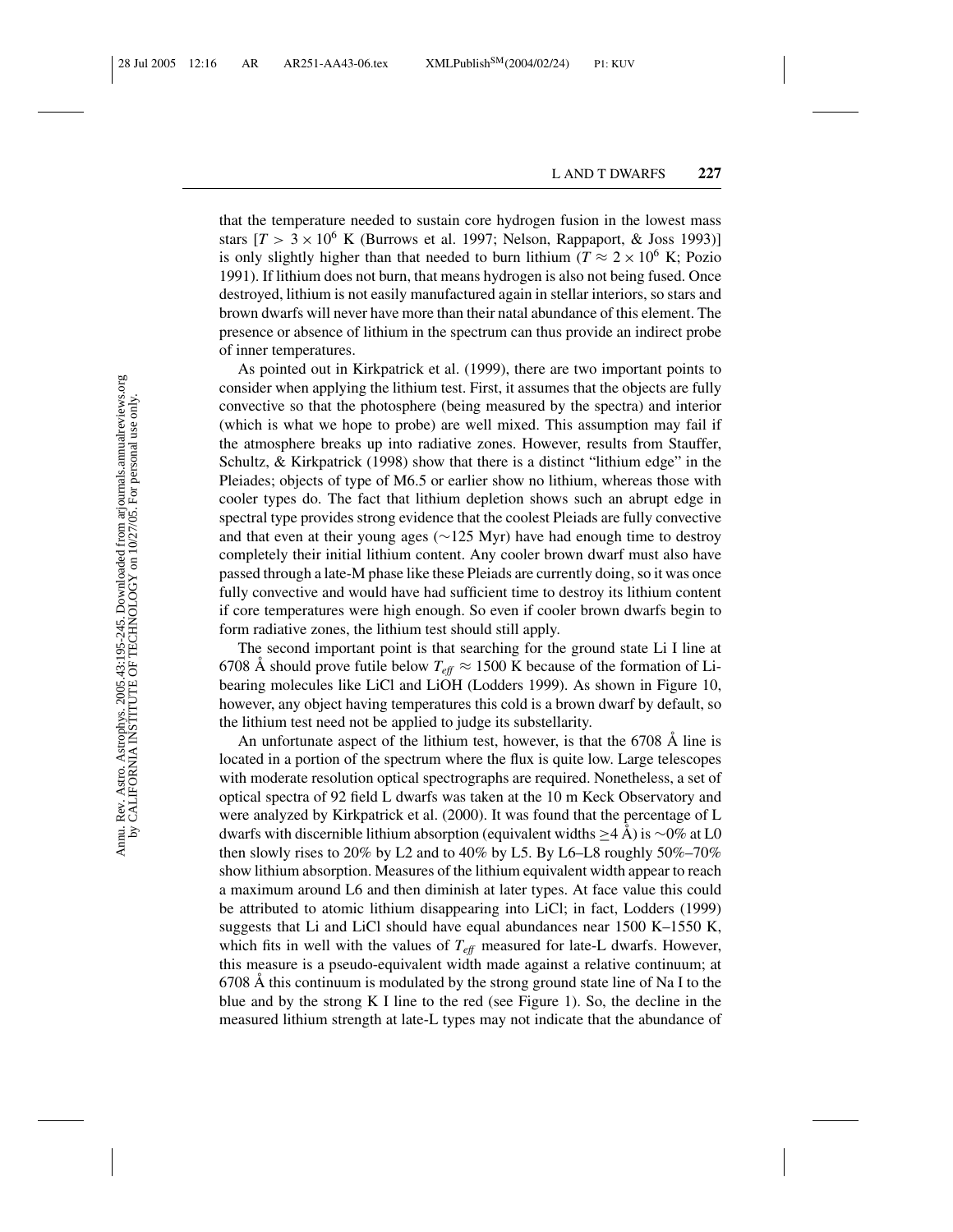lithium is dropping but rather that the contrast of the line against a more heavily absorbed continuum is weakening.

The *dotted orange line* in the *lower panel* of Figure 10 shows the dividing line between lithium-burning objects and non-lithium-burning ones as predicted by theory (Chabrier et al. 2000). Objects to the right of this line have burned their primordial complement of lithium; those on the left have not. At ages greater than ∼400 Myr, the track coincides with the evolutionary track of a brown dwarf of mass  $0.060~M_\odot$ . Brown dwarfs of lower masses never burn their lithium regardless of age.

Qualitatively, the predictions agree with observations in the sense that an increasing percentage of L dwarfs at later type should be found to have lithium in their spectra. The tracks in Figure 10 suggest that dwarfs near L0 would represent a mixture of low-mass, lithium-depleted stars at ages greater than 250 Myr, high-mass lithium-depleted brown dwarfs at ages from 200–250 Myr, and lowermass lithium-rich brown dwarfs of various masses at ages less than 200 Myr. For a population of objects drawn from the field, we would expect very few to have ages below 200 Myr, so the finding that ∼0% of L0 dwarfs show lithium is not surprising. Figure 10 also suggests that the latest L dwarfs are comprised solely of brown dwarfs; those with ages exceeding 1–2 Gyr will have consumed their lithium, whereas younger ones will not have consumed their lithium. It should be noted that these older, lithium-depleted brown dwarfs lie in a very narrow range of masses, 0.060  $M_{\odot}$  <  $M$  < 0.072  $M_{\odot}$ , whereas the lithium-rich brown dwarfs represent all masses less than  $0.060\,M_\odot$ . Hence, these lower-mass objects should dominate the numbers at late-L, and the percentage of late-L dwarfs with lithium should be high. This, again, is in qualitative agreement with observations. Checking the quantitative agreement between observation and theory will not be possible until the field brown dwarf mass function at all masses has been measured.

A slightly less direct, though no less important, test of substellarity is to obtain dynamical mass measurements for L and T dwarfs. In order to judge the predictive ability of a plot such as Figure 10, though, it would be ideal to have systems in which the age has been measured through other means. This is possible for tight L/T doubles that share common proper motion with a higher mass main sequence star. If the age and metallicity of the main sequence star have been measured or deduced via other means, then those same values can be assumed to apply to the L/T doubles as well, leaving fewer unknowns and adding more leverage against which to gauge the robustness of the models. Such on-sky laboratories for this experiment exist— $\epsilon$  Ind Ba/Bb, Gl 564BC, and possibly Gl 417B(C?)—but no results have been published so far.

When this review was written, only one object with a confirmed L or T spectral type has had its mass measured through dynamical means. Bouy et al. (2004) have measured the total mass of the L0.5 double 2MASSW J0746425 + 2000321AB to be  $0.146_{-0.006}^{+0.016}$   $M_{\odot}$ . Bouy et al. (2004) measured only a relative orbit for the system, so the mass ratio cannot be measured without resorting to theory. Because the magnitude difference between the two components in non-zero—in fact, those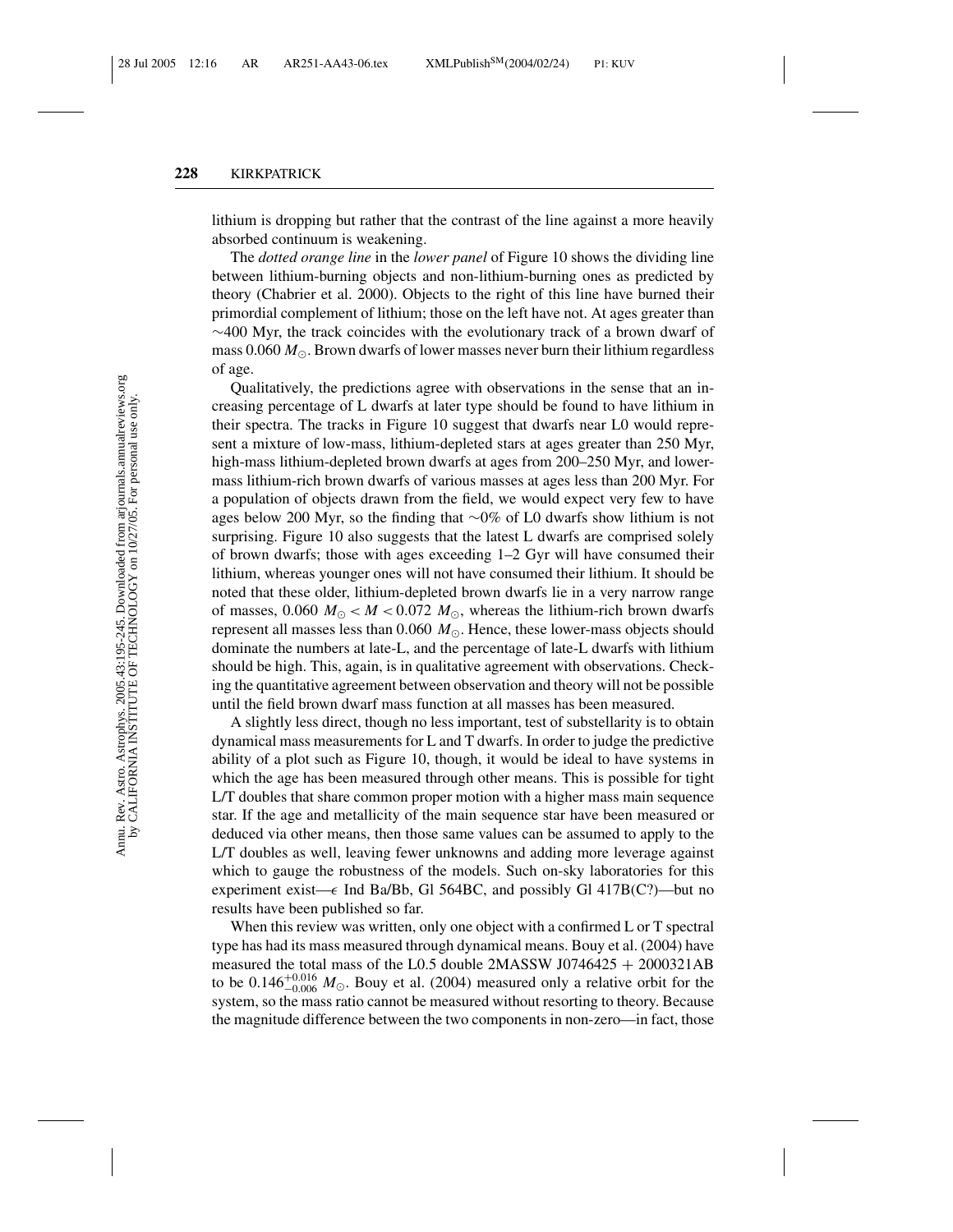authors derive spectral types of L0 and L1.5 for the two members—we can surmise that the A component has a mass somewhat greater than  $0.073 M_{\odot}$  and the B component a mass somewhat less than 0.073 *M* . The tracks in Figure 10 would therefore suggest that this system has an age of ∼250–500 Myr. Given the present set of empirical data, an age this young cannot be ruled out although an older age would be considered more likely because the object is a field dwarf.

Lane et al. (2001; see also Kenworthy et al. 2001) present dynamical mass measurements for the late-M dwarf double Gl 569Ba/Bb, presumably only slightly warmer than the 2MASS J0746 + 2000 system. They find a total mass of 0.123  $\pm$  $0.02 M_{\odot}$  for this M8.5/M9 pair, but again measure only a relative orbit and thus lack the ability to measure a mass ratio. In this case, it is likely the Ba component is slightly more massive than  $0.062 M_{\odot}$  and the Bb component slightly less massive than  $0.062$  *M*<sub>⊙</sub>. The tracks in Figure 10 would then suggest an age below  $\sim$ 300 Myr, which again seems oddly too young for a field system. (The primary, Gl 569A, is an early-M dwarf with a poorly constrained age estimate itself.) Additional monitoring observations of other low-mass dwarfs in close binaries will provide other much needed checks of the theory and help determine if improbably young, theoretically determined ages are common in a larger sample.

**4.3.2. NUMBER** Using the relation of absolute magnitude versus spectral type (as in Figure 9), the discovery rate of L and T dwarfs from large surveys such as 2MASS and DENIS can be converted into space densities. The number of L dwarf discoveries from Kirkpatrick et al. (1999) gives an L dwarf space density of  $(10 \pm 2) \times 10^{-3}$  /pc<sup>3</sup> (Burgasser 2001), based on 17 objects; based on 7 other L dwarfs, Gizis et al. (2000) have calculated the space density of objects with optical types in the range L0–L4.5 as  $(2.11 \pm 0.92) \times 10^{-3}$  /pc<sup>3</sup>; Cruz et al. (2003) find a similar value of  $1.9 \times 10^{-3}/pc^3$  for L0–L4 based on a much larger sample. These values are uncorrected for selection effects such as Malmquist bias and unresolved binarity, deficiencies that Cruz et al. (in preparation) are remedying by using a more complete census of 2MASS-selected L dwarfs within 20 pc of the Sun.

For T dwarfs, Burgasser (2001) derived a bias-corrected value of  $\sim$ 21 × 10<sup>-3</sup>/ *pc*<sup>3</sup> for the T5–T8 range using 14 T dwarfs identified from 2MASS. Placed in qualitative terms, a random slice of our Galaxy would show far more T dwarfs (even in this narrow spectral range) than L dwarfs. These numbers can be compared to the density of other types using the fairly complete census of O through M dwarfs (and also white dwarfs) within 8 pc of the Sun and north of Dec  $= -30^\circ$ . The space density of these earlier type stars is (93  $\pm$  8) × 10<sup>-3</sup>/ $pc$ <sup>3</sup>, and 70% of this number density is comprised of a single spectral type, the M dwarfs (see Kirkpatrick 2001b).

We can use these space densities of field L and T dwarfs to ask if brown dwarfs are a significant contributor to the mass budget of the Galaxy. Reid et al. (1999) made the first attempt at determining the mass function of field L and T dwarfs. Brown dwarfs, however, introduce an additional level of complexity not present when computing a mass function for field stars because they do not have a one-to-one mapping of spectral type into mass. An age is needed before assigning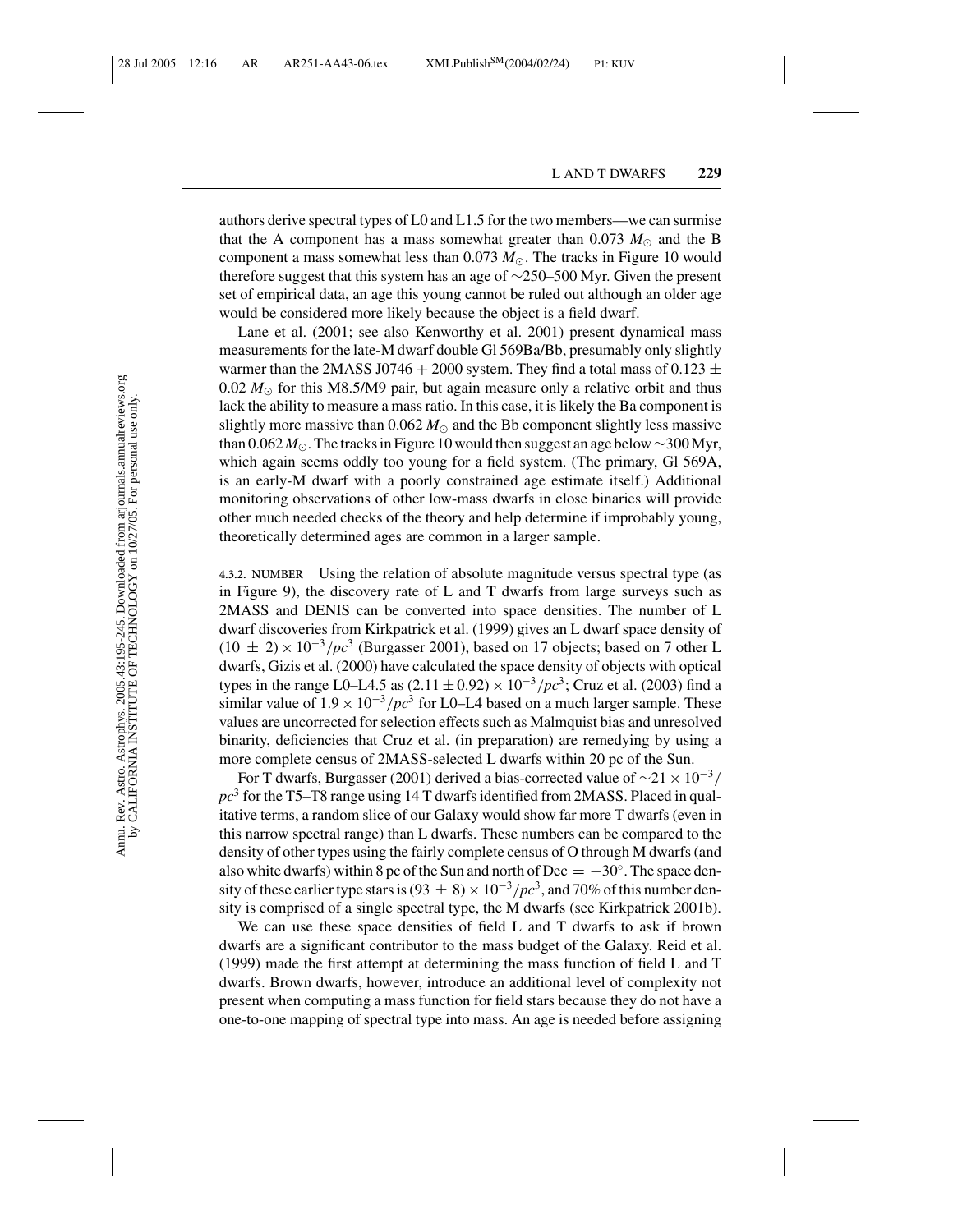a mass to a brown dwarf, and age estimates are notoriously difficult to estimate for isolated field objects.

To circumvent this problem, Reid et al. (1999) assumed that the stellar/substellar birthrate is constant with time, that the mass function can be described by a power law of the form  $\Psi(M) \propto M^{-\alpha}$ , and that the Burrows et al. (1997) models are an accurate representation of brown dwarf evolution. With these assumptions in place, samples of stars and brown dwarfs were produced for each of the various assumed power law exponents. Then, the 2MASS selection criteria and magnitude limits were applied to the samples to produce a typical "observed" subset for each power law exponent. These observed subsets were compared to the actual observational sample of 2MASS late-M, L, and T dwarfs available in 1999. Reid et al. (1999) found that power laws with  $1 < \alpha < 2$  provided the best matches to the empirical data.

Using a value of  $\alpha = 1.3$  (considered the most likely value by Reid 1999), we can extrapolate the mass function down to  $0.010 M_{\odot}$ , far below the detection limits of current surveys. Such an extrapolation is limited by the actual minimum mass of stellar/substellar formation, which could be far different from  $0.010 M_{\odot}$ , and the actual shape of the mass function, which the power law assumption may poorly match. Nonetheless, these assumptions suggest that roughly two-thirds of the objects within 8 pc of the Sun are undetectable even with 2MASS. Despite their large numbers, though, these brown dwarfs are predicted to make up only about 10% of the mass that stars do (Reid 1999; Kirkpatrick 2001b).

More sophisticated Monte Carlo simulations have been produced by Burgasser (2004b) using five different assumed birthrates and six different forms of the mass function, five of which are power law distributions with  $\alpha = 0.0, 0.5, 1.0, 1.5,$  and 2.0 and the other a log-normal distribution. Despite the variety of forms assumed, Burgasser (2004b) finds some common traits amongst the resulting distributions of objects. First, L dwarfs are rare relative to M dwarfs and T dwarfs because mid-L is the location of the stellar/substellar transition at late ages; brown dwarfs with similar ages and with masses just below this transition have had sufficient time to cool to later types and thus are no longer L dwarfs. Second, the number densities of T (and cooler) dwarfs rise toward a low-luminosity peak that depends on the adopted minimum cutoff mass for the formation of brown dwarfs. The location of this peak may be measurable by the next generation of large-area surveys described in Section 6. The reader is referred to Chabrier (2003) and Allen et al. (2005) for other simulations.

# **5. ADDITIONAL PARAMETERS IN SPECTRAL CLASSIFICATION**

In Section 2 the philosophy of spectral classification was discussed, leading to the establishment of schemes for L and T dwarfs in Section 3. The physical parameters giving rise to the L and T spectral sequences were then coaxed from the data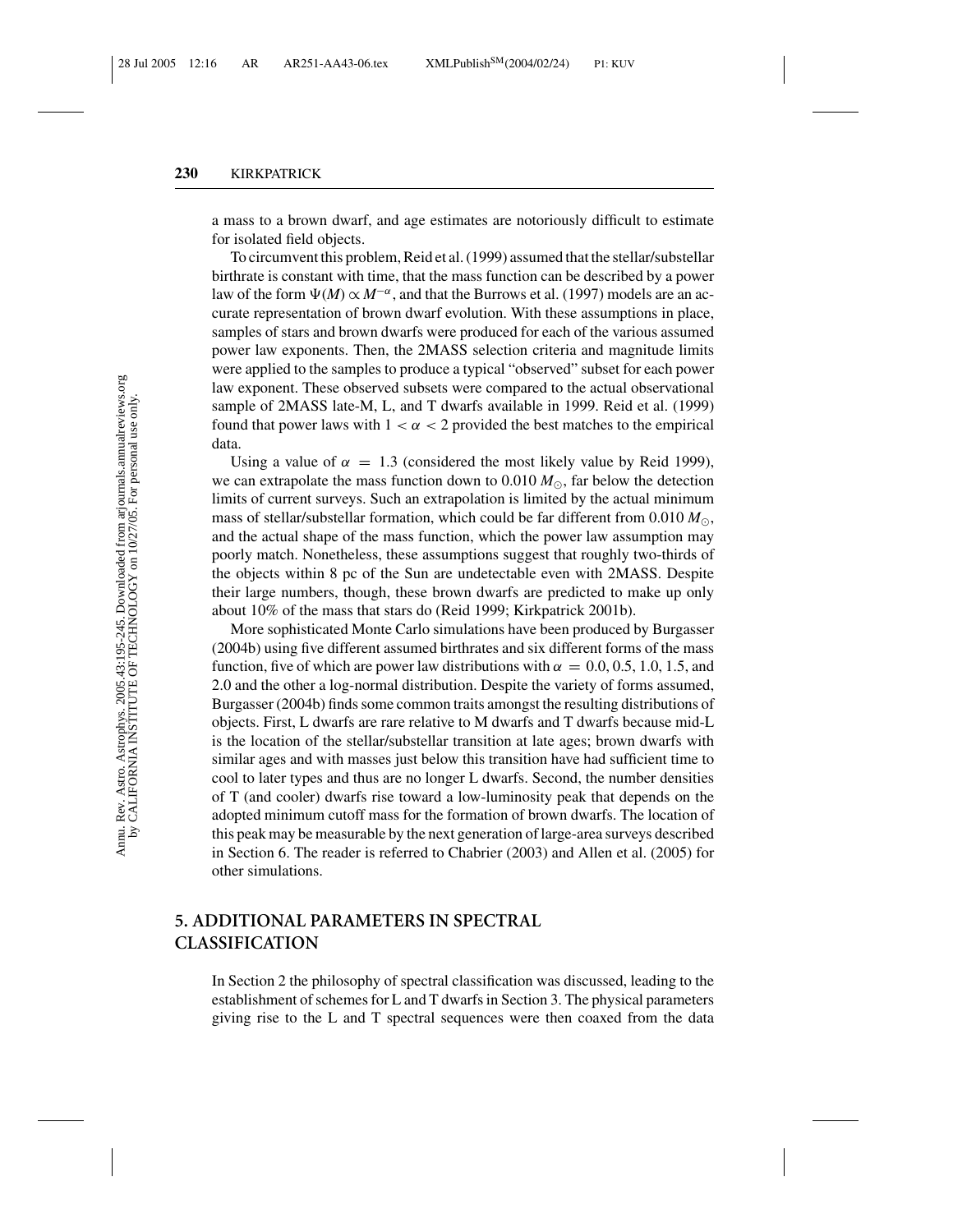and compared to theoretical models in Section 4. While most L and T dwarfs fit within the framework of the classification schemes addressed in earlier sections, a few do not. If the spectrum of such an odd object is thought of as a frame in a movie, to reuse the analogy from Section 3.2, then it becomes clear that this frame belongs to a different movie, not the one played by the standard L and T sequence. The quandary, then, is to explain the physical processes causing this odd object to appear different from the rest. Objects that defy ready classification do not highlight a failure of the classification system; rather, one of the strengths of a useful classification scheme is in easily identifying differences so they can be studied and explanations sought.

Several groups have noted spectra that appear unusual. In a couple of cases, the oddity was explained as a hybrid spectrum of a double system where one component is a mid- to late-L dwarf and the other a T dwarf. Because the absolute magnitudes (see  $M<sub>J</sub>$  in Figure 9 for example) of objects in this range can be very similar, the secondary may have an equal or greater contribution to the overall flux than the primary does depending upon the wavelength being considered. When the spectral shapes are as different as those of a late-L and a mid-T in the near-infrared, the hybrid spectrum can be very unusual. Such is thought to be the most likely explanation for 2MASS J05185995−2828372, an unusual object that has near-infrared  $CH_4$  and CO bandstrengths unlike any normal L or T dwarf (Cruz et al. 2004). The discrepant spectral types (as noted in Cruz et al. 2003) for SDSSp J042348.57−041403.5—L7.5 in the optical and T0 in the near-infrared—may also be explained by binarity (as predicted by Golimowski et al. 2004) because this object is double on *Hubble Space Telescope* images (A.J. Burgasser, private communication). McLean et al. (2003) find more subtle oddities in the spectra of DENIS-P J1228−1547 and DENIS-P J0205−1159; these oddities may again be due, at least in part, to binarity as both are known doubles.

In other cases, the explanation is not as clear. Kirkpatrick et al. (2000), using a data set of 92 optical spectra, identified two that defied normal classification. 2MASSW J1841086 + 311727 (L4 pec) shows an optical slope too blue for the type implied by its bandstrengths, and 2MASSW J2208136 + 292121 (L2 pec) shows anomalously narrow K I and anomalously strong TiO. McLean et al. (2003) note that Kelu-1 appears unusual in its near-infrared K I line strengths (other oddities noted by McGovern, priv. comm.), as do  $2MASSI\,J1726000 + 153819$ and 2MASSW J2244316 + 204343. The latter object is the reddest L dwarf known in  $J - K_s$  color (2.48  $\pm$  0.15) and also shows unusually strong CO bands near 2.3  $\mu$ m and a strangely shaped H-band continuum (McLean et al. 2003). Nakajima, Tsuji, & Yanagisawa (2004) also note a strangely shaped H-band peak for the mid-L dwarf SDSSp J224953.45 + 004404.2 along with a weak 1.1  $\mu$ m H<sub>2</sub>O band and weak near-infrared K I lines. These H-band continuum shapes in 2MASSW J2244 + 2043 and SDSS J2249 + 0044, which peak near 1.70  $\mu$ m, are reminiscent of the odd triangular H-band shapes seen in the spectra of Orion brown dwarf targets observed by Lucas et al. (2001).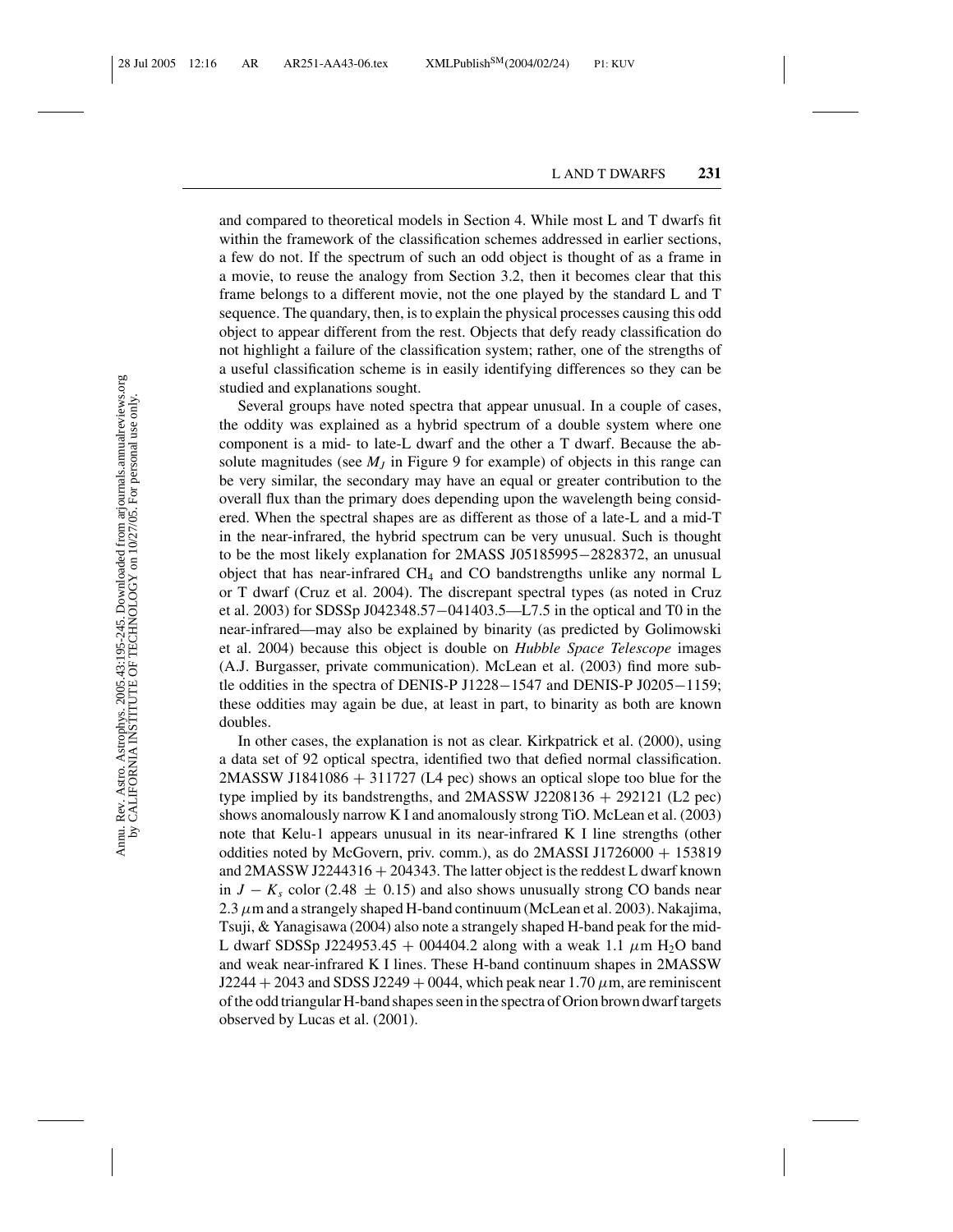At least three T dwarfs also defy the trend suggested by other objects. 2MASS J09373487 + 2931409, which is the bluest known T dwarf in *J* − *Ks* color  $(-0.89 \pm 0.24)$ , shows a very suppressed 2.1  $\mu$ m peak, an anomalously red slope between 8000 and 10,000 Å, and unusually strong FeH absorption at 9896 Å (Burgasser et al. 2002a, 2003b). SDSS J111010.01 + 011613.1 is noted for having strong K I lines for its spectral type (Knapp et al. 2004); the opposite effect is seen in the spectrum of 2MASS J00345157 + 0523050 (Burgasser et al. 2004a).

Perhaps the weirdest object of the unusual ones uncovered so far is 2MASS J05325346+8246465 (Burgasser et al. 2003a). This is a very peculiar L dwarf with colors like that of a mid-T dwarf— $J - K_s = 0.26 \pm 0.16$ . Unlike T dwarfs, where methane absorption drives the near-infrared colors blueward, the blue colors of this object appear to be caused by enormously strong collision-induced absorption by H2 throughout the H- and K-bands. Both the optical and near-infrared spectra also show overly strong absorption by hydride molecules. What is causing this and the other objects noted above to stray from the normal trend?

In the previous two sections, we have dealt primarily with  $L$  and  $T$  dwarfs pulled from the field population, whose average age and metallicity are thought to be very similar to Solar values. However, varying either the age (which, as discussed below, equates to a change in gravity) or the metallicity of an L/T dwarf should have a noticeable effect on its spectral energy distribution. Some, if not all, of the oddities noted in the last two paragraphs may be explainable once these effects are considered. In the rest of this section, we will explore how the spectral classification of late-M, L, and T dwarfs can be further expanded to address these issues.

# **5.1. First Parameter: Temperature (and Clouds)**

As discussed in Section 4.1 and Section 4.2, temperature is still the main driver of spectral shape in the L and T dwarf regimes, with the exception of the late-L to mid-T range where the behavior of clouds becomes a dominant effect. This first parameter, captured in the classification as *spectral class* + *subtype* (i.e., as L0, L4.5, T8, etc.), becomes the core against which we can extend the types. Figure 11 is a visualization of this expanded classification system in a three-axis parameter space. The temperature/clouds parameter is shown along the x-axis. The other two axes, representing the gravity and metallicity parameters, are further discussed below.

#### **5.2. Second Parameter: Gravity**

Any slice along a fixed temperature in Figure 10 results in a range of objects of various masses and ages. In other words, at a given spectral subclass such as L0 ( $T_{\text{eff}} \approx 2500 \text{ K}$ ) in our core classification, a varied assortment of objects can be found. If read off the *top panel* of Figure 10, we find that L0 dwarfs range from old, stably burning stars of fixed mass (mass  $\approx 0.085$   $M_{\odot}$ , age > a few Gyr); to moderate-age, high-mass brown dwarfs (mass  $\approx 0.075$   $M_{\odot}$ , age  $\approx$  a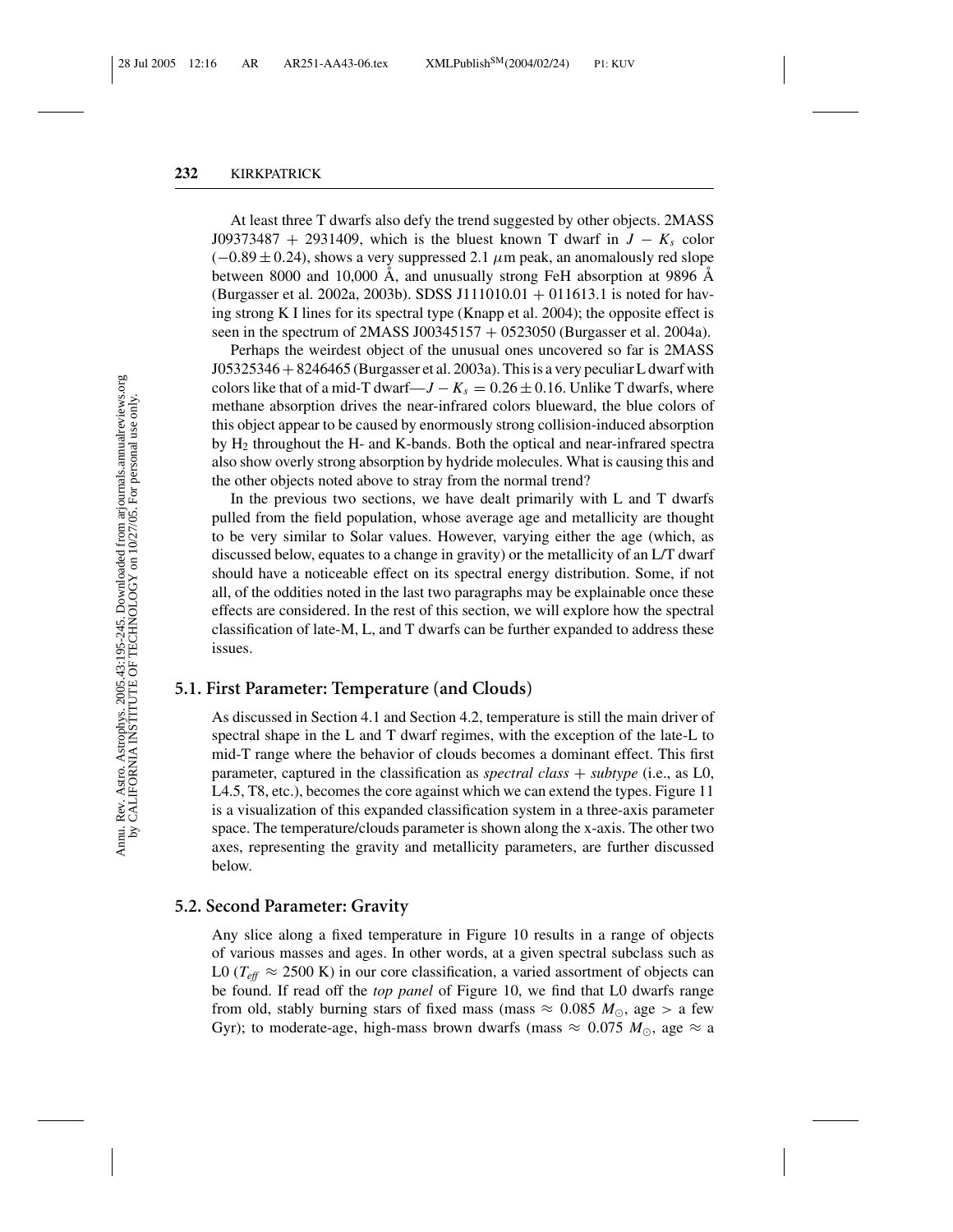

**Figure 11** A schematic diagram illustrating a possible extension of late-M, L, and T dwarf classifications to three parameters. The three-part spectral types would include  $\text{prefix} + \text{core} + \text{suffix}$ , where each of the parts is determined via comparison to a suite of on-sky calibration standards. The core is thought to measure temperature and clouds, the prefix metallicity, and the suffix gravity. Example spectral types are shown in color on the Figure. The nomenclature given here is for demonstration purposes only but nonetheless highlights where spectral typing of the future may lead.

few  $\times 100$  Myr); to very young, low-mass brown dwarfs (mass  $< 0.020$   $M_{\odot}$ , age < 20 Myr). To first order, objects from low-mass stars through the lowest mass brown dwarfs are believed to have similar radii, so the gravities depend upon the mass. However, at a given spectral type the lowest mass brown dwarfs will not have contracted into their final configuration, meaning that these objects are larger than their higher mass counterparts at the same temperature. This enhances the difference in gravity between the high-mass and low-mass members in any spectral bin. As shown in figure 9 of Burrows et al. (1997), *log*(*g*) (in cm/s) in the late-L/early-T range can vary from 3.5 for a 3-Myr-old brown dwarf of mass 0.005  $M_{\odot}$  to 5.5 for a 3-Gyr-old brown dwarf of mass 0.075  $M_{\odot}$ . Such a large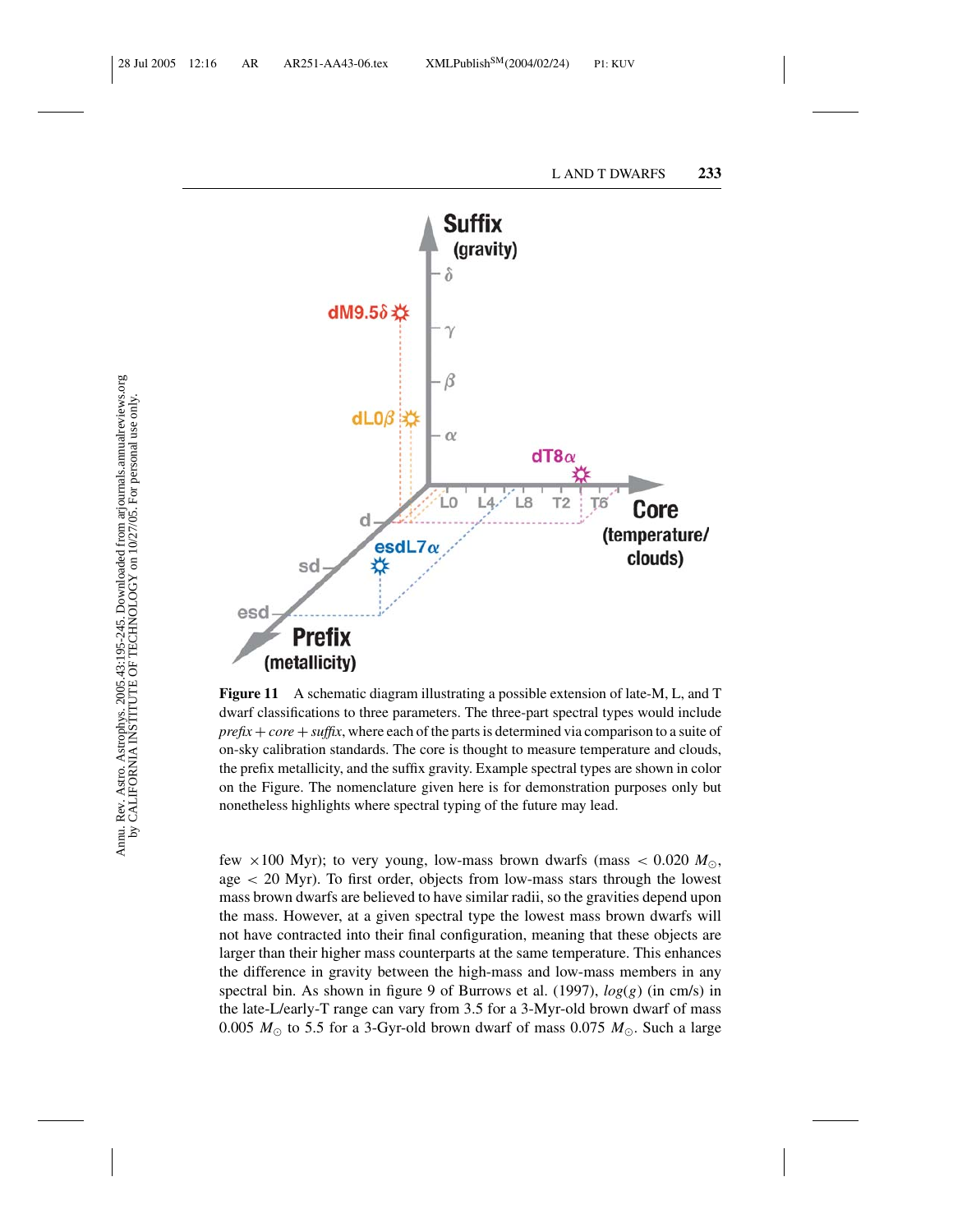range in gravity should manifest itself through telltale signatures in the spectra. In essence, these signatures provide a way to chronometer brown dwarfs using spectroscopy alone.

Empirically we can build a grid of spectra to quantify gravity effects by looking at late-M, L, and T dwarfs across a wide spread of age—in star forming regions and clusters ranging from the Orion Nebula (age  $\approx$  a few Myr) to the Pleiades (age  $\approx$  125 Myr), as companions to young field stars (see, for example, the list in Kirkpatrick et al. 2001), and as old field objects (age  $\approx$  a few Gyr). Presently, few very young L and T dwarfs are known<sup>5</sup>; late-M dwarfs, because they are brighter and thus easier to discover, have been the objects of choice in the empirical analysis done so far. Steele & Jameson (1995) used the weakness of the Na I lines in their spectra of late-M Pleiades brown dwarf candidates to argue for companionship in the cluster; Martín, Rebolo, & Zapatero Osorio (1996) further show that Pleiades brown dwarf candidates exhibit unusual VO strengths and pseudocontinuum slopes compared to field objects of the same spectral type; Luhman, Liebert, & Rieke (1997) constructed hybrid spectra from a suite of observational standards to show that their late-M  $\rho$  Oph brown dwarf candidate has gravity features intermediate between dwarfs and giants. Many other papers using gravity-sensitive features as indicators of youth have appeared in the literature since these earlier works.

Although the importance of gravity markers in the spectra of cluster brown dwarfs has a rich history as noted above, Gorlova et al. (2003) made the first large-scale attempt at quantifying these effects through near-infrared observations of giants ( $log(g) \approx 0$ ), late-M-type brown dwarfs in young clusters, and brown dwarfs in the field. Those authors found that the H<sub>2</sub>O band at 1.35  $\mu$ m and CO band at 2.30  $\mu$ m were relatively insensitive to gravity for M dwarfs and could be used as good measures of temperature (i.e., our core spectral type). Lines of K I at 1.25  $\mu$ m and Na I at 2.21  $\mu$ m along with possibly the FeH band at 1.20  $\mu$ m are very gravity sensitive. Fortunately, these gravity markers are easily recognizable at the coarse resolutions commonly employed for classification and thus can be incorporated directly into the spectral type once such schemes are developed. Figure 11 shows gravity as the second parameter (y-axis) in the three-pronged classification of late-M, L, and T dwarfs.

## **5.3. Third Parameter: Metallicity**

The evolutionary tracks displayed in Figure 10 are for solar metallicity. Low-mass stars and brown dwarfs produced during the earliest epochs of star formation in the Galaxy will have had much lower abundances of metals. Burrows et al. (1993)

<sup>5</sup>Doubts persist regarding the youth of the L dwarfs and one T dwarf purported to lie in the  $\sigma$  Ori cluster (Zapatero Osorio et al. 1999, 2000, 2002; Martín et al. 2001; Barrado y Navascués 2002; Martín & Zapatero Osorio 2003). McGovern et al. (2004) argue that the L1.5 dwarf SOri47 shows none of the signs of lower gravity as originally reported by Zapatero Osorio et al. (1999), and Burgasser et al. (2004b) argue that the T dwarf SOri70 is more likely a field object based on more careful analysis of the original data.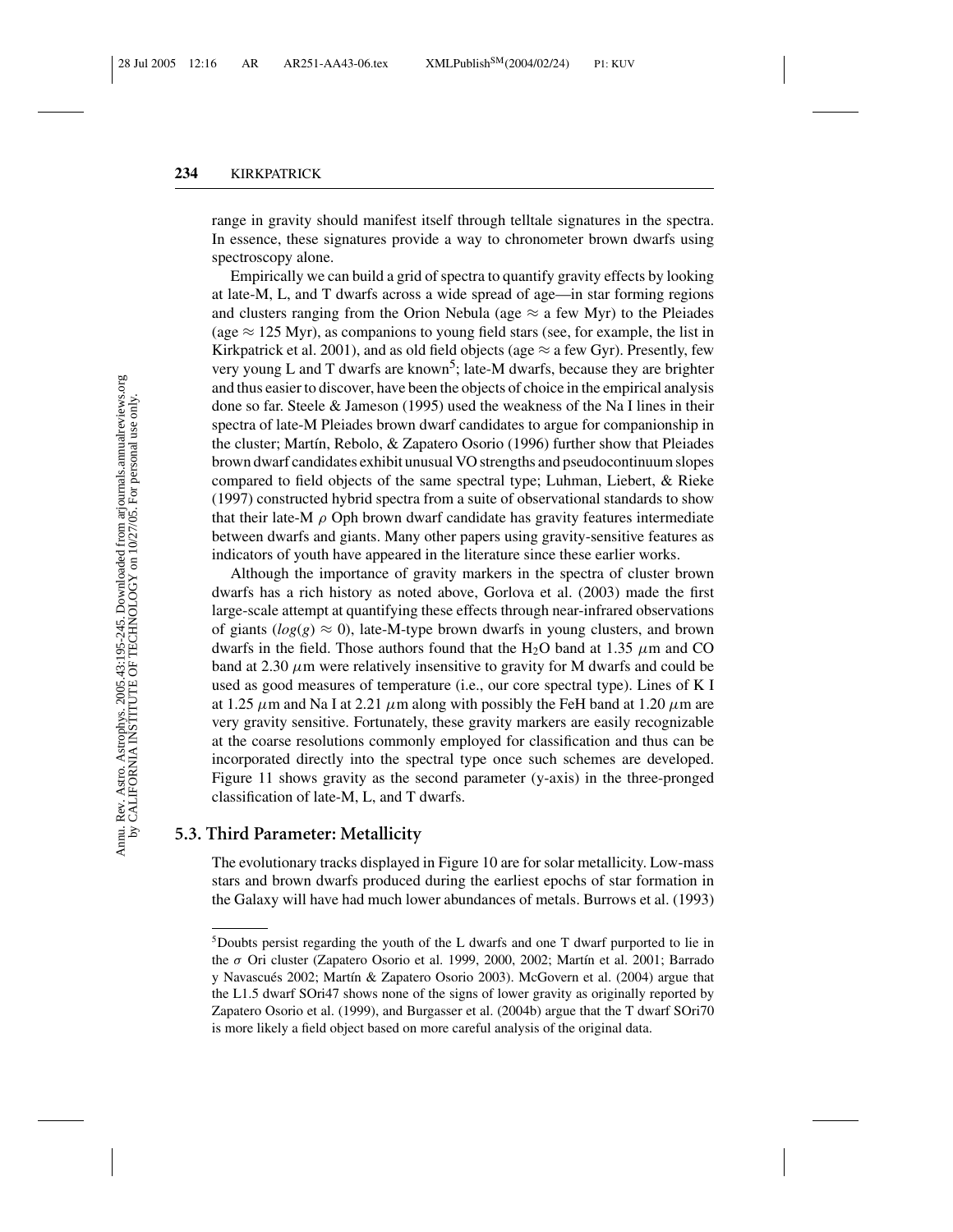show that the transition from star to brown dwarf in a zero-metallicity environment is around 0.094–0.098  $M_{\odot}$  and  $T_{\text{eff}} \approx 3500$  K, considerably higher than for solar metallicity objects. Saumon et al. (1994) find that the major opacity sources in low-temperature, zero-metallicity dwarfs are collision-induced absorption by  $H_2$ , Rayleigh scattering by  $H_2$  and H, and bound-free and free-free absorption by H<sup>-</sup>. Rayleigh scattering is the dominant opacity source throughout the visible, and the dominance of collision-induced absorption by  $H_2$  in the near-infrared gives rise to very blue  $J - K_s$  colors.

In reality, low-metallicity L and T dwarfs will fall somewhere between these two extremes. Although theory is a useful guide, actual on-sky anchor stars are needed before a classification scheme can be produced. Because these low-metallicity objects will have been formed at very early ages, they will be members of the thick disk or halo and hence will in general have higher space motions than their younger, higher metallicity counterparts. Perhaps the most efficient way of finding these objects is performing a proper motion survey over a very large area of the sky. The first such surveys probing into this regime are using existing photographic plate material at R- and I-bands. The survey by L´epine, Shara, & Rich (2002) has uncovered one low-metallicity dwarf tentatively classified as early-L (Lépine, Rich, & Shara 2003), and Scholz et al. (2004) have found one low-metallicity dwarf as late as M9.5.

Ideally, these surveys should be conducted at near-infrared wavelengths where these objects are brightest. Such a proper motion survey could be conducted using coverage provided by 2MASS and DENIS at J- or K-bands, although unfortunately the two epochs would be nearly contemporaneous and could only identify objects of the highest motions. Nonetheless, the near-infrared is already proving a fertile ground for the discovery of such objects. In their spectroscopic followup of photometrically selected T-dwarf candidates, Burgasser et al. (2003a) have found not only the aforementioned 2MASS J05325346 + 8246465—believed to be a low-metallicity brown dwarf member of the halo from its spectral signature and kinematics—but also two other low-metallicity L dwarfs, 2MASS J16262034 + 3925190 (Burgasser 2004a) and possibly 2MASS J00412179 + 3547133 (Burgasser et al. 2004a).

Therefore, a third parameter is needed in the classification of these cool objects. Figure 11 shows metallicity as the third component (z-axis) of the three-parameter spectral classification.

#### **5.4. Applications**

Developing a three-parameter classification is in its infancy, but the classifications could look something like this: The core class could be augmented with a suffix indicating the gravity type and a prefix indicating the metallicity type. In both cases the indices will be divided into natural groupings as warranted by the empirical data. The suite of spectra being collected by Kirkpatrick (optical) and McGovern (near-infrared) suggests that perhaps four gravity classes can be distinguished at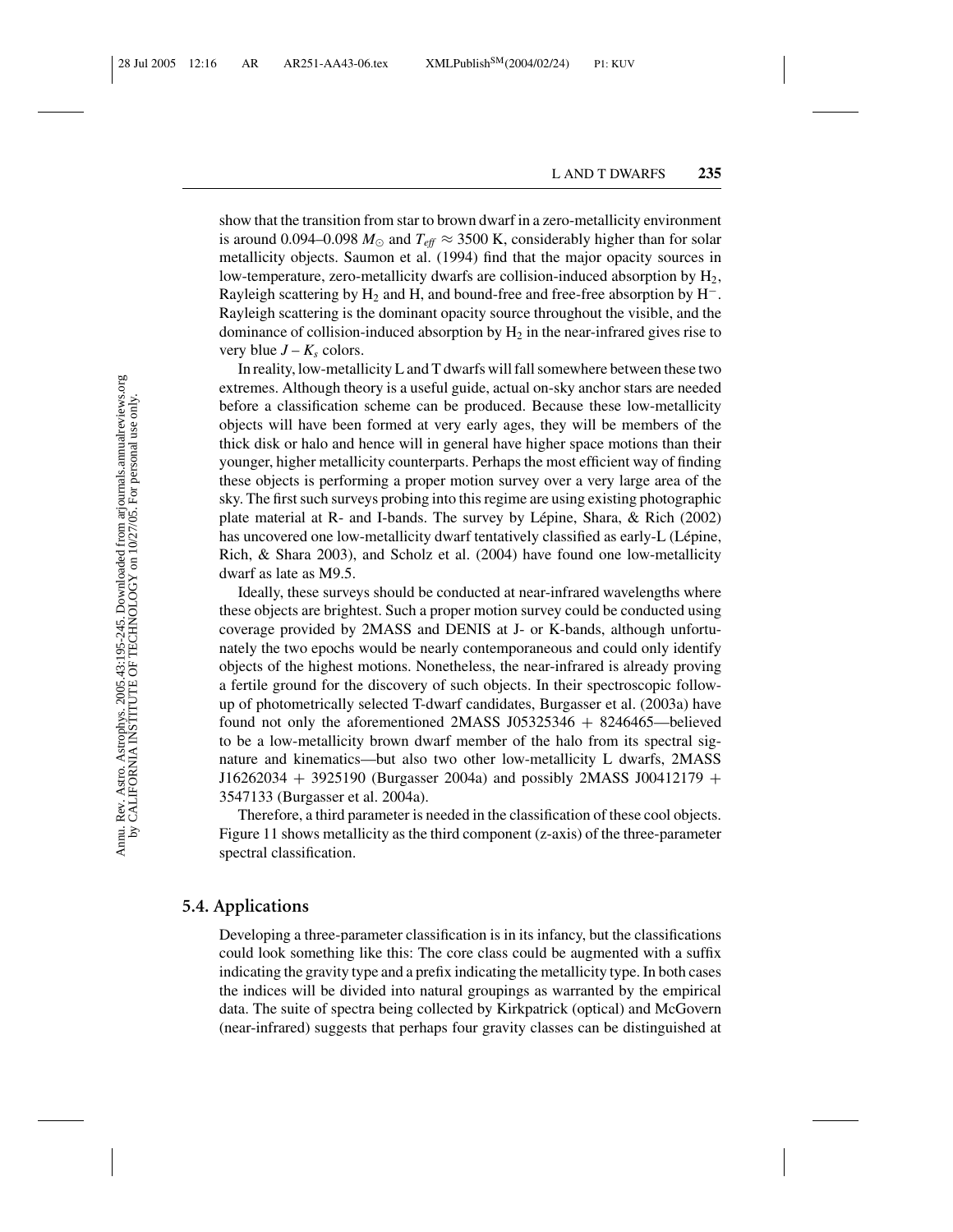low to moderate resolution. For the purposes of this review, we will tentatively call these gravity suffixes  $\alpha$ ,  $\beta$ ,  $\gamma$ , and  $\delta$ , where  $\alpha$  refers to the highest gravity and  $\delta$  the lowest. The metallicity index already has a precedent from the study of M subdwarfs, where Gizis (1997) advocates the use of prefixes *d*, *sd*, and *esd*, where *d* represents solar metallicity, *sd* moderately low metallicity, and *esd* very low metallicity.

As demonstrated in Figure 11, for example, an old, high-gravity, solar-metallicity T dwarf like Gl 570D might be designated as "*dT*8α." The early-L dwarf Roque 25 (Martín et al. 1998) in the Pleiades has the signature of slightly lower gravity than early-L dwarfs in the field and might be designated as "*dL*0β." The even lower gravity Taurus brown dwarf KPNO-Tau 4 (Briceño et al. 2002) might be designated " $dM9.5\delta$ ." An object like the very low-metallicity L dwarf 2MASS J0532  $+$  8246 might receive the temporary designation "(*e*)*sdL*7:α" which would be revised once enough other L subdwarfs are found to make a convincing classification sequence. Clearly, not all of the three-dimensional parameter space shown in Figure 11 would be occupied with objects because, for instance, low-metallicity (population II) objects will always have higher gravities than high-metallicity (population I) objects of the same temperature.

In conclusion, the classification of L and T dwarfs can be expanded to become more all-encompassing. The spectra contain a great deal of information not currently encapsulated in the core spectral type alone, and it is hoped that an extension of the classification to include other parameters will make L and T spectral types even more useful to researchers in the future.

## **6. PROSPECTS FOR THE FUTURE**

Brown dwarfs of lower temperature than the coolest known T dwarf undoubtedly exist. Spectroscopic models by Burrows, Sudarsky, & Lunine (2003) suggest that at temperatures somewhat below the current floor of ∼750 K (see Table 3) several physical processes occur that alter the emergent spectra. The strong optical lines of Na I and K I disappear around 500 K, water clouds form around 400 K–500 K, the *J* − *K* color reverses (to the red) between 300 K and 400 K, the position of the Mband peak shifts at these same low temperatures, and ammonia clouds form below  $~\sim$ 160 K. Counterintuitively, though, the formation of water and ammonia clouds has little effect on the spectral energy distribution, and it might be one of the other effects that provides a natural spectroscopic division between spectral classes. If, after studying the empirical data, a new spectral type beyond T is warranted, Kirkpatrick et al. (1999) have suggested "Y" as the new letter designation. It is worth noting that there is no reason for the T class to end at T9.5, either. The data may show that more T dwarf subdivisions are needed before another natural break point is reached, and having the T sequence extend to T11 or T15 or later before the next new type ("Y0") is used is perfectly legitimate. Nature will let us know.

How will such cooler objects be found? If history serves as a guide, the first of the "Y" dwarfs is likely to be found as a companion to a known, nearby star or brown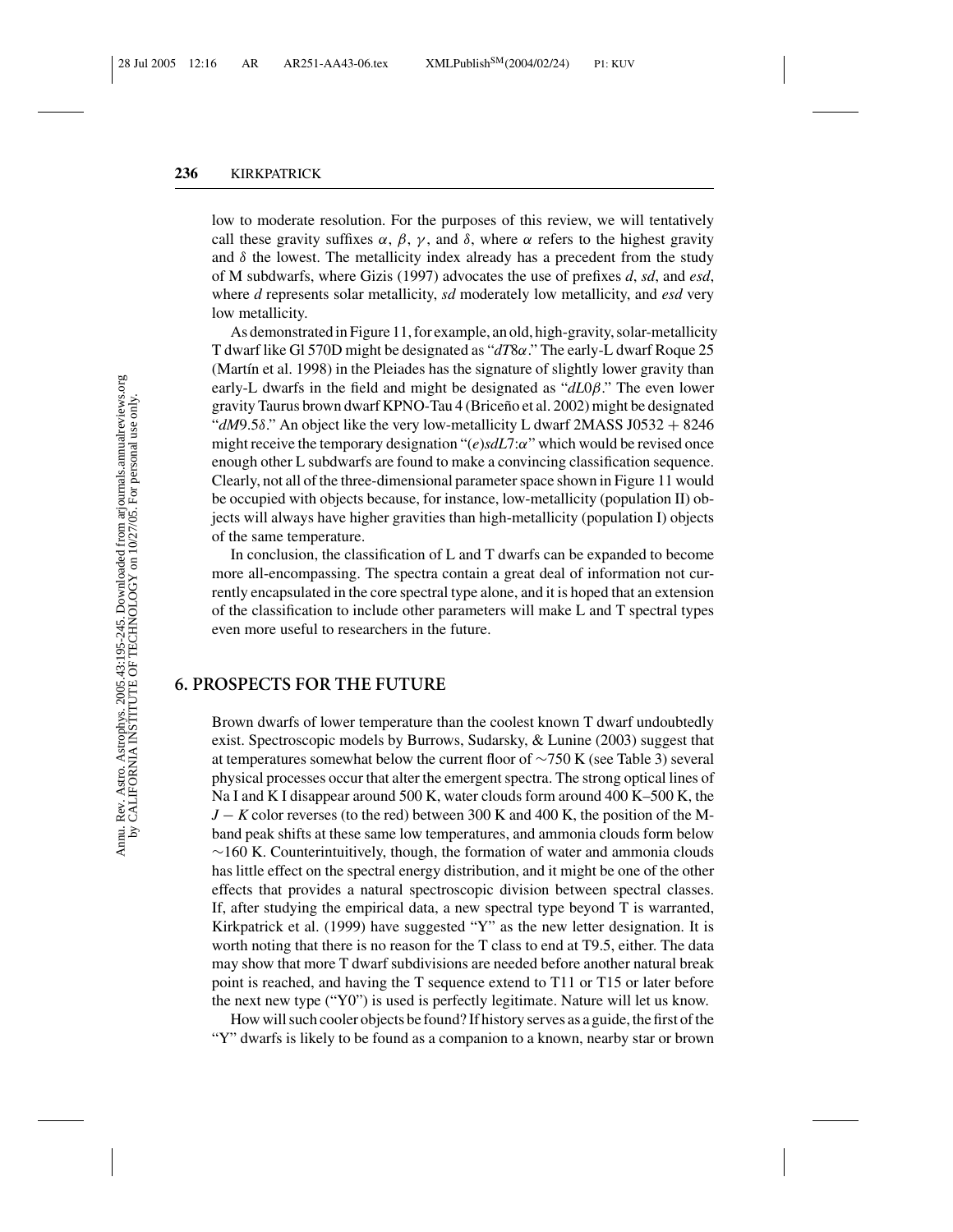dwarf. Now that many observatories are deploying adaptive optics systems that improve our resolution capabilities from the ground, the hunt for close companions around nearby stars can proceed in a way not easily possible before. Space-based capabilities such as the near- and mid-infrared imaging made possible by the *Spitzer Space Telescope* enable searches at wavelengths tuned to the peak flux of these objects. However, history has also shown that studying brown dwarfs en masse takes dedicated large-area surveys; companion searches are likely to produce only a few such examples. As further described below, several large-area surveys planned for the next decade aim to go deeper than present-day 2MASS, DENIS, and SDSS.

The United Kingdom Infrared Deep Sky Survey (UKIDSS; http://www.ukidss. org) will map ∼7200 square degrees of northern sky from the United Kingdom Infrared Telescope atop Mauna Kea, Hawaii. The survey, which will be done primarily at JHK bands and probe down to  $5\sigma$  depths of  $K \ge 18.4$ , is a combination of several surveys, three of which are large area  $(>1000$  square degrees). All three include plans to redo their entire surveyed area in one of the bands at a second epoch to measure proper motions. The UKIDSS has an anticipated start date of 2005 and will take seven years to complete.

The Visible and Infrared Survey Telescope for Astronomy (VISTA; http://www. vista.ac.uk) will be a 4m telescope located at the Cerro Paranal Observatory site in Chile. It is viewed as a modern replacement of the 1.2 m United Kingdom Schmidt telescope whose goal was to provide photographic imaging of the entire southern sky. The goal of VISTA is to provide near-infrared imaging and then (if funds permit) optical imaging to deep depths using infrared arrays and CCDs. Because this will be a digital catalog of the entire southern sky at near-infrared and perhaps also optical wavelengths, it will be of use to brown dwarf researchers both as a search tool and a comparison data set for other surveys. The near-infrared sky will be mapped in two bands reaching  $5\sigma$  depths of  $J = 20.2$  and  $K_s = 18.4$ , and second epoch to the same depth is planned at a later time (Emerson, priv. comm.). Deeper surveys covering smaller areas of sky are also envisioned. Delivery of the telescope and infrared camera is slated for 2006 and the first surveys are expected to take 12 years to complete.

The Panoramic Survey Telescope and Rapid Response System (Pan-STARRS; http://pan-starrs.ifa.hawaii.edu) is being constructed primarily to find near-Earth asteroids but will be very useful for brown dwarf science as well. It will consist of four 1.8-m telescopes, each of which image the same piece of sky simultaneously. The multi-telescope design is favored over a single telescope of the same collecting area due to design and cost considerations. The cameras, equipped with CCDs and fitted with a suite of optical filters, will reach a depth of ∼24th magnitude. The site will likely be in Hawaii either at Haleakala on Maui or at Mauna Kea on the Big Island. The telescopes will survey ∼6000 square degrees per clear night, meaning that the entire observable sky can be mapped roughly three times each month. One telescope will be built as a prototype and is expected to have first light on Haleakala in 2006. The many multiple epochs of this survey can be used both as a proper motion finding tool and as a means for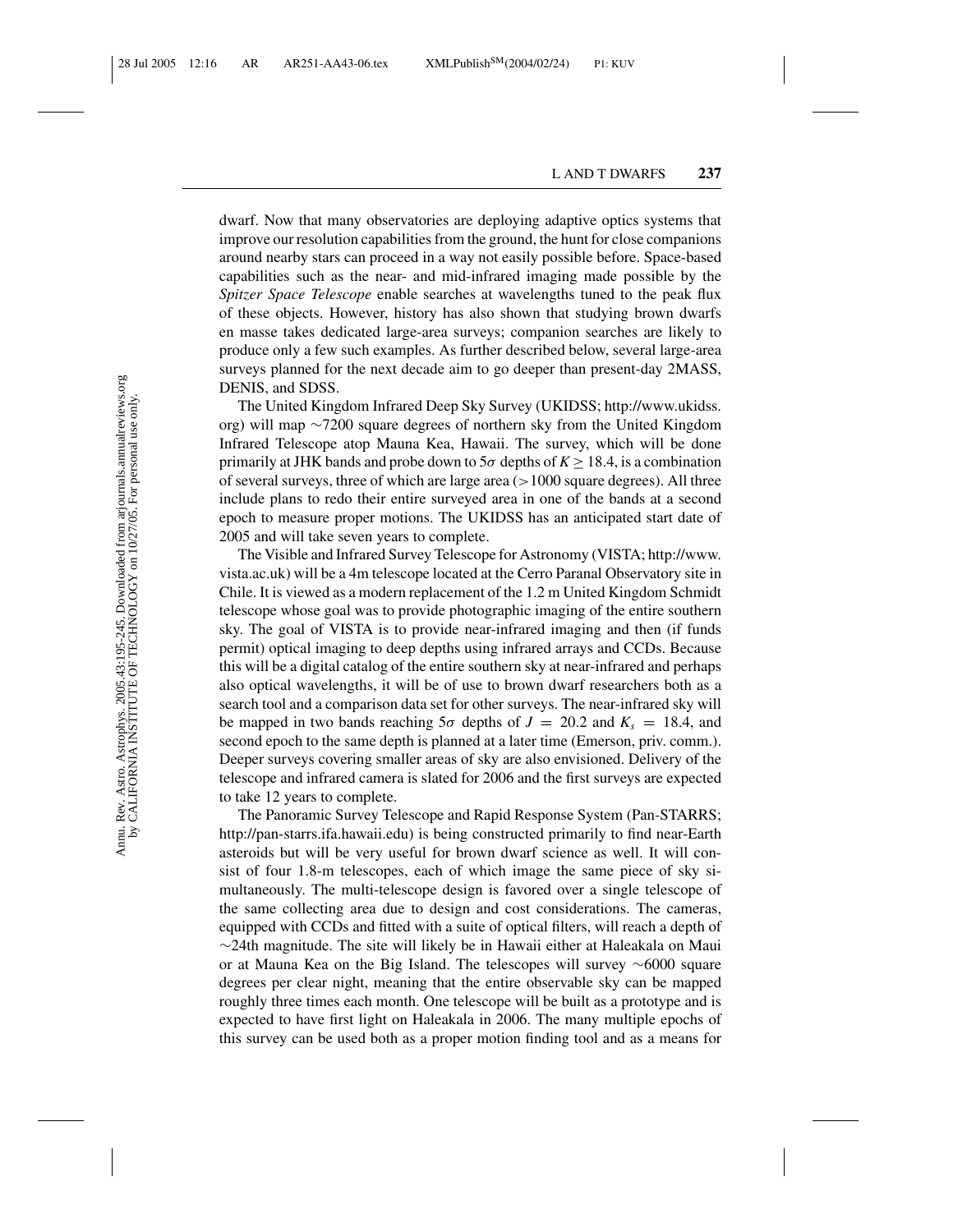acquiring direct trigonometric parallaxes of all nearby stars and brown dwarfs.

The Large Synoptic Survey Telescope (LSST; http://www.lsst.org) is a groundbased 8.4-m telescope that will map the entire observable sky (∼20,000 square degrees, at a site yet to be selected) every three nights. The main science drivers are cataloging Solar System objects and identifying high-z QSOs. The camera will take images in five filters  $(g, r, i, z,$  and  $Y$ ) simultaneously to single-pass  $10\sigma$ equivalent limiting magnitudes of  $V = 24$  and  $I = 23$ . The *i*, *z*, and *Y* filters cover the entire range from 7000 to 10400  $\AA$ , so the survey probes sufficiently deeply at long enough wavelengths that it should be very valuable for studies of L, T, and cooler dwarfs. Like Pan-STARRS, data across the time domain can be used to identify faint proper motion objects and to measure trigonometric parallaxes directly. First light is expected in 2012.

As ambitious as each of these surveys is, none covers the entire sky and all are done from the ground, limiting us to observations within the terrestrial "windows" dictated by Earth's atmosphere. The Wide-field Infrared Survey Explorer (WISE; http://wise.ssl.berkeley.edu) remedies both of these problems. Finding the nearest, coolest brown dwarfs is one of WISE's primary goals, and the mission is designed specifically with brown dwarfs in mind. It is a dedicated space-based observatory with a 40-cm telescope and a four-channel camera that will operate at 3.5, 4.6, 12, and 23  $\mu$ m. These first two bands are ideally suited to finding very cool brown dwarfs because the 3.5  $\mu$ m band sits squarely in the methane fundamental band and the 4.6  $\mu$ m band sits atop the area of highest flux in the substellar spectrum (Burrows, Sudarsky & Lunine 2003). The resulting red  $3.5-4.7 \mu$ m colors are expected to be uniquely characteristic of cool brown dwarfs, enabling them to be selected against the background of other objects. The expected launch date is 2009.

These surveys underscore the fact that research on L dwarfs, T dwarfs, and their even cooler counterparts has a very promising future.

# **7. CONCLUSIONS**

Less than a decade ago, only two objects were known that would eventually carry designations of either L dwarf or T dwarf. Today almost 500 of these are recognized, opening a new branch of astronomy on objects with spectra different than anything previously known.

At the genesis of any field of study, deciphering order amongst the chaos is the first step in interpreting new findings. For L and T dwarfs this ordering has been provided through the empirical observation that their spectra can be arranged in a sequential fashion, linking them seamlessly to the spectral sequence seen for stars from type O through type M. With this sequence in hand, spectral typing schemes in the spirit of the MK Process have been established for L and T dwarfs. These types provide both a vernacular for easy reference and a framework against which to begin to understand the governing physics.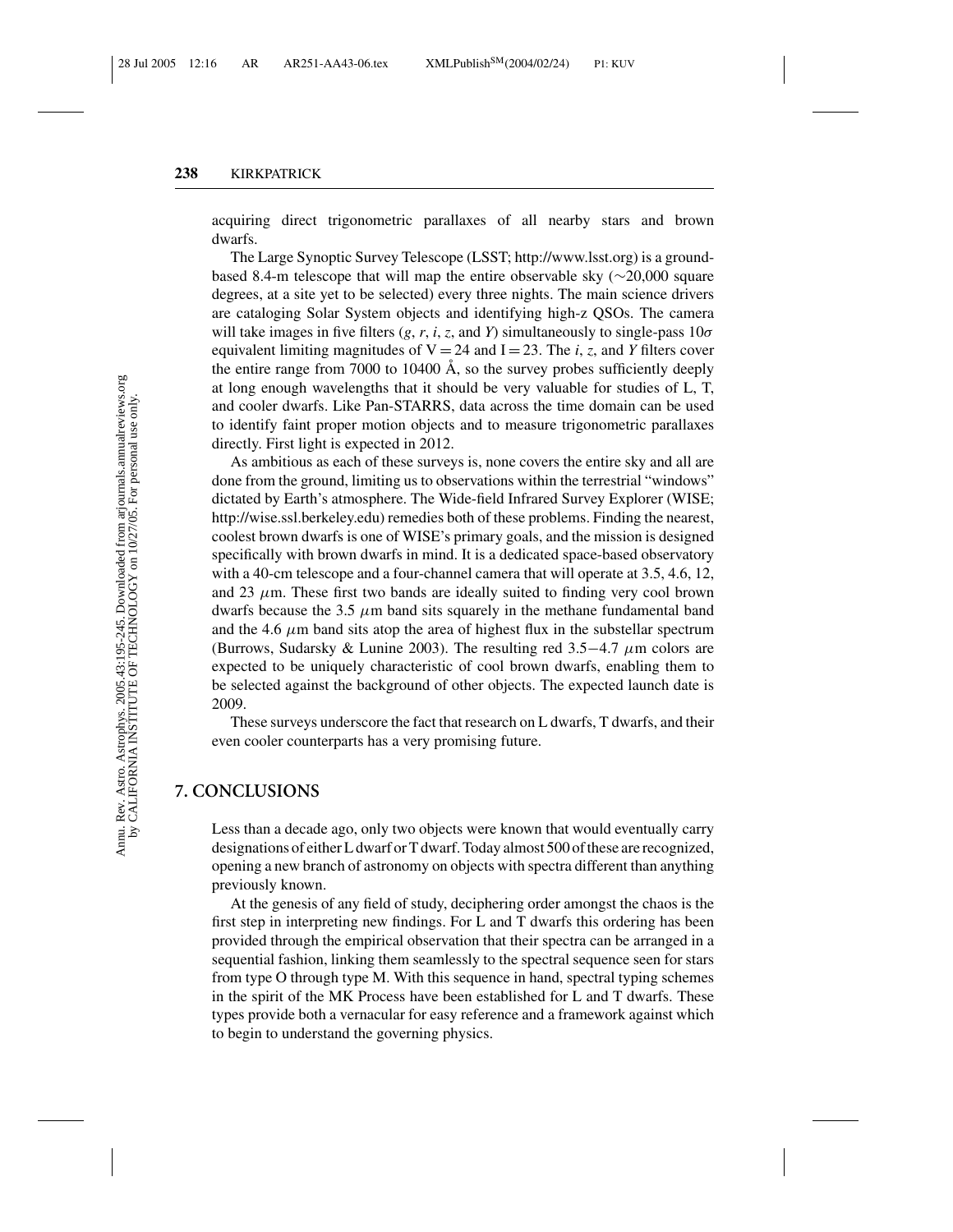Observations of large numbers of L and T dwarfs have revealed several important facts:

- The spectra of these objects are replete with atomic and molecular absorptions. Most dominant among these are lines of neutral alkali metals and bands of metal oxides, metal hydrides, water, methane, and ammonia.
- Known L dwarfs span the effective temperature range from  $\sim$ 2500 K to  $~\sim$ 1300 K; T dwarfs can be as warm as  $~\sim$ 1500 K, with the coolest known example having  $T_{\text{eff}} \approx 750 \text{ K}$ .
- As with O through M stars, temperature is the major factor determining the spectral type.
- The optical spectral ordering provides a better map into effective temperature than the near-infrared spectral ordering, but both sequences show that temperature changes very little from early- to mid-T types.
- T dwarfs far outnumber L dwarfs in the Solar Neighborhood, but there are more O- through M-type stars in a given volume than there are L through T dwarfs.

Theoretical interpretations also suggest the following:

- For L dwarfs, the spectral shapes cannot be matched unless dust grains, produced by the condensation of atomic and molecular species, are suspended in the photosphere.
- Mid- to late-T dwarfs cannot be properly reproduced unless this dust is assumed to have vanished from the photosphere.
- Several rival theories have been put forth to explain the process of cloud clearing between these two extremes (the late-L to mid-T transition). Observations have shown that the temperatures in this transition area are nearly constant (with large scatter), so the parameter mainly responsible for determining the spectral type may be cloud fraction, percentage of condensate rainout, gravity, or a combination of each of these.
- L dwarfs are believed to be a combination of very low-mass, hydrogen burning stars and brown dwarfs, whereas all T dwarfs are believed to be substellar. Empirical observations via the lithium test support these assertions but cannot directly state whether an object is burning hydrogen stably or not.
- Masses for L dwarfs with solar metallicity are predicted to be as large as ∼0.085 *M* . The scant observational evidence available at present (dynamical mass measures for one late-M dwarf pair and one early-L dwarf pair) suggests this value may be  $\sim$ 10% too high. T dwarfs may have masses as large as ∼0.075 *M*<sub>☉</sub>, but no empirical mass measurements have yet been made to test this.
- Extrapolations of the mass function of L and T dwarfs suggest that there may be roughly twice as many brown dwarfs as stars in the Solar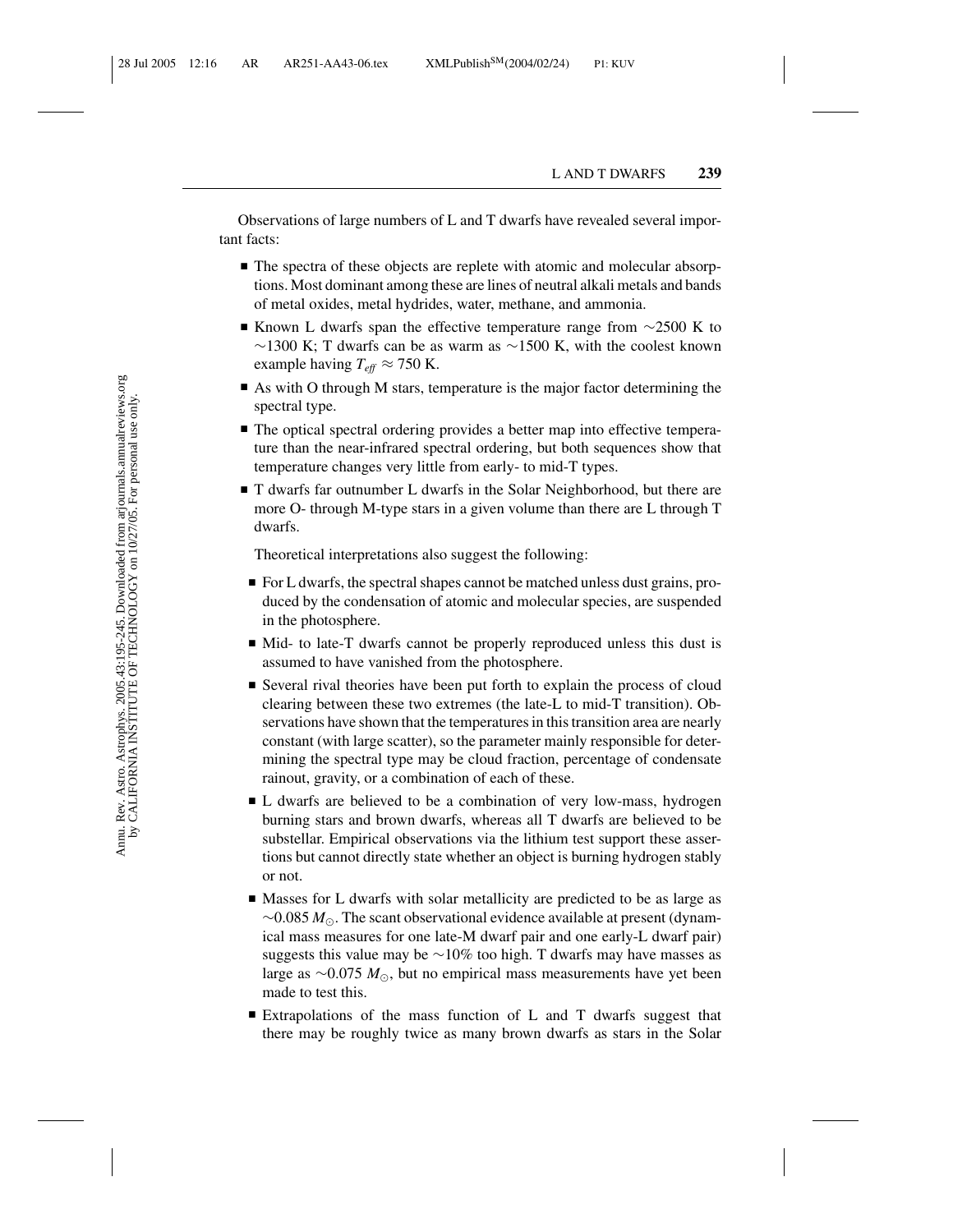Neighborhood, but this number depends critically on the low-mass cutoff for brown dwarf formation.

The study of L dwarfs, T dwarfs, and their even cooler counterparts has an exciting future. Spectra of a few oddball L and T dwarfs highlight the fact that our current one-dimensional spectral types are still somewhat inadequate. An extension to a second and third dimension may provide a more universal scheme for categorizing (and understanding) these objects. Several future ground-based and space-based missions will provide fertile hunting grounds for brown dwarfs cooler than type T as well, assuring us that if Nature produces a continuum of spectra between late-T dwarfs and brown dwarfs of temperatures akin to Jupiter, then the gap may soon be filled.

#### **ACKNOWLEDGMENTS**

The author would like to thank George Helou (IPAC) for providing partial salary support during the writing of this manuscript. The author is also indebted to Peter Allen, Adam Burgasser, Kelle Cruz, Michael Cushing, Jim Emerson, Chris Gelino, Sandy Leggett, Jim Liebert, Michael Liu, Mark McGovern, Ian McLean, Tadashi Nakajima, Keith Noll, Ben Oppenheimer, Neill Reid, Tom Roellig, and Didier Saumon for valuable discussions, use of data sets, and/or access to papers prior to their publication. The construction of Table 1, Table 3, and Figures 8–9 relied heavily on NASA's Astrophysics Data System (ADS) Bibliographic Services and the NASA/IPAC Infrared Science Archive (IRSA). The latter is operated by the Jet Propulsion Laboratory, California Institute of Technology, under contract with the National Aeronautics and Space Administration. Almost all of the spectra illustrated in Figures 1–5 were obtained atop Mauna Kea on the Big Island of Hawaii. The author wishes to recognize and acknowledge the very significant cultural role and reverence that the summit of Mauna Kea has always had within the indigenous Hawaiian community. He and his colleagues consider themselves most fortunate to have had the opportunity to conduct observations from this mountain.

#### **The** *Annual Review of Astronomy and Astrophysics* **is online at http://astro.annualreviews.org**

#### **LITERATURE CITED**

- Ackerman AS, Marley MS. 2001. *Ap. J.* 556: 872–84
- Allard F, Hauschildt PH, Alexander DR, Tamanai A, Schweitzer A. 2001. *Ap. J.* 556:357–72
- Allard NF, Allard F, Hauschildt PH, Kielkopf
- JF, Machin L. 2003. *Astron. Astrophys.* 411: L473–76
- Allen PR, Koerner DW, Reid IN, Trilling DE. 2005. *Ap. J.* In press
- Allende Prieto C, Lambert DL, Asplund M. 2001. *Ap. J.* 556:L63–66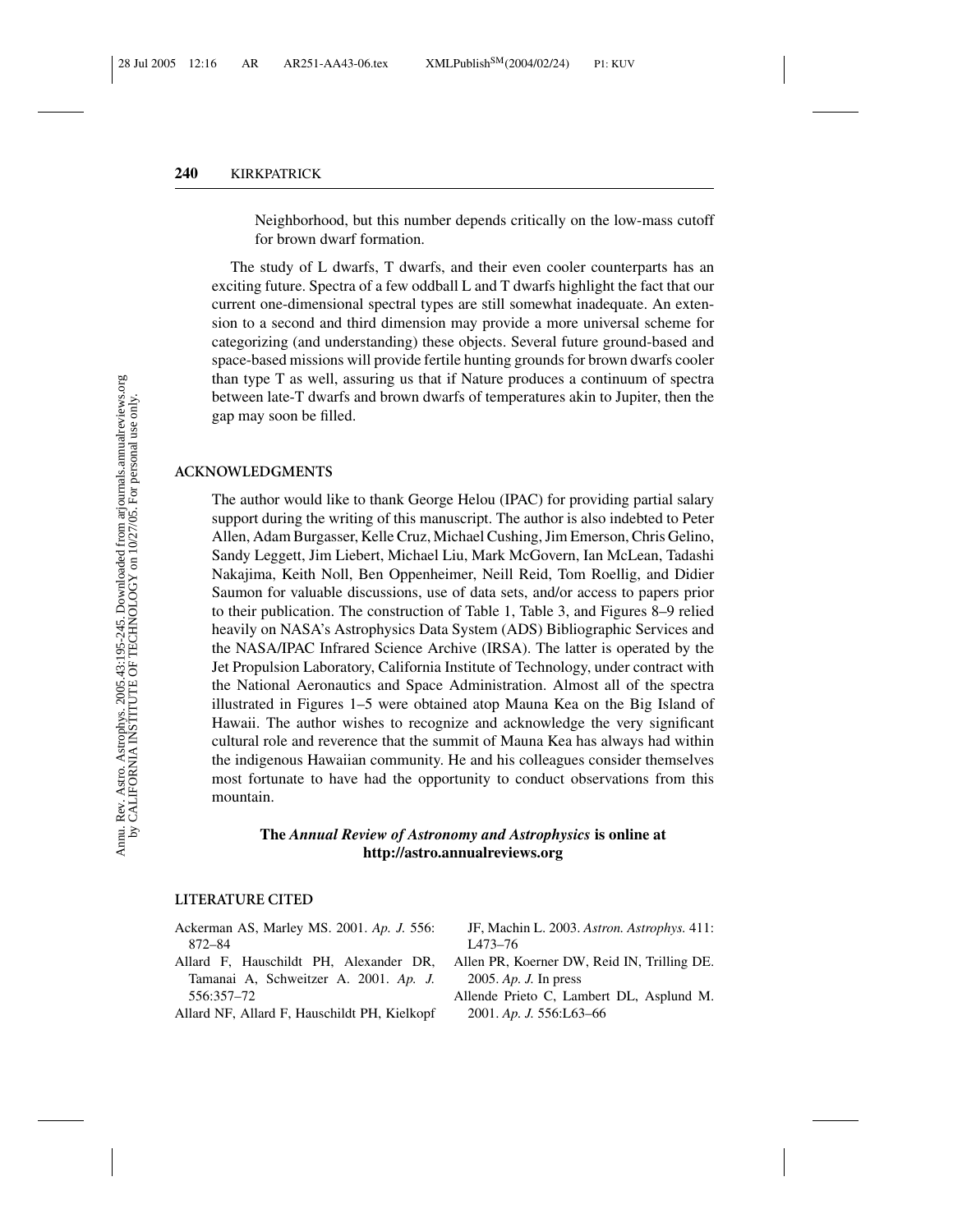- Anders E, Grevesse N. 1989. *Geochim. Cosmochim. Acta* 53:197–214
- Baraffe I, Chabrier G, Barman TS, Allard F, Hauschildt PH. 2003. *Astron. Astrophys.* 402:701–12
- Barrado y Navascués D, Zapatero Osorio MR, Martín EL, Béjar VJS, Rebolo R, Mundt R. 2002. *Astron. Astrophys.* 393:L85–88
- Basri G, Mohanty S, Allard F, Hauschildt PH, Delfosse X, et al. 2000. *Ap. J.* 538:363–85
- Becklin EE, Zuckerman B. 1988. *Nature* 336: 656–58
- Berriman B, Kirkpatrick D, Hanisch R, Szalay A, Williams R. 2003. In *Large Telescopes and Virtual Observatory: Visions for the Future, 25th Meet. IAU, Jt. Discuss. 8*, 17 July, Sydney, Aust.
- Biemont E, Baudoux M, Kurucz RL, Ansbacher W, Pinnington EH. 1991. *Astron. Astrophys.* 249:539–44
- Boccaletti A, Chauvin G, Lagrange A-M, Marchis R. 2003. *Astron. Astrophys.* 410: 283–8
- Borysow A, Jorgensen UG, Zheng C. 1997. *Astron. Astrophys.* 324:185–95
- Bouy H, Brandner W, Martín EL, Delfosse X, Allard F, Basri G. 2003. *Astron. J.* 126:1526– 54
- Bouy H, Duchene G, Kohler R, Brandner W, Bouvier J, et al. 2004. *Astron. Astrophys.* 423:341–52
- Briceño C, Luhman KL, Hartmann L, Stauffer JR, Kirkpatrick JD. 2002. *Ap. J.* 580:317–35
- Burgasser AJ. 2001. *The discovery and characterization of methane-bearing brown dwarfs and the definition of the T spectral class.* PhD thesis. Calif. Inst. Technol.
- Burgasser AJ. 2004a. *Ap. J.* 614:L73–76
- Burgasser AJ. 2004b. *Astron. J. Suppl. Ser.* 155:191–207
- Burgasser AJ, Kirkpatrick JD, Brown ME, Reid IN, Burrows A, et al. 2002a. *Ap. J.* 564:421– 51
- Burgasser AJ, Kirkpatrick JD, Brown ME, Reid IN, Gizis JE, et al. 1999. *Ap. J.* 522:L65–68
- Burgasser AJ, Kirkpatrick JD, Burrows A, Liebert J, Reid IN, et al. 2003a. *Ap. J.* 592:1186–92
- Burgasser AJ, Kirkpatrick JD, Cutri RM, Mc-Callon H, Kopan G, et al. 2000a. *Ap. J.* 531:L57–60
- Burgasser AJ, Kirkpatrick JD, Liebert J, Burrows A. 2003b. *Ap. J.* 594:510–24
- Burgasser AJ, Kirkpatrick JD, McElwain MW, Cutri RM, Burgasser AJ, Skrutskie MF. 2003c. *Astron. J.* 125:850–57
- Burgasser AJ, Kirkpatrick JD, McGovern MR, McLean IS, Prato L, Reid IN. 2004a. *Ap. J.* 604:827–31
- Burgasser AJ, Marley MS, Ackerman AS, Saumon D, Lodders K, et al. 2002b. *Ap. J.* 571:L15–54
- Burgasser AJ, McElwain MW, Kirkpatrick JD. 2003d. *Astron. J.* 126:2487–94
- Burgasser AJ, McElwain MW, Kirkpatrick JD, Cruz KL, Tinney CG, Reid IN. 2004b. *Astron. J.* 127:2856–70
- Burgasser AJ, Wilson JC, Kirkpatrick JD, Skrutskie MF, Colonno MR, et al. 2000b. *Astron. J.* 120:1100–5
- Burrows A, Hubbard WB, Lunine JI, Liebert J. 2001. *Rev. Mod. Phys.* 73:719–65
- Burrows A, Hubbard WB, Saumon D, Lunine JI. 1993. *Ap. J.* 406:158–71
- Burrows A, Marley M, Hubbard WB, Lunine JI, Guillot T, et al. 1997. *Ap. J.* 491:856– 75
- Burrows A, Ram RS, Bernath P, Sharp CM, Milsom JA. 2002. *Ap. J.* 577:986–92
- Burrows A, Sharp CM. 1999. *Ap. J.* 512:843–63
- Burrows A, Sudarsky D, Lunine JI. 2003. *Ap. J.* 596:587–96
- Burrows A, Volobuyev M. 2003. *Ap. J.* 583: 985–95
- Carson JC, Eikenberry SS, Brandl BB, Wilson JC, Hayward TL. 2002. *Bull. Am. Astron. Soc.* 34:1176
- Chabrier G. 2003. *Publ. Astron. Soc. Pac.* 115: 763–95
- Chabrier G, Baraffe I. 1997. *Astron. Astrophys.* 327:1039–53
- Chabrier G, Baraffe I, Allard F, Hauschildt P. 2000. *Ap. J.* 542:464–72
- Chauvin G, Lagrange A-M, Dumas C, Zuckerman B, Mouillet D, et al. 2004. *Astron. Astrophys.* 425:L29–32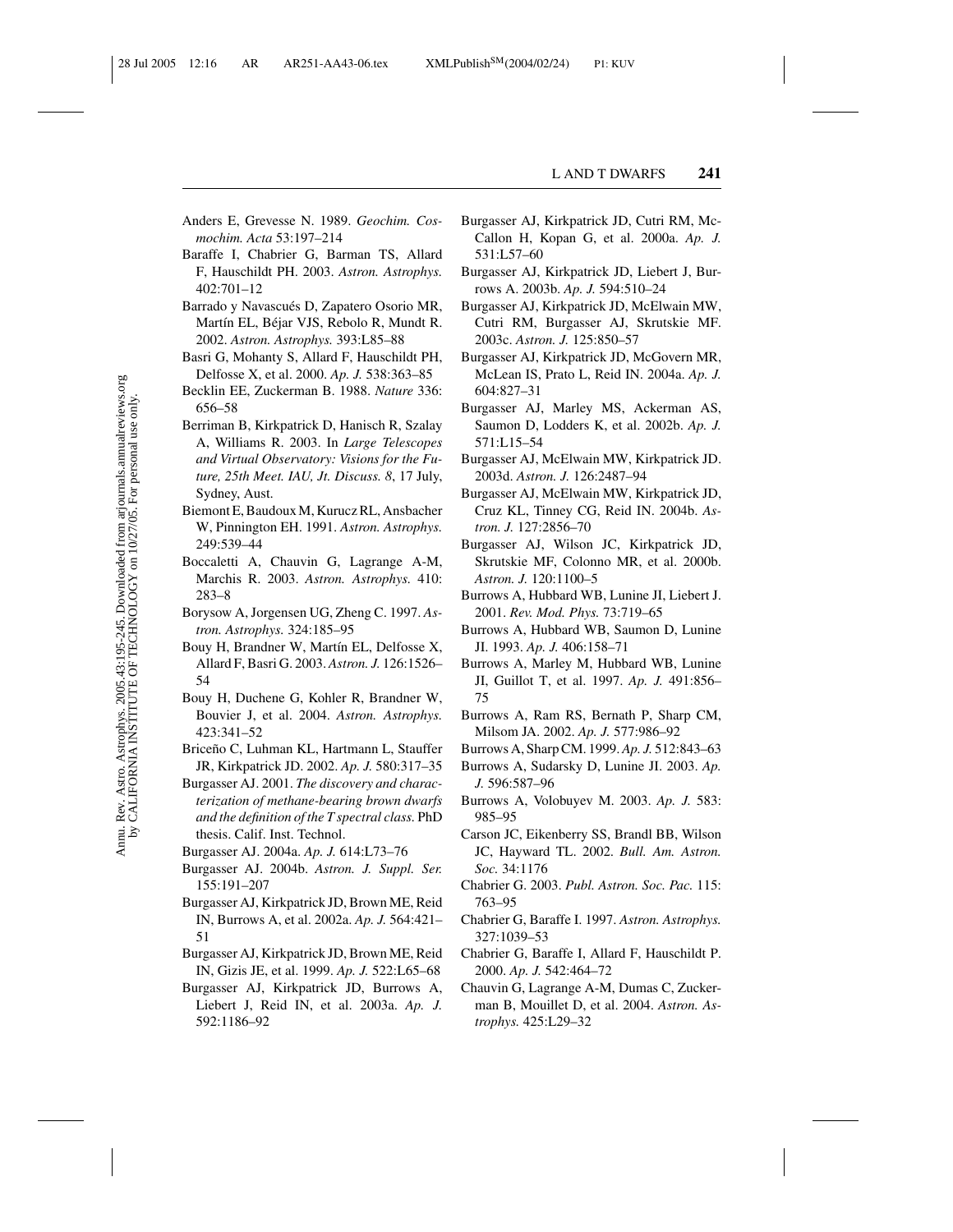- Close LM, Siegler N, Freed M, Biller B. 2003. *Ap. J.* 587:407–22
- Cruz KL, Burgasser AJ, Reid IN, Liebert J. 2004. *Ap. J.* 604:L61–64
- Cruz KL, Reid IN, Liebert J, Kirkpatrick JD, Lowrance PJ. 2003. *Astron. J.* 126:2421–48
- Cuby JG, Saracco P, Moorwood AFM, D'Odorico S, Lidman C, et al. 1999. *Astron. Astrophys.* 349:L41–44
- Cushing MC, Rayner JT, Davis SP, Vacca WD. 2003. *Ap. J.* 582:1066–72
- Cushing MC, Rayner JT, Vacca WD. 2005. *Ap. J.* In Press
- Dahn CC, Harris HC, Vrba FJ, Guetter HH, Canzian B, et al. 2002. *Astron. J.* 124:1170– 89
- Delfosse X, Tinney CG, Forveille T, Epchtein N, Bertin E, et al. 1997. *Astron. Astrophys.* 327:L25–28
- Delfosse X, Tinney CG, Forveille T, Epchtein N, Borsenberger J, et al. 1999. *Astron. Astrophys. Suppl.* 135:41–56
- Dulick M, Bauschlicher CW, Burrows A, Sharp CM, Ram RS, Bernath P. 2003. *Ap. J.* 594: 651–63
- Els SG, Sterzik MF, Marchis F, Pantin E, Endl M, Kürster M. 2001. Astron. Astrophys. 370:L1–4
- Epchtein N, Deul E, Derriere S, Bosenberger J, Egret D, et al. 1999. *Astron. Astrophys.* 349:236–42
- Fan X, Knapp GR, Strauss MA, Gunn JE, Kupton RH, et al. 2000. *Astron. J.* 119:928–35
- Freed M, Close LM, Siegler N. 2003. *Ap. J.* 584:453–58
- Garrison RF. 1995. *Publ. Astron. Soc. Pac.* 107:507–12
- Geballe TR, Knapp GR, Leggett SK, Fan X, Golimowski DA, et al. 2002. *Ap. J.* 564:466– 81
- Gizis JE. 1997. *Astron. J.* 113:806–22
- Gizis JE. 2002. *Ap. J.* 575:484–92
- Gizis JE, Kirkpatrick JD, Wilson JC. 2001. *Astron. J.* 121:2185–88
- Gizis JE, Monet DG, Reid IN, Kirkpatrick JD, Liebert J, Williams RJ. 2000. *Astron. J.* 120:1085–99
- Gizis JE, Reid IN, Knapp GR, Liebert J, Kirk-

patrick JD, et al. 2003. *Astron. J.* 125:3302– 10

- Goldman B, Delfosse X, Forveille T, Afonso C, Alard C, et al. 1999. *Astron. Astrophys.* 351: L5–9
- Golimowski DA, Leggett SK, Marley MS, Fan X, Geballe TR, et al. 2004. *Astron. J.* 127:3516–36
- Gorlova NI, Meyer MR, Rieke GH, Liebert J. 2003. *Ap. J.* 593:1074–92
- Goto M, Kobayashi N, Terada H, Gaessler W, Kazawa T, et al. 2002. *Ap. J.* 567:L59–62
- Grevesse N, Lambert DL, Sauval AJ, van Dishoeck EF, Farmer CB, Norton RH. 1990. *Astron. Astrophys.* 232:225–30
- Grevesse N, Lambert DL, Sauval AJ, van Dishoek EF, Farmer CB, Norton RH. 1991. *Astron. Astrophys.* 242:488–95
- Hall PB. 2002. *Ap. J.* 580:L77–78
- Hawley SL, Covey KR, Knapp GR, Golimowski DA, Fan XH, et al. 2002. *Astron. J.* 123:3409–27
- Hayashi C, Nakano T. 1963. *Prog. Theor. Phys.* 30:460–74
- Holweger H, Bard A, Kock M, Kock A. 1991. *Astron. Astrophys.* 249:545–49
- Kendall TR, Delfosse X, Martín EL, Forveille T. 2004. *Astron. Astrophys.* 416:L17–20
- Kendall TR, Mauron N, Azzopardi M, Gigoyan K. 2003. *Astron. Astrophys.* 403:929–36
- Kenworthy M, Hofmann KH, Close L, Hinz P, Mamajek E, et al. 2001. *Ap. J.* 554:L67– 70
- Kirkpatrick JD. 1998. In *Brown Dwarfs and Extrasolar Planets*, ed. R Rebolo, *ASP Conf. Ser.* 134:405–15. San Francisco: Astron. Soc. Pac.
- Kirkpatrick JD. 2001a. In *Ultracool Dwarfs: New Spectral Types L and T*, ed. HRA Jones, IA Steele, pp. 139–52. New York: Springer
- Kirkpatrick JD. 2001b. In *Tetons 4: Galactic Structure, Stars and the Interstellar Medium*, ed. CE Woodward, MD Bicay, JM Shull, *ASP Conf. Ser.* 231:17–35
- Kirkpatrick JD, Beichman CA, Skrutskie MF. 1997. *Ap. J.* 476:311–18
- Kirkpatrick JD, Dahn CC, Monet DG, Reid IN, Gizis JE, et al. 2001. *Astron. J.* 121:3235–53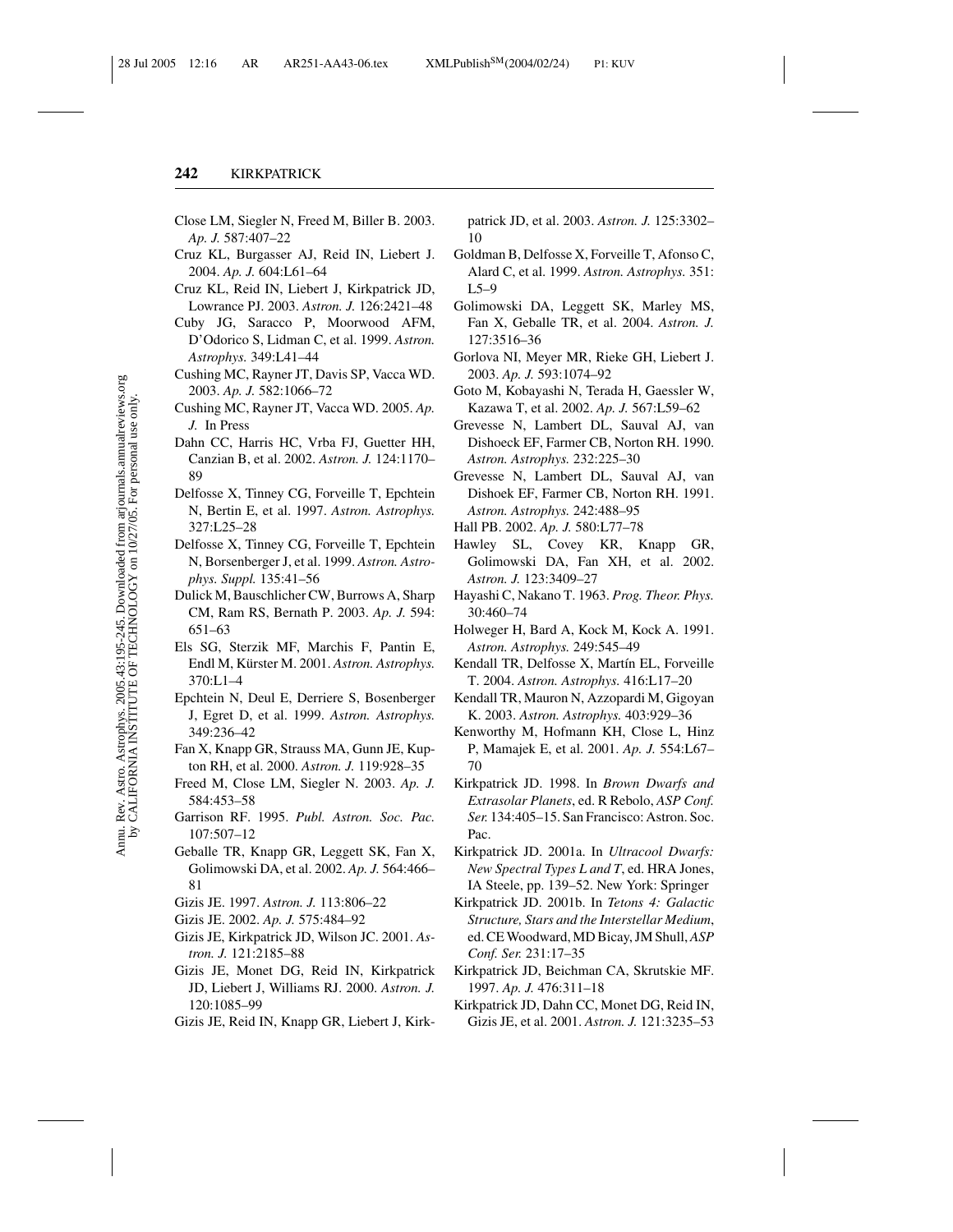- Kirkpatrick JD, Henry TJ, Liebert J. 1993. *Ap. J.* 406:701–7
- Kirkpatrick JD, Reid IN, Liebert J, Cutri RM, Nelson B, et al. 1999. *Ap. J.* 519:802–33
- Kirkpatrick JD, Reid IN, Liebert J, Gizis JE, Burgasser AJ, et al. 2000.*Astron. J.* 120:447– 72
- Knapp GR, Leggett SK, Fan X, Marley MS, Geballe TR, et al. 2004. *Astron. J.* 127:3553– 78
- Kumar SS. 1963a. *Ap. J.* 137:1121–25
- Kumar SS. 1963b. *Ap. J.* 137:1126–28
- Lane BF, Zapatero Osorio MR, Britton MC, Martín EL, Kulkarni SR. 2001. *Ap. J.* 560: 390–99
- Leggett SK, Allard F, Geballe TR, Hauschildt PH, Schweitzer A. 2001. *Ap. J.* 548:908–18
- Leggett SK, Geballe TR, Fan X, Schneider DP, Gunn JE, et al. 2000. *Ap. J.* 536:L35–38
- Leggett SK, Golimowski DA, Fan XH, Geballe TR, Knapp GR, et al. 2002. *Ap. J.* 564:452– 65
- L´epine S, Rich RM, Shara MM. 2003. *Ap. J.* 591:L49–52
- Lépine S, Shara MM, Rich RM. 2002. Astron. *J.* 124:1190–212
- Liebert J, Kirkpatrick JD, Cruz KL, Reid IN, Burgasser A, et al. 2003. *Astron. J.* 125:343– 47
- Liu MC, Fischer DA, Graham JR, Lloyd JP, Marcy GW, Butler RP. 2002a. *Ap. J.* 571: 519–27
- Liu MC, Wainscoat R, Martín EL, Barris B, Tonry J. 2002b. *Ap. J.* 568:L107–11
- Lodders K. 1999. *Ap. J.* 519:793–801
- Lodders K. 2002. *Ap. J.* 577:974–85
- Lodders K, Fegley B. 2002. *Icarus* 155:393– 424
- Lodieu N, Caux E, Monin J-L, Klotz A. 2002. *Astron. Astrophys.* 383:L15–18
- Lodieu N, Scholz R-D, McCaughrean MJ. 2002. *Astron. Astrophys.* 389:L20–23
- Lucas PW, Roche PF, Allard F, Hauschildt PH. 2001. *MNRAS* 326:695–721
- Luhman KL, Liebert J, Rieke GH. 1997. *Ap. J.* 489:L165–68
- Marley MS, Seager S, Saumon D, Lodders K, Ackerman AS, et al. 2002. *Ap. J.* 568:335–42
- Martín EL, ed. 2003. *Brown Dwarfs*, IAU Symp. Ser., 211
- Martín EL, Basri G, Delfosse X, Forveille T. 1997. *Astron. Astrophys.* 327:L29–32
- Martín EL, Basri G, Zapatero Osorio MR, Rebolo R, L´opez RJG. 1998. *Ap. J.* 507:L41– 44
- Martín EL, Delfosse X, Basri G, Goldman B, Forveille T, et al. 1999. *Astron. J.* 118:2466– 82
- Martín EL, Rebolo R, Zapatero Osorio MR. 1996. *Ap. J.* 469:706–14
- Martín EL, Zapatero Osorio MR. 2003. Ap. J. 593:L113–16
- Martín EL, Zapatero Osorio MR, Barrado y Navascués D, Béjar VJS, Rebolo R. 2001. *Ap. J.* 558:L117–21
- Matthews K, Nakajima T, Kulkarni SR, Oppenheimer BR. 1996. *Astron. J.* 112:1678–882
- McGovern MR, Kirkpatrick JD, McLean IS, Burgasser AJ, Prato L, Lowrance PJ. 2004. *Ap. J.* 600:1020–24
- McLean IS, McGovern MR, Burgasser AJ, Kirkpatrick JD, Prato L, Kim SS. 2003. *Ap. J.* 596:561–86
- McLean IS, Prato L, Kim SS, Wilcox MK, Kirkpatrick JD, Burgasser A. 2001. *Ap. J.* 561:L115–18
- Metchev SA, Hillenbrand LA. 2004. *Ap. J.* 617:1330–46
- Mihalas D. 1984. In *The MK Process and Stellar Classification*, ed. RF Garrison, pp. 4–16. Toronto: David Dunlap Obs.
- Morgan WW, Keenan PC. 1973. *Annu. Rev. Astron. Astrophys.* 11:29–50
- Morgan WW, Keenan PC, Kellman E. 1943. *An Atlas of Stellar Spectra with an Outline of Spectral Classification*. Chicago, IL: Univ. Chicago Press
- Nakajima T, Oppenheimer BR, Kulkarni SR, Golimowski DA, Matthews K, et al. 1995. *Nature* 378:463–65
- Nakajima T, Tsuji T, Yanagisawa K. 2004. *Ap. J.* 607:499–510
- Nelson LA, Rappaport S, Joss PC. 1993. *Ap. J.* 404:723–33
- Noll KS, Geballe TR, Leggett SK, Marley MS. 2000. *Ap. J.* 541:L75–78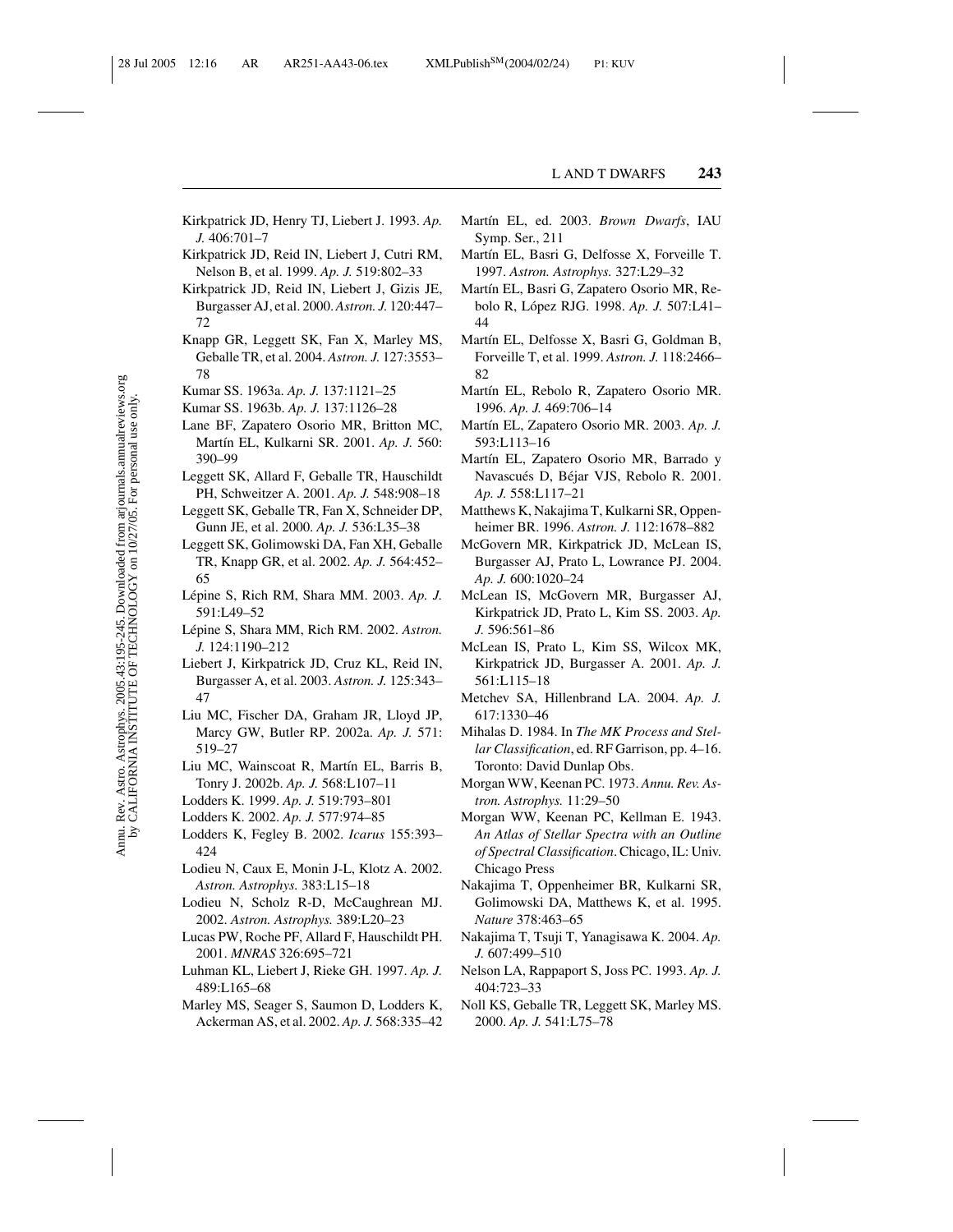- Noll KS, Geballe TR, Marley MS. 1997. *Ap. J.* 489:L87–90
- Oppenheimer BR, Kulkarni SR, Matthews K, Nakajima T. 1995. *Science* 270:1478–79
- Oppenheimer BR, Kulkarni SR, Matthews K, van Kerkwijk MH. 1998. *Ap. J.* 502:932– 43
- Potter D, Martín EL, Cushing MC, Baudoz P, Brandner W, et al. 2002. *Ap. J.* 567:L133– 36
- Pozio F. 1991. *Mem. Soc. Astron. Ital.*, 62:171– 79
- Rebolo R, Martín EL, Magazzù A. 1992. Ap. J. 389:L83–86
- Rebolo R, Zapatero Osorio MR, Madruga S, Béjar VJS, Arribas S, Licandro J. 1998. Sci*ence* 282:1309–12
- Reid IN. 1999. In *Star Formation 1999*, ed. T Nakamoto, *Nobeyama Radio Obs.*, pp. 327– 32
- Reid IN, Burgasser AJ, Cruz KL, Kirkpatrick JD, Gizis JE. 2001. *Astron. J.* 121:1710– 21
- Reid IN, Kirkpatrick JD, Gizis JE, Dahn CC, Monet DG, et al. 2000. *Astron. J.* 119:369– 77
- Reid IN, Kirkpatrick JD, Leibert J, Burrows A, Gizis JE, et al. 1999. *Ap. J.* 521:613–29
- Roellig TL, Van Cleve JE, Sloan GC, Wilson JC, Saumon D, et al. 2004. *Ap. J. Suppl.* 154:418–21
- Ruiz MT, Leggett SK, Allard F. 1997. *Ap. J.* 491:107–10
- Salim S, Lépine S, Rich RM, Shara MM. 2003. *Ap. J.* 586:L149–52
- Saumon D, Bergeron P, Lunine JI, Hubbard WB, Burrows A. 1994. *Ap. J.* 424:333–44
- Saumon D, Geballe TR, Leggett SK, Marley MS, Freedman RS, et al. 2000. *Ap. J.* 541:374–89
- Saumon D, Marley MS, Lodders K, Freedman RS. 2003. See Martín 2003, pp. 345–53
- Schneider DP, Knapp GR, Hawley SL, Covey KR, Fan XH, et al. 2002. *Astron. J.* 123:458– 65
- Scholz R-D, Lehmann I, Matute I, Zinnecker H. 2004. *Astron. Astrophys.* 425:519–27
- Scholz R-D, McCaughrean MJ, Lodieu N,

Kuhlbrodt B. 2003. *Astron. Astrophys.* 398: L29–33

- Scholz R-D, Meusinger H. 2002. *MNRAS* 336: L49–52
- Stanway ER, Bunker AJ, McMahon RG, Ellis RS, Treu T, McCarthy PJ. 2004. *Ap. J.* 607:704–20
- Stauffer JR, Schultz G, Kirkpatrick JD. 1998. *Ap. J.* 499:L199–202
- Steele IA, Jameson RF. 1995. *MNRAS* 272:630–46
- Stephens DC. 2003. See Martín 2003, pp. 355– 58
- Strauss MA, Fan X, Gunn JE, Leggett SK, Geballe TR, et al. 1999. *Ap. J.* 522:L61–64
- Testi L, D'Antona F, Ghinassi F, Licandro J, Magazzu A, et al. 2001. *Ap. J.* 552:L147– 50
- Thorstensen JR, Kirkpatrick JD. 2003. *Publ. Astron. Soc. Pac.* 115:1207–10
- Tinney CG, Burgasser AJ, Kirkpatrick JD. 2003. *Astron. J.* 126:975–92
- Tsuji T. 2000. In *Very Low-Mass Stars and Brown Dwarfs*, ed. R Rebolo, MR Zapatero-Osorio, pp. 156–68. Cambridge, UK: Cambridge Univ. Press
- Tsuji T. 2002. *Ap. J.* 575:264–90
- Tsuji T, Nakajima T. 2003. *Ap. J.* 585:L151– 54
- Tsuji T, Nakajima T, Yanagisawa K. 2004. *Ap. J.* 607:511–29
- Tsvetanov ZI, Golimowski DA, Zheng W, Geballe TR, Leggett SK, et al. 2000. *Ap. J.* 531:L61–65
- van Altena WF, Lee JT, Hoffleit D. 1995. *Yale Trigonometric Parallaxes*. New Haven, CT: Yale Univ. Observatory. 4th ed.
- Volk K, Blum R, Walker G, Puxley P. 2003. *IAU Circ.* 8188:2
- Vrba FJ, Henden AA, Luginbuhl CB, Guetter HH, Munn JA, et al. 2004. *Astron. J.* 127:2948–68
- Wilson JC, Kirkpatrick JD, Gizis JE, Skrutskie MF, Monet DG, Houck JR. 2001. *Astron. J.* 122:1989–2000
- Wilson JC, Miller NA, Gizis JE, Skrutskie MF, Houck JR, et al. 2003. See Martín 2003, pp. 197–200